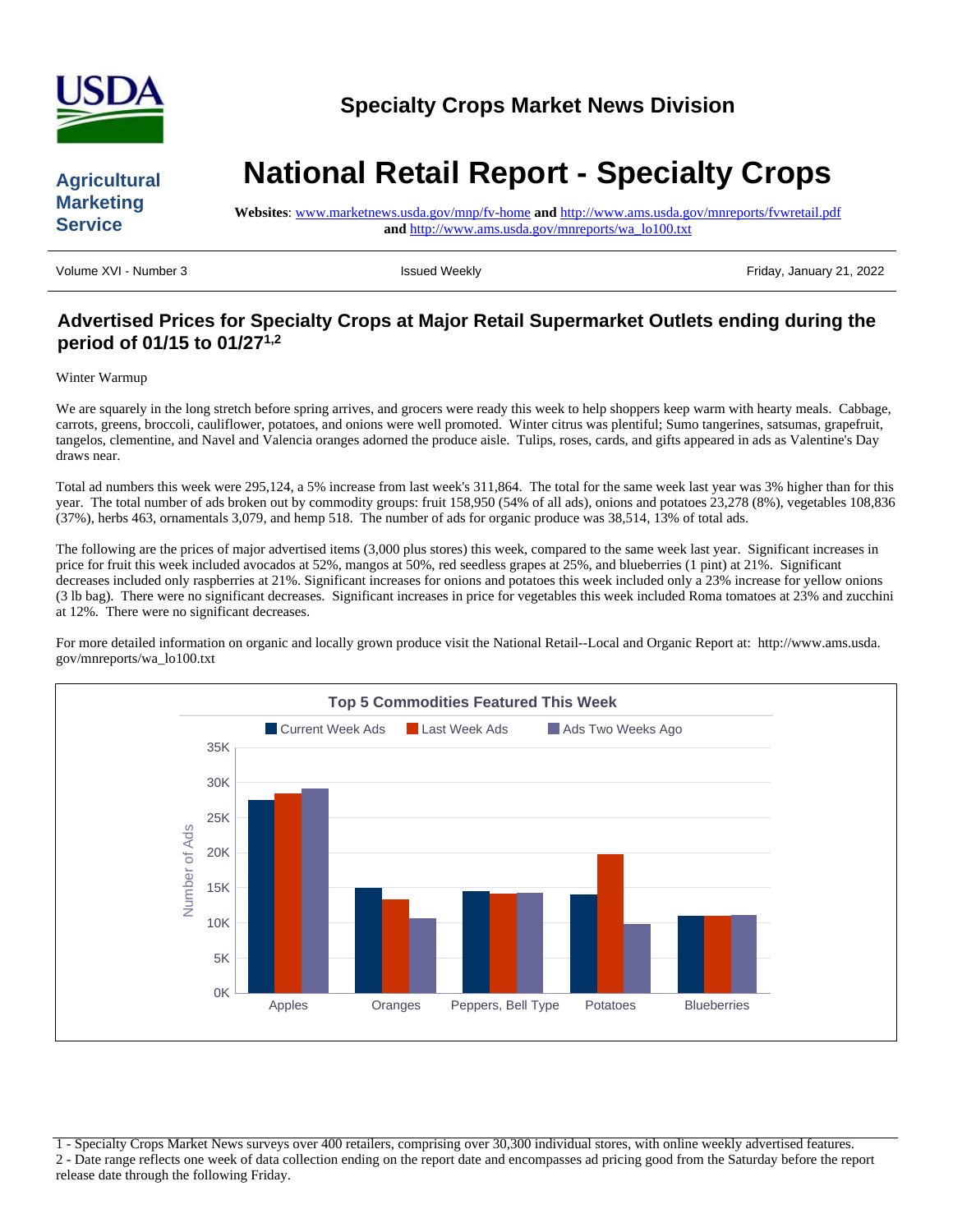

**Top 10 Fruits as Percentage of Total Fruit Ads**



**Top 10 Vegetables as Percentage of Total Vegetable Ads Including Onions and Potatoes**

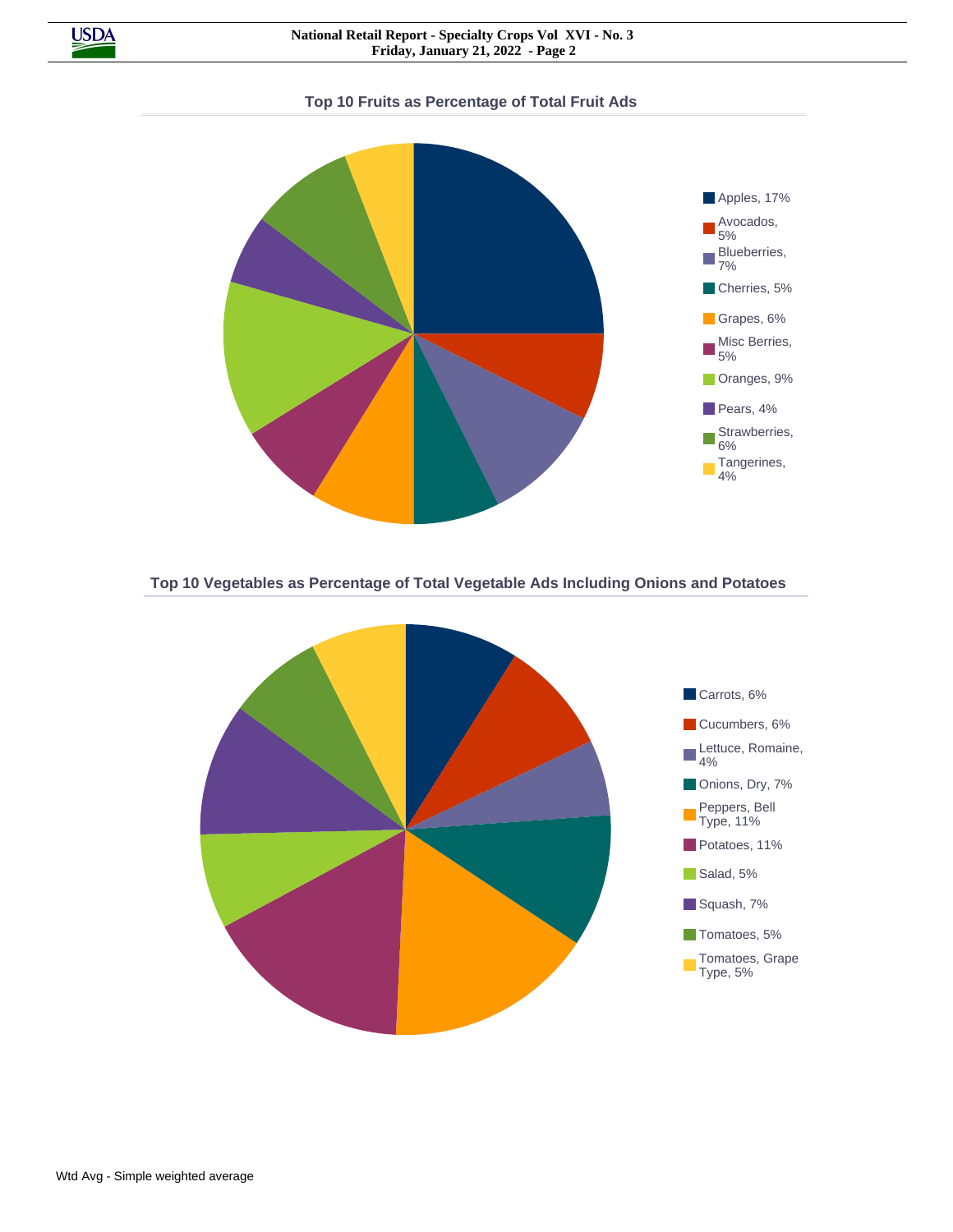

## **NATIONAL SUMMARY**

(not including AK & HI)

|                   |                         |                       | <b>FRUITS</b>             |                  |                           |                  |                           |                  |
|-------------------|-------------------------|-----------------------|---------------------------|------------------|---------------------------|------------------|---------------------------|------------------|
|                   |                         |                       | THIS WEEK                 |                  | <b>LAST WEEK</b>          |                  |                           | <b>LAST YEAR</b> |
| Commodity         | Variety                 | Unit                  | <b>Stores</b><br>With Ads | Wtd Avg<br>Price | <b>Stores</b><br>With Ads | Wtd Avg<br>Price | <b>Stores</b><br>With Ads | Wtd Avg<br>Price |
|                   |                         |                       |                           |                  |                           |                  |                           |                  |
| Apples            | Braeburn                | per pound             | 54                        | 1.16             | 56                        | 1.04             | 207                       | 1.10             |
| Apples            | Fuji                    | per pound             | 2,652                     | 1.12             | 2,512                     | 1.07             | 2,186                     | 1.28             |
| Apples            | Fuji                    | 3 lb bag              | 699                       | 3.09             | 694                       | 2.57             | 366                       | 2.67             |
| Apples            | Fuji                    | 5 lb bag              | 150                       | 4.99             | 491                       | 4.33             | 369                       | 3.09             |
| Apples            | Fuji                    | 2 lb bag              | 222                       | 2.16             |                           |                  |                           |                  |
| Apples            | Gala                    | per pound             | 2,794                     | 1.28             | 2,085                     | 1.24             | 2,131                     | 1.49             |
| Apples            | Gala                    | 3 lb bag              | 1,413                     | 3.42             | 1,117                     | 4.19             | 2,671                     | 3.05             |
| Apples            | Gala                    | 5 lb bag              | 150                       | 4.99             | 258                       | 4.63             | 369                       | 3.09             |
| Apples            | Gala                    | 2 lb bag              | 259                       | 2.23             |                           |                  | 64                        | 2.38             |
| Apples            | Golden Delicious        | per pound             | 218                       | 1.04             | 279                       | 1.91             | 56                        | 1.47             |
| Apples            | <b>Golden Delicious</b> | 3 lb bag              | 303                       | 3.54             | 442                       | 3.08             | 552                       | 2.61             |
| Apples            | Golden Delicious        | 2 lb bag              | 24                        | 2.99             |                           |                  |                           |                  |
| Apples            | <b>Granny Smith</b>     | per pound             | 1,833                     | 1.61             | 1,454                     | 1.58             | 375                       | 1.61             |
| Apples            | <b>Granny Smith</b>     | 3 lb bag              | 121                       | 3.38             | 280                       | 5.25             | 548                       | 3.70             |
| Apples            | <b>Granny Smith</b>     | 5 lb bag              | 234                       | 4.99             | 258                       | 4.63             | 54                        | 2.49             |
| Apples            | <b>Granny Smith</b>     | 2 lb bag              | 136                       | 1.95             |                           |                  |                           |                  |
| Apples            | Honeycrisp              | per pound             | 2,794                     | 2.26             | 3,162                     | 2.15             | 3,628                     | 1.95             |
| Apples            | Honeycrisp              | 3 lb bag              | 204                       | 4.53             | 1,796                     | 5.49             | 292                       | 4.74             |
| Apples            | Jonagold                | per pound             | 166                       | 1.22             | 15                        | 1.12             | 348                       | 0.94             |
| Apples            | Jonagold                | 3 lb bag              | 57                        | 1.99             | 10                        | 3.49             |                           |                  |
| Apples            | Mcintosh                | per pound             | 9                         | 0.99             | 293                       | 1.35             | $16\,$                    | 0.90             |
| Apples            | Mcintosh                | 3 lb bag              | 1,049                     | 3.72             | 751                       | 4.09             | 447                       | 2.95             |
| Apples            | Mcintosh                | 2 lb bag              | 123                       | 2.54             |                           |                  | 64                        | 2.38             |
| Apples            | Pink Lady/Cripps Pink   | per pound             | 1,367                     | 1.44             | 2,475                     | 1.51             | 611                       | 1.20             |
| Apples            | Pink Lady/Cripps Pink   | 2 lb bag              | 222                       | 2.16             |                           |                  | 15                        | 2.99             |
| Apples            | <b>Red Delicious</b>    | per pound             | 1,542                     | 1.40             | 501                       | 1.60             | 268                       | 0.94             |
| Apples            | <b>Red Delicious</b>    | 3 lb bag              | 1,540                     | 3.42             | 711                       | 3.71             | 1,022                     | 3.32             |
| Apples            | <b>Red Delicious</b>    | 5 lb bag              | 136                       | 4.99             | 11                        | 5.99             | 82                        | 4.04             |
| Apples            | <b>Red Delicious</b>    | 2 lb bag              | 243                       | 2.18             | 8                         | 2.99             | 64                        | 2.38             |
| Apples            | Rome                    | 3 lb bag              | 8                         | 2.50             |                           |                  |                           |                  |
| Apples, Processed | Juice                   | 64 oz (1/2<br>gallon) | 2,875                     | 1.93             | 2,422                     | 2.47             | 5,000                     | 1.83             |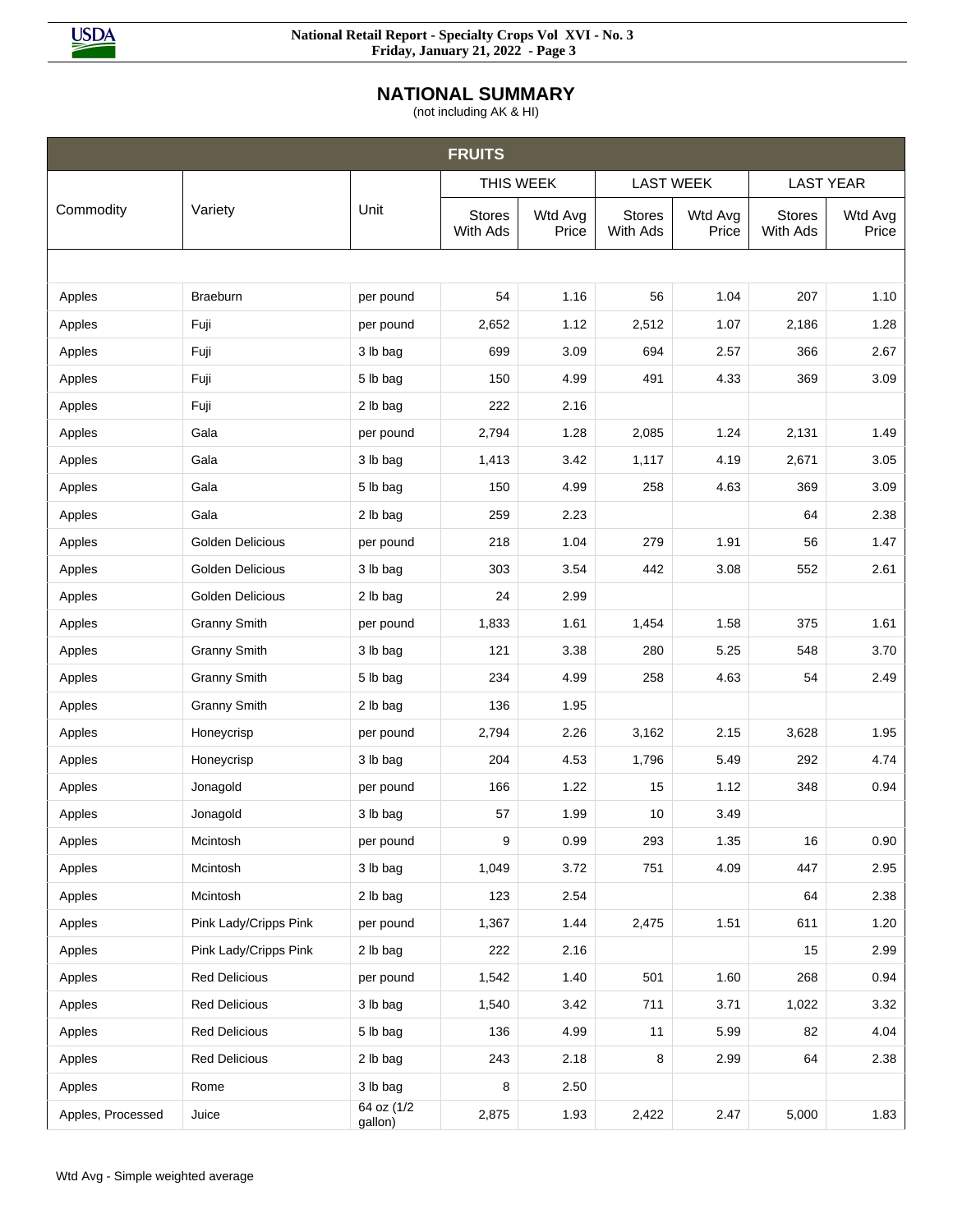**USDA** 

| Apples, Processed   | Juice                             | 96 oz (3/4<br>gallon)   | 30    | 2.99 |       |      | 7      | 1.79 |
|---------------------|-----------------------------------|-------------------------|-------|------|-------|------|--------|------|
| Apples, Processed   | Juice                             | 128 oz (1<br>gallon)    | 43    | 4.99 | 60    | 4.99 | 187    | 3.78 |
| Apples, Processed   | <b>Juice Marked Cider</b>         | 64 oz (1/2<br>gallon)   | 174   | 1.87 | 202   | 1.77 | 44     | 2.70 |
| Avocados            | Hass                              | each                    | 6,728 | 1.50 | 6,226 | 1.35 | 10,344 | 0.99 |
| Avocados            | Various Greenskin<br>Varieties    | each                    | 481   | 2.00 | 6     | 2.00 | 140    | 0.77 |
| <b>Bananas</b>      |                                   | per pound               | 608   | 0.62 | 333   | 0.47 | 531    | 0.50 |
| <b>Blueberries</b>  |                                   | 6 oz package            | 1,847 | 2.95 | 2,759 | 2.85 | 4,150  | 2.46 |
| <b>Blueberries</b>  |                                   | 1 pint<br>package       | 3,100 | 2.91 | 2,473 | 3.09 | 7,079  | 2.41 |
| <b>Blueberries</b>  |                                   | 18 oz<br>package        | 2,491 | 4.83 | 1,589 | 4.84 | 3,729  | 3.70 |
| Cantaloups          |                                   | each                    | 3,689 | 2.59 | 4,733 | 2.90 | 1,167  | 2.83 |
| Cantaloups          |                                   | per pound               | 612   | 0.60 | 111   | 0.60 | 11     | 1.19 |
| Cherries            | <b>Red Varieties</b>              | per pound               | 8,200 | 4.46 | 5,447 | 4.76 | 3,938  | 4.71 |
| Clementines         |                                   | 5 lb package            | 134   | 7.89 | 146   | 4.33 | 137    | 5.89 |
| Clementines         |                                   | 3 lb bag                | 1,515 | 4.42 | 1,422 | 4.76 | 1,628  | 4.53 |
| Clementines         |                                   | 2 lb bag                | 477   | 3.81 | 411   | 4.05 | 281    | 3.46 |
| Grapefruit          | Red                               | each                    | 1,521 | 1.25 | 2,815 | 1.15 | 1,700  | 0.97 |
| Grapefruit          | Red                               | per pound               | 64    | 1.81 | 87    | 1.30 | 96     | 1.15 |
| Grapefruit          | Red                               | 5 lb bag                | 1,839 | 5.13 | 499   | 4.41 | 525    | 4.65 |
| Grapes              | <b>Black Seedless</b>             | per pound               | 953   | 2.94 | 1,222 | 2.73 | 2,030  | 2.23 |
| Grapes              | Red Globe                         | per pound               | 69    | 2.99 | 813   | 1.46 | 338    | 2.15 |
| Grapes              | <b>Red Seedless</b>               | per pound               | 3,063 | 2.87 | 3,520 | 2.34 | 9,366  | 2.30 |
| Grapes              | <b>White Seedless Type</b>        | per pound               | 5,097 | 2.15 | 2,621 | 2.60 | 10,611 | 2.13 |
| Honeydews           |                                   | each                    | 206   | 3.49 | 1,545 | 3.39 | 24     | 3.99 |
| Honeydews           |                                   | per pound               | 283   | 0.95 | 264   | 0.99 |        |      |
| Kiwifruit           | Hayward                           | each                    | 493   | 0.44 | 467   | 0.41 | 834    | 0.39 |
| Kiwifruit           | Hayward                           | 1 lb bag                | 106   | 3.40 | 8     | 3.00 | 8      | 2.50 |
| Lemons              |                                   | each                    | 1,474 | 0.66 | 2,083 | 0.65 | 1,471  | 0.56 |
| Lemons              |                                   | per pound               | 91    | 0.78 | 20    | 0.93 | 96     | 0.69 |
| Lemons              |                                   | 2 lb bag                | 2,734 | 3.75 | 3,746 | 3.17 | 1,024  | 3.76 |
| Limes               |                                   | each                    | 1,495 | 0.43 | 651   | 0.41 | 2,940  | 0.35 |
| Mangoes             |                                   | each                    | 4,510 | 1.20 | 5,395 | 1.21 | 6,810  | 0.80 |
| <b>Misc Berries</b> | <b>Blackberries</b>               | $5.6 - 6$ oz<br>package | 6,186 | 2.67 | 8,334 | 2.61 | 5,522  | 2.77 |
| Nectarines          | Various Yellow Flesh<br>Varieties | per pound               | 2,924 | 2.72 | 2,765 | 2.83 | 2,616  | 2.75 |
| Oranges             | Navel                             | each                    | 4,549 | 0.89 | 2,556 | 0.88 | 3,798  | 0.89 |
| Oranges             | Navel                             | per pound               | 2,654 | 1.20 | 3,758 | 1.12 | 4,571  | 1.08 |
| Oranges             | Navel                             | 3 lb bag                | 3,632 | 4.20 | 1,982 | 3.91 | 879    | 3.94 |
| Oranges             | Navel                             | 4 lb bag                | 1,326 | 4.39 | 2,349 | 4.37 | 2,090  | 3.96 |
| Oranges             | Navel                             | 8 lb bag                | 1,736 | 4.98 | 1,678 | 7.08 | 2,590  | 5.97 |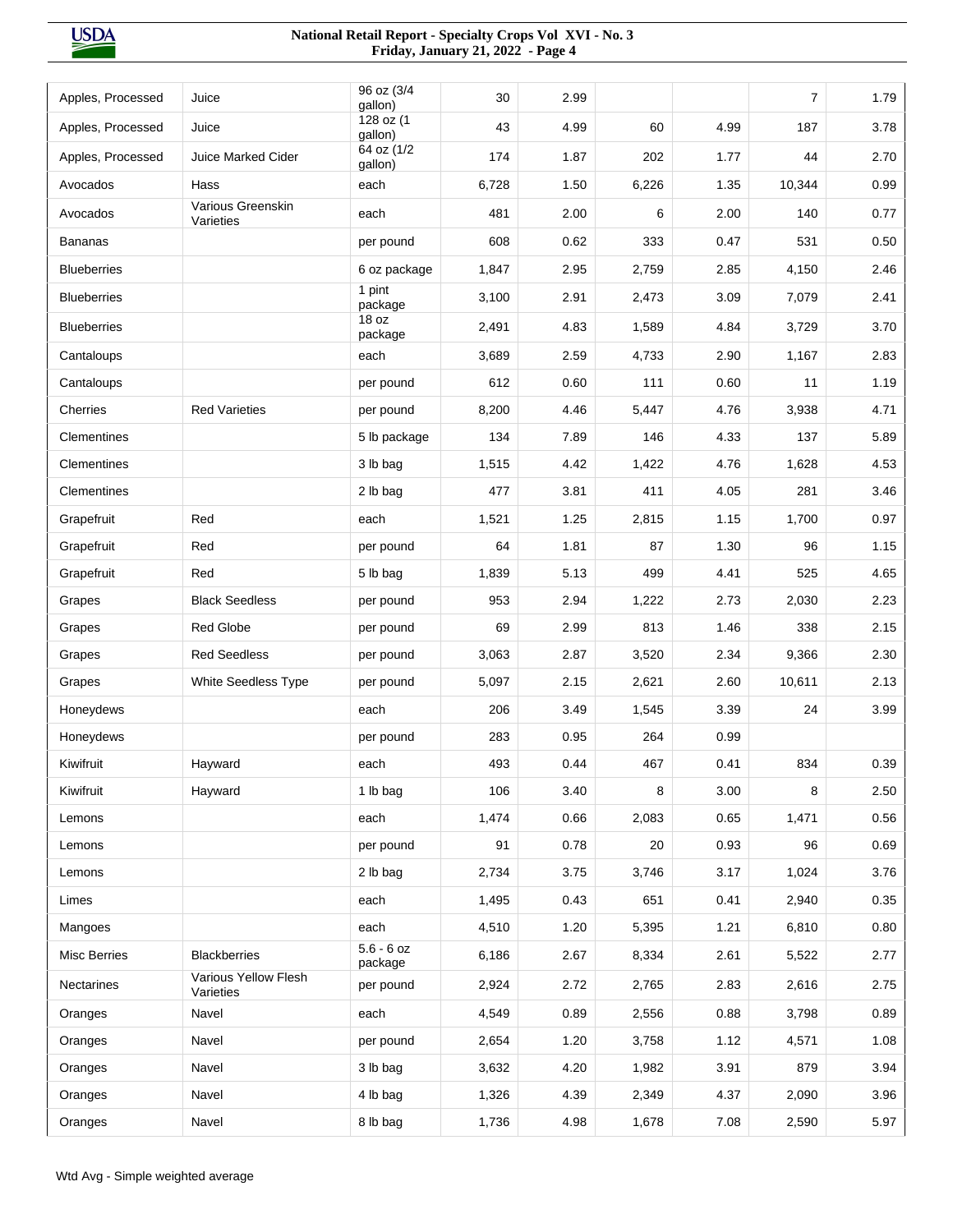**USDA** 

| Oranges             | Valencia                               | per pound    | 13    | 1.30 | $\overline{7}$ | 1.79 |       |      |
|---------------------|----------------------------------------|--------------|-------|------|----------------|------|-------|------|
| Oranges             | Valencia                               | 3 lb bag     | 116   | 2.98 | 27             | 4.99 |       |      |
| Oranges             | Valencia                               | 4 lb bag     | 50    | 3.11 | 48             | 3.99 | 79    | 2.95 |
| Papaya              | Maradol/Tainung Types                  | per pound    | 1,283 | 0.86 | 1,869          | 1.11 | 665   | 0.78 |
| Peaches             | Various Yellow Flesh<br>Varieties      | per pound    | 3,300 | 2.63 | 2,765          | 2.83 | 2,836 | 2.64 |
| Pears               | <b>Bartlett</b>                        | per pound    | 2,369 | 1.61 | 3,194          | 1.52 | 3,618 | 1.58 |
| Pears               | <b>Bosc</b>                            | per pound    | 2,526 | 1.53 | 2,302          | 1.51 | 3,011 | 1.54 |
| Pears               | D'Anjou                                | per pound    | 2,010 | 1.79 | 3,368          | 1.59 | 2,533 | 1.44 |
| Pears               | D'Anjou                                | 3 lb bag     | 40    | 4.29 | 40             | 3.89 |       |      |
| Pineapples          |                                        | each         | 3,586 | 2.58 | 2,371          | 2.10 | 3,554 | 2.61 |
| Pineapples          |                                        | per pound    | 288   | 0.60 | 396            | 0.65 | 251   | 0.65 |
| Pomegranates        |                                        | each         | 16    | 3.43 | 354            | 2.95 | 21    | 1.22 |
| Raspberries         | Red                                    | 6 oz package | 3,746 | 2.39 | 5,230          | 2.78 | 5,397 | 3.01 |
| <b>Strawberries</b> |                                        | 1 lb package | 8,011 | 3.07 | 5,729          | 2.83 | 6,535 | 2.97 |
| <b>Strawberries</b> |                                        | 2 lb package | 643   | 5.27 | 116            | 6.70 | 804   | 4.70 |
| Tangelos            |                                        | per pound    | 455   | 1.57 | 509            | 1.54 | 597   | 1.34 |
| Tangelos            |                                        | each         | 819   | 1.17 | 218            | 0.99 | 552   | 1.23 |
| Tangelos            |                                        | 3 lb bag     | 1,001 | 4.19 | 11             | 4.98 | 255   | 3.86 |
| Tangerines          |                                        | per pound    | 1,698 | 2.98 | 1,209          | 3.20 | 1,645 | 2.20 |
| Tangerines          |                                        | 5 lb package | 122   | 7.99 | 161            | 5.42 |       |      |
| Tangerines          |                                        | 3 lb bag     | 1,669 | 4.95 | 2,507          | 4.29 | 3,652 | 4.06 |
| Tangerines          |                                        | 2 lb bag     | 661   | 3.71 | 391            | 3.73 | 175   | 3.81 |
| Tangerines          |                                        | each         | 1,832 | 1.59 | 31             | 1.42 | 1,340 | 1.19 |
| Watermelons         | <b>Red Flesh Seedless</b><br>Miniature | each         | 1,550 | 3.07 | 1,122          | 3.21 | 232   | 3.99 |
| Watermelons         | Red Flesh Seedless Type                | each         | 45    | 3.99 | 57             | 4.99 |       |      |
| Watermelons         | Red Flesh Seedless Type                | per pound    | 24    | 0.81 |                |      |       |      |
| <b>ORGANIC</b>      |                                        |              |       |      |                |      |       |      |
| Apples              | Braeburn                               | 3 lb bag     | 200   | 3.98 |                |      |       |      |
| Apples              | Fuji                                   | per pound    | 1,627 | 1.95 | 1,008          | 2.09 | 1,442 | 2.22 |
| Apples              | Fuji                                   | 3 lb bag     | 19    | 5.99 | 28             | 5.28 | 233   | 3.99 |
| Apples              | Fuji                                   | 2 lb bag     | 308   | 5.65 | 633            | 3.73 | 822   | 3.60 |
| Apples              | Gala                                   | per pound    | 1,194 | 1.87 | 1,037          | 1.85 | 882   | 2.09 |
| Apples              | Gala                                   | 3 lb bag     | 19    | 5.99 | 223            | 3.99 | 253   | 4.02 |
| Apples              | Gala                                   | 2 lb bag     | 784   | 4.38 | 1,285          | 3.78 | 1,167 | 3.47 |
| Apples              | <b>Granny Smith</b>                    | per pound    | 682   | 1.79 | 666            | 1.77 | 502   | 1.92 |
| Apples              | <b>Granny Smith</b>                    | 3 lb bag     | 19    | 5.99 | 8              | 5.99 | 241   | 4.02 |
| Apples              | <b>Granny Smith</b>                    | 5 lb bag     | 22    | 4.99 | 266            | 4.99 |       |      |
| Apples              | <b>Granny Smith</b>                    | 2 lb bag     | 173   | 3.35 | 575            | 3.65 | 970   | 3.51 |
|                     |                                        |              |       |      |                |      |       |      |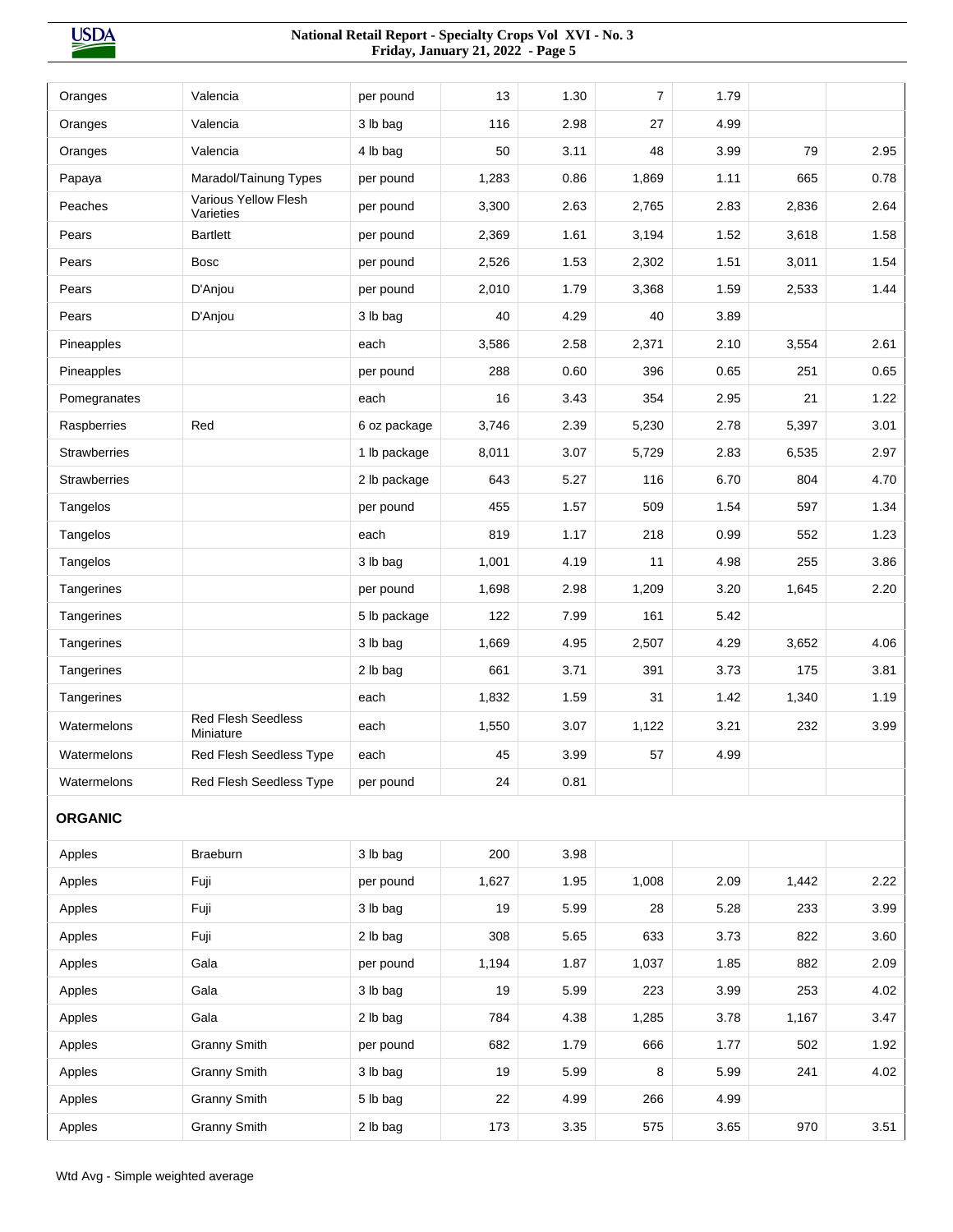| Apples              | Honeycrisp                | per pound               | 1,202                      | 3.04 | 801            | 3.12             | 1,347            | 2.35 |
|---------------------|---------------------------|-------------------------|----------------------------|------|----------------|------------------|------------------|------|
| Apples              | Pink Lady/Cripps Pink     | per pound               | 242                        | 2.10 | 479            | 2.04             | 218              | 2.33 |
| Apples              | Pink Lady/Cripps Pink     | 2 lb bag                | 42                         | 3.99 | 377            | 3.80             | 31               | 3.00 |
| Apples              | <b>Red Delicious</b>      | per pound               | 86                         | 2.49 | 48             | 2.49             | 43               | 1.69 |
| Apples, Processed   | Juice                     | 64 oz (1/2<br>gallon)   | 310                        | 2.51 | 676            | 2.53             | 254              | 2.62 |
| Apples, Processed   | Juice                     | 128 oz (1<br>gallon)    | 63                         | 8.45 | 92             | 11.49            |                  |      |
| Apples, Processed   | <b>Juice Marked Cider</b> | 64 oz (1/2<br>gallon)   | 11                         | 8.99 | 11             | 8.99             |                  |      |
| Avocados            | Hass                      | each                    | 1,302                      | 1.86 | 915            | 1.56             | 1,437            | 1.45 |
| <b>Bananas</b>      |                           | per pound               | 135                        | 0.98 | 986            | 0.83             | 400              | 0.68 |
| <b>Blueberries</b>  |                           | 6 oz package            | 3,258                      | 3.57 | 3,998          | 3.11             | 2,381            | 3.27 |
| <b>Blueberries</b>  |                           | 1 pint<br>package       | 219                        | 2.99 | 45             | 3.99             | 899              | 4.20 |
| <b>Blueberries</b>  |                           | 18 oz<br>package        | 121                        | 4.99 | 78             | 5.99             | 117              | 2.99 |
| Clementines         |                           | 2 lb bag                | 535                        | 4.71 | 405            | 4.53             | 422              | 6.28 |
| Grapefruit          | Red                       | each                    | 64                         | 1.50 | $\overline{7}$ | 2.99             | 28               | 2.00 |
| Grapefruit          | Red                       | per pound               | 18                         | 1.91 | 19             | 2.28             | 98               | 1.77 |
| Grapes              | White Seedless Type       | per pound               | 80                         | 3.99 | 252            | 4.68             | 255              | 5.99 |
| Kiwifruit           | Hayward                   | 1 lb bag                | 430                        | 4.90 |                |                  | 310              | 4.73 |
| Lemons              |                           | each                    | 858                        | 0.96 | 106            | 0.59             | 410              | 0.97 |
| Lemons              |                           | 2 lb bag                | 338                        | 4.85 | 578            | 3.97             | 255              | 4.99 |
| Limes               |                           | each                    | 70                         | 0.79 |                |                  |                  |      |
| Mangoes             |                           | each                    | 618                        | 1.70 | 509            | 1.43             | 621              | 1.50 |
| <b>Misc Berries</b> | <b>Blackberries</b>       | $5.6 - 6$ oz<br>package | 1,914                      | 4.14 | 2,370          | 3.16             | 2,255            | 3.77 |
| Oranges             | Navel                     | each                    | 100                        | 1.25 | $\overline{7}$ | 2.50             | 100              | 1.68 |
| Oranges             | Navel                     | per pound               | 467                        | 1.64 | 377            | 1.93             | 771              | 1.53 |
| Oranges             | Navel                     | 3 lb bag                | 19                         | 3.99 | 74             | 3.99             | 373              | 6.16 |
| Oranges             | Navel                     | 4 lb bag                | 119                        | 4.14 | 9              | 6.99             | 356              | 4.75 |
| Pears               | <b>Bartlett</b>           | per pound               | 9                          | 1.69 |                |                  | 90               | 2.14 |
| Pears               | <b>Bosc</b>               | per pound               | $\overline{7}$             | 2.49 | 296            | 2.05             | 9                | 1.69 |
| Pears               | D'Anjou                   | per pound               | 16                         | 2.04 | 528            | 2.02             | 44               | 1.54 |
| Pineapples          |                           | each                    | 10                         | 3.99 | 106            | 4.11             | 624              | 3.44 |
| Raspberries         | Red                       | 6 oz package            | 1,122                      | 4.08 | 952            | 3.54             | 747              | 3.56 |
| Strawberries        |                           | 1 lb package            | 295                        | 5.31 |                |                  | 61               | 6.86 |
| Tangelos            |                           | per pound               | 65                         | 1.78 | 17             | 1.99             | 759              | 1.93 |
| Tangelos            |                           | 3 lb bag                | 177                        | 3.50 | 276            | 3.98             |                  |      |
| Tangerines          |                           | 2 lb bag                | 384                        | 4.70 | 153            | 5.61             | 259              | 5.07 |
|                     |                           |                         | <b>ONIONS AND POTATOES</b> |      |                |                  |                  |      |
| Commodity           | Variety                   | Unit                    | THIS WEEK                  |      |                | <b>LAST WEEK</b> | <b>LAST YEAR</b> |      |
|                     |                           |                         |                            |      |                |                  |                  |      |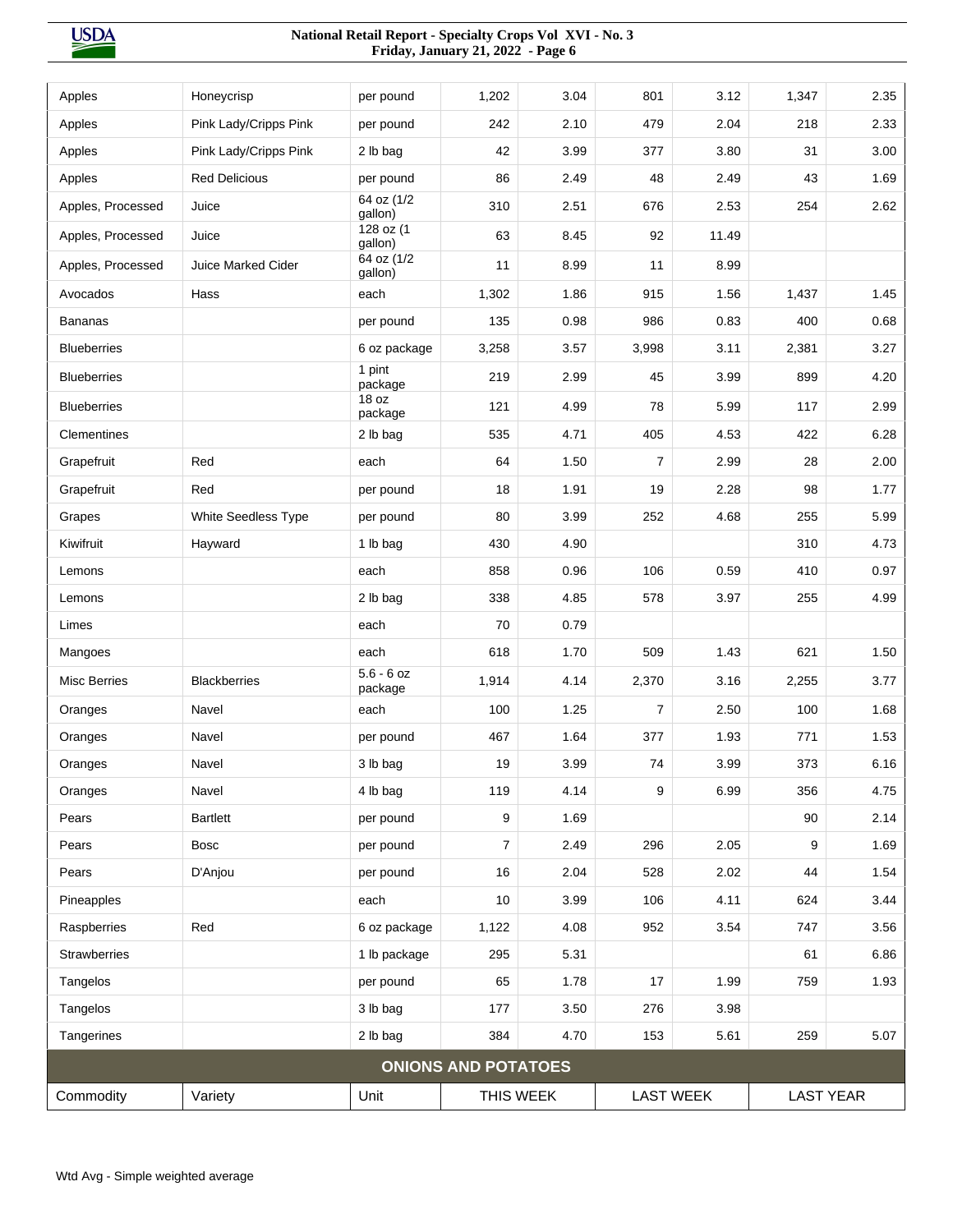|                |                            |           | <b>Stores</b><br>With Ads | Wtd Avg<br>Price | <b>Stores</b><br>With Ads | Wtd Avg<br>Price | <b>Stores</b><br>With Ads | Wtd Avg<br>Price |
|----------------|----------------------------|-----------|---------------------------|------------------|---------------------------|------------------|---------------------------|------------------|
|                |                            |           |                           |                  |                           |                  |                           |                  |
| Onions, Dry    | Red                        | per pound | 176                       | 1.57             | 686                       | 1.34             | 1,082                     | 1.02             |
| Onions, Dry    | Red                        | 2 lb bag  | 186                       | 1.82             |                           |                  | 248                       | 1.49             |
| Onions, Dry    | White                      | per pound | 747                       | 0.86             | 732                       | 0.87             | 957                       | 0.89             |
| Onions, Dry    | White                      | 2 lb bag  | 37                        | 2.00             |                           |                  | 158                       | 2.09             |
| Onions, Dry    | Yellow                     | per pound | 638                       | 0.93             | 923                       | 0.88             | 950                       | 0.70             |
| Onions, Dry    | Yellow                     | 2 lb bag  | 556                       | 1.28             | 565                       | 1.58             | 1,025                     | 1.73             |
| Onions, Dry    | Yellow                     | 3 lb bag  | 3,021                     | 2.49             | 2,661                     | 2.53             | 3,952                     | 2.03             |
| Onions, Dry    | Yellow                     | 5 lb bag  | 364                       | 2.94             | 252                       | 3.01             |                           |                  |
| Onions, Dry    | <b>Yellow Marked Sweet</b> | per pound | 1,994                     | 1.11             | 1,429                     | 1.12             | 2,755                     | 1.03             |
| Onions, Dry    | <b>Yellow Marked Sweet</b> | 2 lb bag  | 19                        | 2.49             |                           |                  |                           |                  |
| Onions, Dry    | <b>Yellow Marked Sweet</b> | 3 lb bag  | 1,139                     | 3.27             | 4,613                     | 2.93             | 404                       | 3.03             |
| Onions, Dry    | Yellow Marked Sweet        | 5 lb bag  | 222                       | 5.00             | 315                       | 3.73             |                           |                  |
| Potatoes       | Round Red                  | per pound | 343                       | 0.89             | 697                       | 0.87             | 253                       | 0.97             |
| Potatoes       | Round Red                  | 3 lb bag  | 80                        | 3.14             | 688                       | 3.00             | 82                        | 1.85             |
| Potatoes       | Round Red                  | 5 lb bag  | 1,906                     | 3.45             | 2,724                     | 2.95             | 854                       | 3.07             |
| Potatoes       | Round White                | per pound | 50                        | 1.30             | 107                       | 0.74             | 209                       | 0.83             |
| Potatoes       | Round White                | 3 lb bag  | 25                        | 3.28             | 453                       | 3.00             |                           |                  |
| Potatoes       | Round White                | 5 lb bag  | 246                       | 2.97             | 742                       | 2.93             | 349                       | 2.47             |
| Potatoes       | Round White                | 10 lb bag | 233                       | 5.09             | 18                        | 2.99             |                           |                  |
| Potatoes       | Russet                     | per pound | 569                       | 1.09             | 2,091                     | 0.96             | 3,294                     | 0.80             |
| Potatoes       | Russet                     | 3 lb bag  | 23                        | 2.76             | 21                        | 1.99             | 129                       | 1.19             |
| Potatoes       | Russet                     | 5 lb bag  | 4,318                     | 2.66             | 4,555                     | 2.61             | 3,209                     | 2.49             |
| Potatoes       | Russet                     | 10 lb bag | 634                       | 3.53             | 507                       | 4.04             | 568                       | 3.21             |
| Potatoes       | Russet                     | 8 lb bag  | 393                       | 3.36             | 44                        | 1.65             | 423                       | 3.05             |
| Potatoes       | Yellow Type                | per pound | 6                         | 0.79             | 362                       | 0.88             | 38                        | 0.77             |
| Potatoes       | <b>Yellow Type</b>         | 3 lb bag  | 367                       | 4.96             | 765                       | 3.94             | 266                       | 5.64             |
| Potatoes       | Yellow Type                | 5 lb bag  | 2,427                     | 3.56             | 933                       | 3.43             | 2,220                     | 3.47             |
| <b>ORGANIC</b> |                            |           |                           |                  |                           |                  |                           |                  |
| Onions, Dry    | Yellow                     | per pound | 130                       | 1.45             | 158                       | 1.63             | 61                        | 1.42             |
| Onions, Dry    | Yellow                     | 3 lb bag  | 59                        | 3.72             | 1,110                     | 3.90             | 45                        | 3.99             |
| Onions, Dry    | <b>Yellow Marked Sweet</b> | per pound | 11                        | 1.49             | 11                        | 1.49             | 317                       | 1.30             |
| Potatoes       | Round Red                  | 3 lb bag  | 339                       | 4.06             | 1,562                     | 3.20             | 1,435                     | 3.12             |
| Potatoes       | Russet                     | per pound | 142                       | 1.45             | 130                       | 1.49             | 221                       | 0.94             |
| Potatoes       | Russet                     | 3 lb bag  | 1,381                     | 3.57             | 2,433                     | 3.33             | 1,237                     | 2.99             |
| Potatoes       | Russet                     | 5 lb bag  | 19                        | 2.98             | 187                       | 2.58             | 6                         | 3.99             |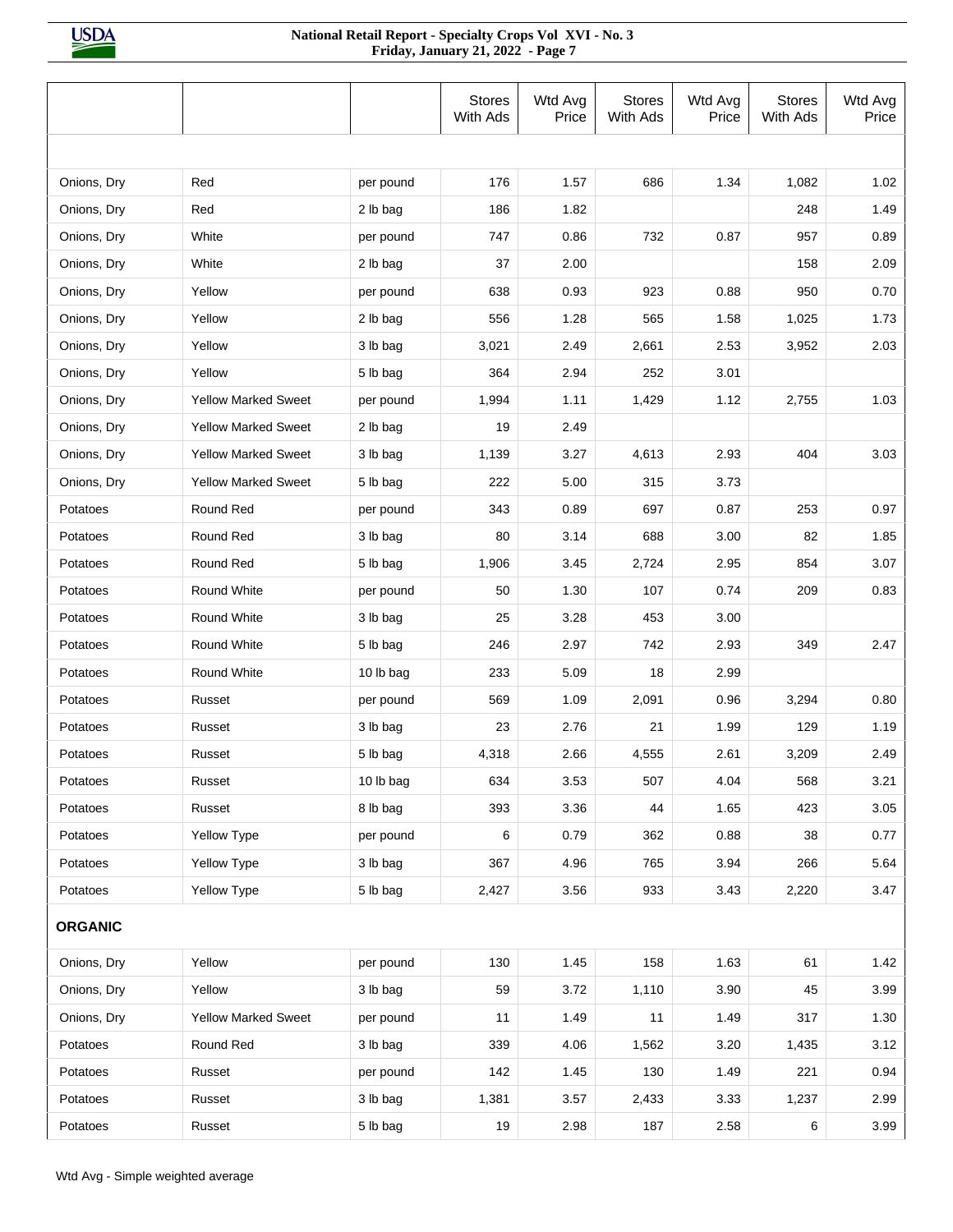**USDA** 

| Potatoes                | <b>Yellow Type</b>           | 3 lb bag   | 255                       | 4.12             | 455                       | 3.83             | 404                       | 3.96             |
|-------------------------|------------------------------|------------|---------------------------|------------------|---------------------------|------------------|---------------------------|------------------|
|                         |                              |            | <b>VEGETABLES</b>         |                  |                           |                  |                           |                  |
|                         |                              |            | THIS WEEK                 |                  | <b>LAST WEEK</b>          |                  |                           | <b>LAST YEAR</b> |
| Commodity               | Variety                      | Unit       | <b>Stores</b><br>With Ads | Wtd Avg<br>Price | <b>Stores</b><br>With Ads | Wtd Avg<br>Price | <b>Stores</b><br>With Ads | Wtd Avg<br>Price |
|                         |                              |            |                           |                  |                           |                  |                           |                  |
| Artichokes              |                              | each       | 52                        | 2.56             | 9                         | 1.50             | 13                        | 3.65             |
| Asparagus               | Green                        | per pound  | 1,341                     | 3.46             | 2,603                     | 3.06             | 279                       | 3.84             |
| Beans                   | Round Green Type             | per pound  | 2,432                     | 1.85             | 2,646                     | 1.74             | 1,453                     | 1.52             |
| <b>Beets</b>            |                              | per bunch  | 42                        | 1.50             | 140                       | 2.10             | 131                       | 1.60             |
| <b>Beets</b>            |                              | per pound  | 87                        | 0.77             | 72                        | 0.69             | 320                       | 0.97             |
| <b>Bok Choy</b>         |                              | per pound  | 80                        | 0.89             |                           |                  | 9                         | 1.03             |
| <b>Broccoli</b>         |                              | per pound  | 749                       | 1.43             | 102                       | 1.35             | 980                       | 1.55             |
| <b>Broccoli</b>         |                              | per bunch  | 154                       | 2.57             | 1,582                     | 2.51             | 194                       | 2.50             |
| <b>Broccoli</b>         | Crown Cut                    | per pound  | 3,050                     | 1.68             | 2,794                     | 1.62             | 2,397                     | 1.80             |
| <b>Brussels Sprouts</b> |                              | per pound  | 220                       | 2.50             | 443                       | 2.31             | 1,188                     | 2.31             |
| Cabbage                 | Round Green Type             | per pound  | 1,875                     | 0.59             | 2,931                     | 0.69             | 2,418                     | 0.63             |
| Carrots                 |                              | per pound  | 423                       | 0.66             | 230                       | 0.53             | 240                       | 0.45             |
| Carrots                 |                              | 1 lb bag   | 102                       | 0.96             | 72                        | 0.69             | 104                       | 0.85             |
| Carrots                 |                              | 2 lb bag   | 405                       | 1.67             | 727                       | 1.34             | 471                       | 1.23             |
| Carrots                 |                              | per bunch  | 86                        | 1.99             |                           |                  | 9                         | 1.39             |
| Carrots                 | <b>Baby Peeled</b>           | 1 lb bag   | 3,342                     | 1.31             | 2,274                     | 1.33             | 1,750                     | 1.31             |
| Carrots                 | <b>Baby Peeled</b>           | 2 lb bag   | 255                       | 2.48             | 148                       | 2.30             | 1,584                     | 2.31             |
| Cauliflower             |                              | each       | 2,732                     | 2.66             | 1,120                     | 2.98             | 1,697                     | 2.47             |
| Cauliflower             |                              | per pound  | 703                       | 1.24             | 1,286                     | 1.44             | 626                       | 1.19             |
| Celery                  |                              | each       | 795                       | 1.44             | 2,489                     | 1.30             | 376                       | 1.37             |
| Celery                  |                              | per pound  | 11                        | 0.98             | 94                        | 1.15             | 57                        | 1.15             |
| Celery                  | Hearts                       | each       | 1,346                     | 2.08             | 1,244                     | 2.09             | 123                       | 2.53             |
| Chinese Cabbage         |                              | per pound  | 5                         | 1.49             |                           |                  | 37                        | 0.47             |
| Cilantro                |                              | per bunch  | 455                       | 0.62             | 1,362                     | 1.16             | 1,044                     | 0.64             |
| Corn-Sweet              |                              | each       | 1,133                     | 0.52             | 902                       | 0.60             |                           |                  |
| Cucumbers               |                              | each       | 4,659                     | 0.69             | 3,214                     | 0.77             | 4,066                     | 0.73             |
| Cucumbers               |                              | per pound  | 23                        | 0.73             | 39                        | 1.06             | 15                        | 0.60             |
| Cucumbers               | Long Seedless-<br>Greenhouse | each       | 2,564                     | 1.49             | 2,733                     | 1.42             | 2,160                     | 1.43             |
| Eggplant                |                              | per pound  | 788                       | 1.57             | 611                       | 1.14             | 391                       | 1.30             |
| Eggplant                |                              | each       | 218                       | 2.22             | 397                       | 1.09             | 585                       | 0.96             |
| Garlic                  |                              | per pound  | 19                        | 3.99             | 8                         | 3.99             |                           |                  |
| Garlic                  |                              | per sleeve | 418                       | 2.04             | 382                       | 1.95             | 256                       | 1.45             |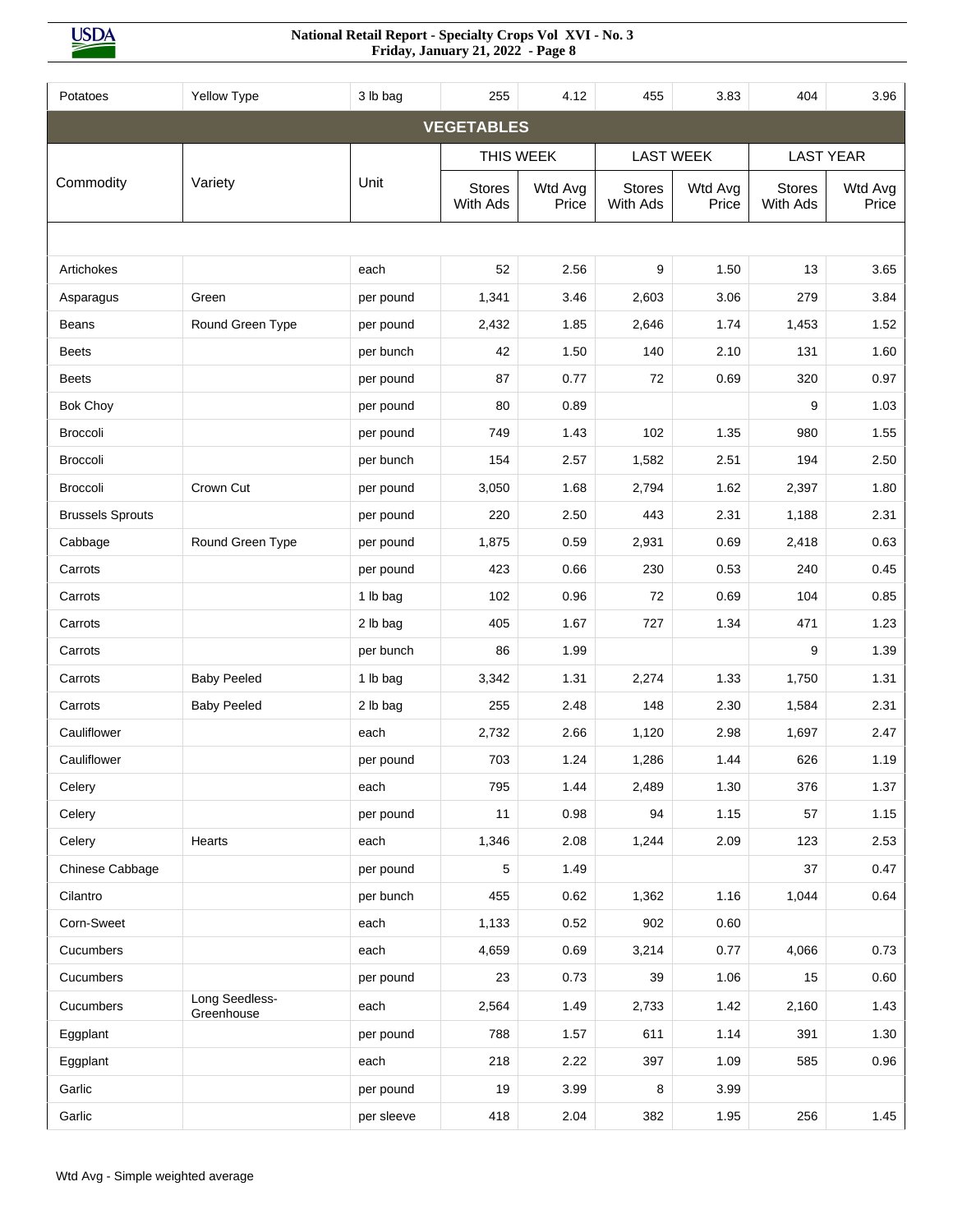**USDA** 

| Greens             | Collard            | per bunch          | 603            | 2.61 | 66    | 1.15 | 665   | 2.62 |
|--------------------|--------------------|--------------------|----------------|------|-------|------|-------|------|
| Greens             | Collard            | per pound          | 24             | 0.87 | 267   | 1.23 | 48    | 1.49 |
| Greens             | Collard            | 1 lb bag           | 355            | 2.64 | 656   | 2.52 | 82    | 2.36 |
| Greens             | Kale               | per bunch          | 741            | 2.31 | 1,151 | 1.00 | 277   | 1.02 |
| Greens             | Kale               | per pound          | 17             | 1.23 | 442   | 1.25 |       |      |
| Greens             | Kale               | 1 lb bag           | 333            | 2.65 | 704   | 2.58 | 15    | 2.00 |
| Greens             | Mustard            | per bunch          | 453            | 3.00 | 56    | 1.00 | 91    | 0.92 |
| Greens             | Mustard            | per pound          | 15             | 0.79 | 12    | 0.79 |       |      |
| Greens             | Mustard            | 1 lb bag           | 12             | 2.50 |       |      |       |      |
| Greens             | Swiss Chard        | per bunch          | 5              | 1.49 | 6     | 0.99 | 9     | 0.99 |
| Greens             | <b>Turnip Tops</b> | per bunch          | 453            | 3.00 | 56    | 1.00 | 56    | 0.88 |
| Greens             | <b>Turnip Tops</b> | per pound          | 15             | 0.79 | 26    | 0.84 | 8     | 0.99 |
| Greens             | <b>Turnip Tops</b> | 1 lb bag           | 12             | 2.50 |       |      |       |      |
| Lettuce, Iceberg   |                    | each               | 1,095          | 1.40 | 2,206 | 1.36 | 1,853 | 1.15 |
| Lettuce, Other     | Green Leaf         | each               | 1,311          | 1.35 | 562   | 1.48 | 364   | 1.30 |
| Lettuce, Other     | Green Leaf         | per pound          | 183            | 1.72 |       |      |       |      |
| Lettuce, Other     | Red Leaf           | each               | 1,238          | 1.35 | 570   | 1.49 | 317   | 1.27 |
| Lettuce, Other     | Red Leaf           | per pound          | 183            | 1.72 |       |      |       |      |
| Lettuce, Romaine   |                    | each               | 1,100          | 1.29 | 494   | 1.53 | 301   | 1.18 |
| Lettuce, Romaine   |                    | per pound          | 135            | 1.70 | 25    | 1.49 | 7     | 1.52 |
| Lettuce, Romaine   | Hearts             | 3 count<br>package | 1,845          | 3.18 | 2,842 | 2.71 | 1,800 | 3.09 |
| Mushrooms          | Portobella         | 8 oz package       | 1,426          | 2.00 | 103   | 2.49 | 1,379 | 2.07 |
| Mushrooms          | Portobella         | 6 oz package       | $\overline{7}$ | 3.04 |       |      | 120   | 3.16 |
| <b>Mushrooms</b>   | White              | 8 oz package       | 1,261          | 2.15 | 2,513 | 1.84 | 1,565 | 2.12 |
| Onions Green       |                    | per bunch          | 1,033          | 0.82 | 86    | 0.67 | 833   | 0.88 |
| Peppers, Bell Type | Green              | per pound          | 784            | 1.58 | 877   | 1.45 | 332   | 1.45 |
| Peppers, Bell Type | Green              | each               | 2,800          | 0.84 | 2,330 | 0.81 | 2,306 | 0.94 |
| Peppers, Bell Type | Orange             | per pound          | 576            | 2.28 | 381   | 2.78 | 185   | 2.45 |
| Peppers, Bell Type | Orange             | each               | 2,290          | 1.30 | 2,239 | 1.38 | 1,718 | 1.29 |
| Peppers, Bell Type | Orange-Greenhouse  | per pound          | 8              | 2.99 |       |      |       |      |
| Peppers, Bell Type | Orange-Greenhouse  | each               | 24             | 1.58 | 309   | 1.27 | 493   | 1.67 |
| Peppers, Bell Type | Red                | per pound          | 968            | 2.09 | 996   | 2.69 | 288   | 2.51 |
| Peppers, Bell Type | Red                | each               | 2,875          | 1.29 | 2,820 | 1.36 | 1,973 | 1.27 |
| Peppers, Bell Type | Red-Greenhouse     | per pound          | 71             | 2.55 |       |      |       |      |
| Peppers, Bell Type | Red-Greenhouse     | each               | 174            | 1.09 | 319   | 1.26 | 493   | 1.67 |
| Peppers, Bell Type | Yellow             | per pound          | 616            | 2.28 | 381   | 2.78 | 179   | 2.45 |
| Peppers, Bell Type | Yellow             | each               | 2,340          | 1.31 | 2,215 | 1.38 | 1,824 | 1.29 |
| Peppers, Bell Type | Yellow-Greenhouse  | per pound          | 71             | 2.55 |       |      |       |      |
| Peppers, Bell Type | Yellow-Greenhouse  | each               | 169            | 1.07 | 309   | 1.27 | 493   | 1.67 |
|                    |                    |                    |                |      |       |      |       |      |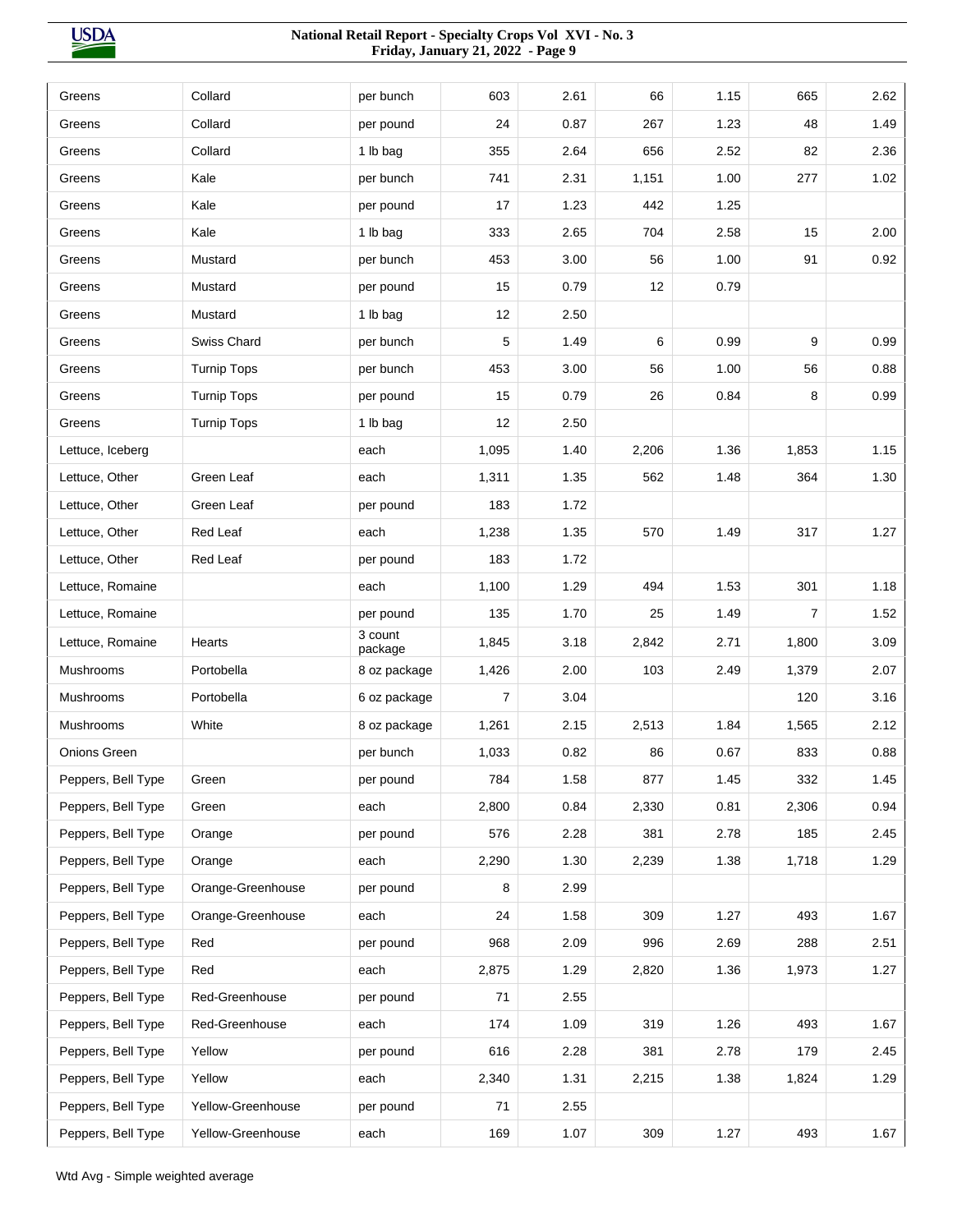| Peppers, Other                | Jalapeno                               | per pound               | 1,260 | 0.94 | 786   | 0.77 | 1,073 | 0.78 |
|-------------------------------|----------------------------------------|-------------------------|-------|------|-------|------|-------|------|
| Peppers, Other                | <b>Mixed Mini Sweet Types</b>          | 1 lb package            | 2,159 | 2.97 | 455   | 3.05 | 132   | 4.17 |
| Peppers, Other                | Serrano                                | per pound               | 303   | 0.71 | 257   | 0.79 | 500   | 0.73 |
| Radishes                      |                                        | per bunch               | 178   | 0.90 | 1,205 | 1.00 | 466   | 0.60 |
| Radishes                      |                                        | 1 lb bag                | 315   | 1.91 | 481   | 1.86 | 383   | 1.96 |
| Salad                         | <b>Mixed Types</b>                     | 1 lb bag                | 186   | 4.87 |       |      | 453   | 2.50 |
| Salad                         | <b>Mixed Types</b>                     | $10 - 12$ oz<br>package | 1,773 | 2.50 | 3,158 | 2.84 | 3,323 | 2.34 |
| Salad                         | Mixed Types                            | $5 - 9$ oz<br>package   | 1,925 | 2.47 | 3,770 | 2.90 | 2,775 | 2.46 |
| Spinach                       |                                        | per bunch               | 16    | 1.76 | 58    | 1.33 | 151   | 1.54 |
| Spinach                       | Flat, Baby Type                        | 10 oz<br>package        | 76    | 3.24 | 16    | 2.50 | 574   | 2.83 |
| Spinach                       | Flat, Baby Type                        | 8 oz package            | 248   | 2.08 | 1,506 | 1.50 | 430   | 1.88 |
| Spinach                       | Flat, Baby Type                        | 9 oz package            | 415   | 2.50 | 121   | 2.50 | 514   | 2.56 |
| Spinach                       | Flat, Baby Type                        | $5 - 6$ oz<br>package   | 468   | 2.41 | 1,623 | 2.83 | 304   | 2.17 |
| Squash                        | Acorn                                  | per pound               | 277   | 0.99 | 1,548 | 0.99 | 297   | 0.98 |
| Squash                        | <b>Butternut</b>                       | per pound               | 403   | 0.97 | 1,582 | 0.99 | 303   | 0.98 |
| Squash                        | Grey                                   | per pound               | 577   | 0.92 | 968   | 0.87 | 402   | 0.68 |
| Squash                        | Spaghetti                              | per pound               | 291   | 0.98 | 1,548 | 0.99 | 315   | 0.97 |
| Squash                        | Yellow<br>Crookneck/Straightneck       | per pound               | 3,295 | 1.49 | 2,523 | 1.27 | 3,015 | 1.40 |
| Squash                        | Zucchini                               | per pound               | 4,258 | 1.45 | 3,699 | 1.31 | 4,036 | 1.30 |
| <b>Sweet Potatoes</b>         |                                        | per pound               | 1,430 | 1.01 | 1,227 | 1.05 | 1,458 | 0.95 |
| Tomatillos                    |                                        | per pound               | 826   | 0.81 | 601   | 0.75 | 585   | 0.62 |
| Tomatoes                      |                                        | per pound               | 2,808 | 2.29 | 627   | 1.63 | 1,409 | 1.90 |
| Tomatoes                      | Vine Ripe - Heirloom<br>Varieties      | per pound               | 176   | 2.68 | 69    | 1.45 | 8     | 4.99 |
| Tomatoes                      | Vine Ripes                             | per pound               | 1,823 | 1.39 | 1,932 | 1.16 | 50    | 1.27 |
| Tomatoes                      | Vine Ripes, On The Vine-<br>Greenhouse | per pound               | 1,406 | 1.67 | 1,783 | 1.91 | 1,821 | 1.94 |
| Tomatoes                      | Vine Ripes-Greenhouse                  | per pound               | 312   | 2.00 | 110   | 1.83 | 68    | 1.73 |
| Tomatoes, Cherry              |                                        | 1 pint<br>package       | 180   | 2.62 | 19    | 0.99 | 152   | 2.67 |
| Tomatoes, Grape<br>Type       |                                        | 1 pint<br>package       | 2,362 | 2.12 | 2,164 | 2.16 | 980   | 1.97 |
| Tomatoes, Grape<br>Type       |                                        | 10 oz<br>package        | 1,402 | 2.51 | 750   | 2.32 | 490   | 3.18 |
| Tomatoes, Plum<br><b>Type</b> | Roma                                   | per pound               | 3,209 | 1.08 | 2,096 | 1.11 | 2,059 | 0.88 |
| Vegetables Other              | Cactus Leaf (Nopales)                  | per pound               | 44    | 1.12 | 68    | 0.94 | 21    | 1.07 |
| <b>ORGANIC</b>                |                                        |                         |       |      |       |      |       |      |
| <b>Beets</b>                  |                                        | per bunch               | 194   | 3.68 | 141   | 2.34 | 144   | 2.68 |
| Broccoli                      |                                        | per pound               | 429   | 2.09 | 296   | 2.12 | 168   | 2.45 |
| Broccoli                      |                                        | per bunch               | 72    | 3.99 | 984   | 2.74 | 243   | 2.75 |
| <b>Broccoli</b>               | Baby Hybrid Type                       | per bunch               | 113   | 2.49 |       |      | 239   | 2.50 |
| Broccoli                      | Crown Cut                              | per pound               | 51    | 2.93 | 64    | 1.31 | 14    | 2.78 |
|                               |                                        |                         |       |      |       |      |       |      |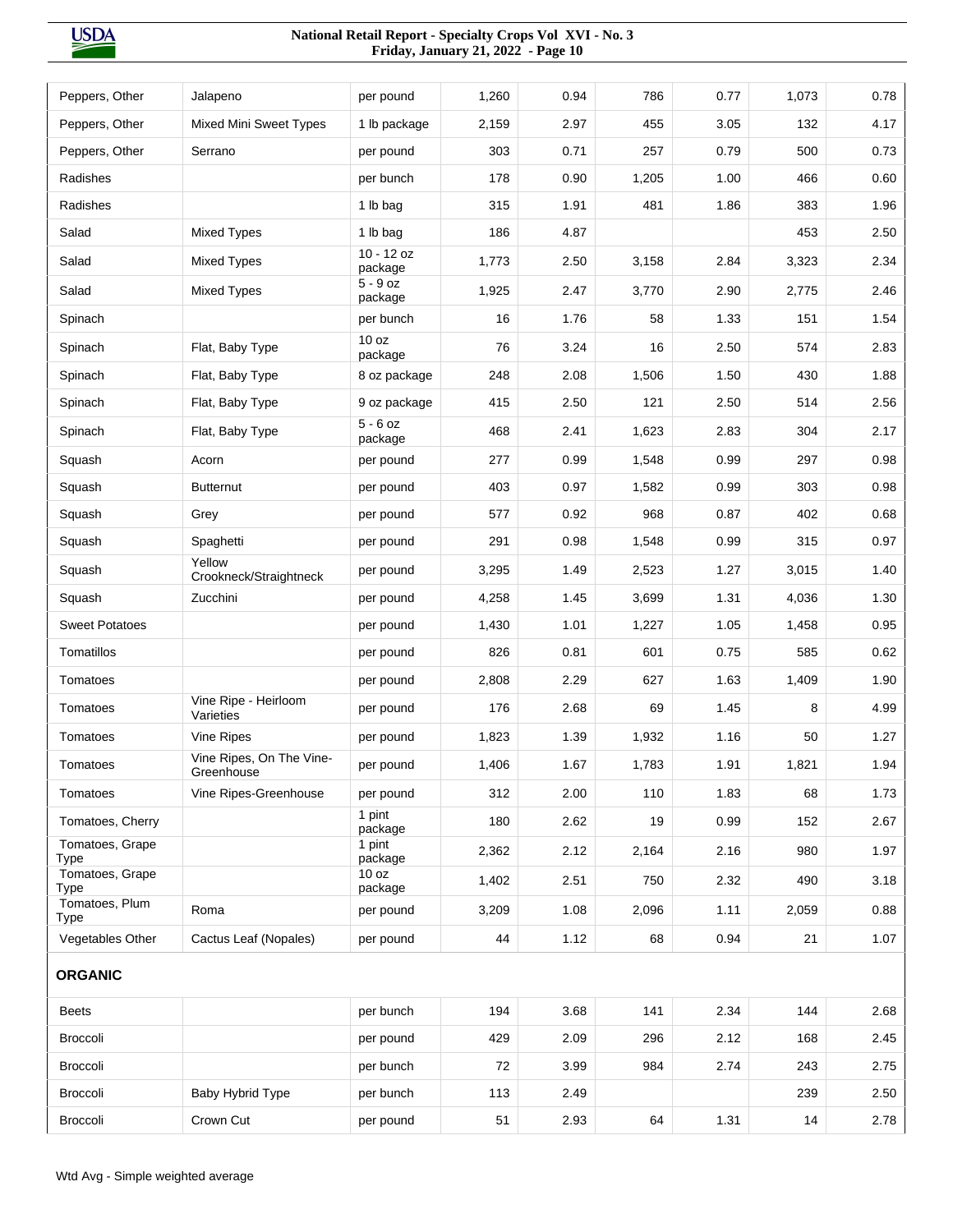| <b>Brussels Sprouts</b> |                              | per pound               | 71             | 3.29 |                |      |              |      |
|-------------------------|------------------------------|-------------------------|----------------|------|----------------|------|--------------|------|
| Cabbage                 | Round Green Type             | per pound               | 90             | 1.66 | 88             | 1.04 | 61           | 1.08 |
| Carrots                 |                              | per pound               | 195            | 1.30 | 130            | 1.39 | 183          | 2.07 |
| Carrots                 |                              | 1 lb bag                | $\overline{7}$ | 1.25 |                |      | 53           | 0.99 |
| Carrots                 |                              | 2 lb bag                | 136            | 2.49 | 59             | 2.39 | 172          | 2.68 |
| Carrots                 |                              | per bunch               | 106            | 2.65 | 35             | 2.89 | 47           | 2.27 |
| Carrots                 | <b>Baby Peeled</b>           | 1 lb bag                | 2,350          | 1.57 | 2,509          | 1.96 | 4,778        | 1.51 |
| Carrots                 | <b>Baby Peeled</b>           | 2 lb bag                | 152            | 3.49 | 206            | 2.99 |              |      |
| Cauliflower             |                              | each                    | 93             | 3.94 | 404            | 2.15 | 222          | 3.55 |
| Cauliflower             |                              | per pound               | 158            | 2.60 | 250            | 1.77 | 167          | 2.40 |
| Celery                  |                              | each                    | 324            | 2.26 | 926            | 1.90 | 243          | 2.42 |
| Celery                  |                              | per pound               | 9              | 1.29 | 37             | 1.60 |              |      |
| Celery                  | Hearts                       | each                    | 451            | 3.35 | 321            | 2.89 | 157          | 2.99 |
| Cilantro                |                              | per bunch               | 8              | 1.99 | 15             | 1.50 | 122          | 1.21 |
| Cucumbers               | Long Seedless-<br>Greenhouse | each                    | 268            | 1.95 | 249            | 2.03 | 59           | 2.44 |
| Eggplant                |                              | per pound               | $\overline{7}$ | 0.99 |                |      |              |      |
| Greens                  | Kale                         | per bunch               | 316            | 1.56 | 660            | 1.67 | 1,625        | 1.56 |
| Greens                  | Swiss Chard                  | per bunch               | 27             | 2.02 | 410            | 1.68 | 6            | 2.50 |
| Lettuce, Iceberg        |                              | each                    | 45             | 1.99 |                |      | 45           | 2.38 |
| Lettuce, Other          | Green Leaf                   | each                    | 82             | 1.99 | $\overline{4}$ | 1.99 | 6            | 2.50 |
| Lettuce, Other          | Red Leaf                     | each                    | 74             | 1.99 | 4              | 1.99 | 6            | 2.50 |
| Lettuce, Romaine        |                              | each                    | 74             | 1.99 | 4              | 1.99 | 4            | 1.50 |
| Lettuce, Romaine        | Hearts                       | 3 count<br>package      | 2,338          | 3.81 | 3,064          | 3.63 | 744          | 3.97 |
| Mushrooms               | White                        | 8 oz package            | 271            | 2.99 | 965            | 2.88 | 670          | 2.50 |
| <b>Onions Green</b>     |                              | per bunch               | 21             | 1.29 | 21             | 1.29 | 60           | 1.26 |
| Peppers, Bell Type      | Green                        | per pound               | 182            | 1.81 | 130            | 1.69 |              |      |
| Peppers, Bell Type      | Green                        | each                    | 364            | 1.20 |                |      |              |      |
| Peppers, Bell Type      | Red                          | per pound               | 38             | 3.99 | 267            | 2.99 | 74           | 3.91 |
| Peppers, Other          | Jalapeno                     | per pound               | 8              | 1.29 |                |      |              |      |
| Peppers, Other          | Mixed Mini Sweet Types       | 1 lb package            | 166            | 3.00 | 105            | 2.66 | $\mathbf{1}$ | 6.99 |
| Radishes                |                              | per bunch               | $\overline{7}$ | 2.50 | $\overline{7}$ | 2.50 | 109          | 2.27 |
| Salad                   | Mixed Types                  | 1 lb bag                | 1,250          | 4.70 | 1,379          | 4.72 | 1,022        | 5.08 |
| Salad                   | <b>Mixed Types</b>           | $10 - 12$ oz<br>package | 79             | 4.49 | 273            | 4.72 | 98           | 4.88 |
| Salad                   | Mixed Types                  | $5 - 9$ oz<br>package   | 1,877          | 3.37 | 3,059          | 2.99 | 1,990        | 2.99 |
| Spinach                 |                              | per bunch               | 4              | 1.77 | 17             | 1.99 | 15           | 2.00 |
| Spinach                 | Flat, Baby Type              | 10 oz<br>package        | 43             | 5.99 | 72             | 6.99 | 88           | 4.48 |
| Spinach                 | Flat, Baby Type              | 1 lb package            | 14             | 3.99 | 200            | 5.21 | 53           | 4.99 |
| Spinach                 | Flat, Baby Type              | 8 oz package            | 24             | 3.33 |                |      |              |      |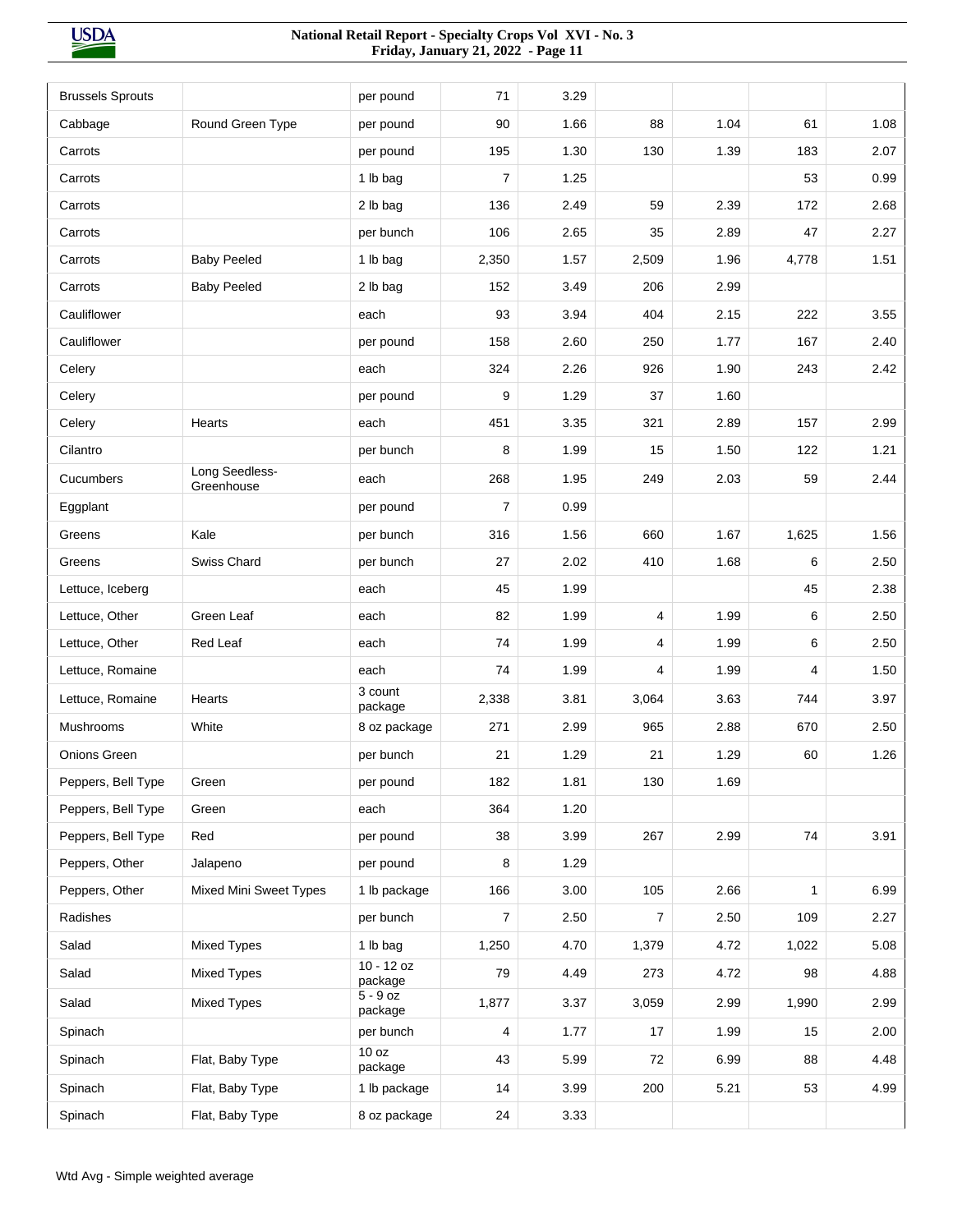| Spinach                        | Flat, Baby Type                        | $5 - 6$ oz<br>package       | 45                        | 2.50             | 75                        | 2.79             | 244                       | 3.50             |
|--------------------------------|----------------------------------------|-----------------------------|---------------------------|------------------|---------------------------|------------------|---------------------------|------------------|
| Squash                         | Acorn                                  | per pound                   | 56                        | 0.99             | 132                       | 1.49             | 37                        | 0.98             |
| Squash                         | <b>Butternut</b>                       | per pound                   | 56                        | 0.99             | 132                       | 1.49             | 261                       | 1.19             |
| Squash                         | Spaghetti                              | per pound                   | 56                        | 0.99             | 132                       | 1.49             | 262                       | 1.19             |
| Squash                         | Yellow<br>Crookneck/Straightneck       | per pound                   | 98                        | 3.29             | 276                       | 1.48             | 358                       | 1.64             |
| Squash                         | Zucchini                               | per pound                   | 98                        | 3.29             | 1,718                     | 2.07             | 411                       | 1.75             |
| <b>Sweet Potatoes</b>          |                                        | per pound                   | 72                        | 1.64             | 137                       | 1.76             | 689                       | 1.54             |
| Tomatoes                       |                                        | per pound                   | 12                        | 2.49             | 279                       | 2.95             |                           |                  |
| Tomatoes                       | Vine Ripe - Heirloom<br>Varieties      | per pound                   | 65                        | 2.22             | 21                        | 4.13             |                           |                  |
| Tomatoes                       | Vine Ripes, On The Vine-<br>Greenhouse | per pound                   | 277                       | 3.94             | 694                       | 2.59             | 514                       | 3.80             |
| Tomatoes                       | Vine Ripes-Greenhouse                  | per pound                   | 34                        | 2.46             |                           |                  |                           |                  |
| Tomatoes, Grape<br>Type        |                                        | 1 pint<br>package           | 750                       | 3.06             | 1,491                     | 2.81             | 1,863                     | 2.78             |
| Tomatoes, Grape<br><b>Type</b> |                                        | 10 oz<br>package            | 1,438                     | 2.52             | 127                       | 3.49             | 990                       | 2.50             |
| Tomatoes, Plum<br><b>Type</b>  | Roma                                   | per pound                   | 50                        | 1.49             |                           |                  | 4                         | 1.99             |
|                                |                                        | OTHER SPECIALTY CROPS ITEMS |                           |                  |                           |                  |                           |                  |
|                                |                                        |                             | THIS WEEK                 |                  |                           | <b>LAST WEEK</b> |                           | <b>LAST YEAR</b> |
| Commodity                      | Variety                                | Unit                        | <b>Stores</b><br>With Ads | Wtd Avg<br>Price | <b>Stores</b><br>With Ads | Wtd Avg<br>Price | <b>Stores</b><br>With Ads | Wtd Avg<br>Price |
|                                |                                        |                             |                           |                  |                           |                  |                           |                  |
|                                |                                        |                             |                           |                  |                           |                  |                           |                  |
| Hemp Protein                   |                                        | 16 oz                       | 31                        | 17.99            | 31                        | 17.99            | 101                       | 14.84            |
| Hemp Seeds-                    |                                        | package<br>8 oz package     | 84                        | 9.42             | 214                       | 7.08             | 214                       | 8.12             |
| Shelled                        |                                        |                             |                           |                  |                           |                  |                           |                  |
| <b>ORGANIC</b>                 |                                        |                             |                           |                  |                           |                  |                           |                  |
| Hemp Protein                   |                                        | 16 oz<br>package            | 53                        | 14.79            | 53                        | 21.99            | 236                       | 17.91            |
| Hemp Seeds-<br>Shelled         |                                        | 7 oz package                | 84                        | 11.81            | 84                        | 11.81            | 31                        | 9.29             |
| Hemp Seeds-<br>Shelled         |                                        | 8 oz package                | 193                       | 10.49            | 223                       | 10.14            | 31                        | 8.79             |
| Hemp Seeds-<br>Shelled         |                                        | 12 oz<br>package            | 42                        | 14.25            | 172                       | 10.80            | 154                       | 16.30            |
| Hemp Seeds-<br>Shelled         |                                        | 16 oz<br>package            | 31                        | 14.99            | 31                        | 14.99            | 31                        | 14.99            |
|                                |                                        |                             | <b>SEASONAL ITEMS</b>     |                  |                           |                  |                           |                  |
|                                |                                        |                             | THIS WEEK                 |                  |                           | <b>LAST WEEK</b> | <b>LAST YEAR</b>          |                  |
| Commodity                      | Variety                                | Unit                        | <b>Stores</b><br>With Ads | Wtd Avg<br>Price | <b>Stores</b><br>With Ads | Wtd Avg<br>Price | <b>Stores</b><br>With Ads | Wtd Avg<br>Price |
|                                |                                        |                             |                           |                  |                           |                  |                           |                  |
| Chayote                        |                                        | per pound                   | 97                        | 0.68             | 65                        | 0.73             | 68                        | 0.79             |
| Chayote                        |                                        | each                        | 113                       | 0.38             | 179                       | 0.47             | 82                        | 0.45             |
| Daffodil                       |                                        | bunched 10s                 | 8                         | 2.99             |                           |                  | 16                        | 2.99             |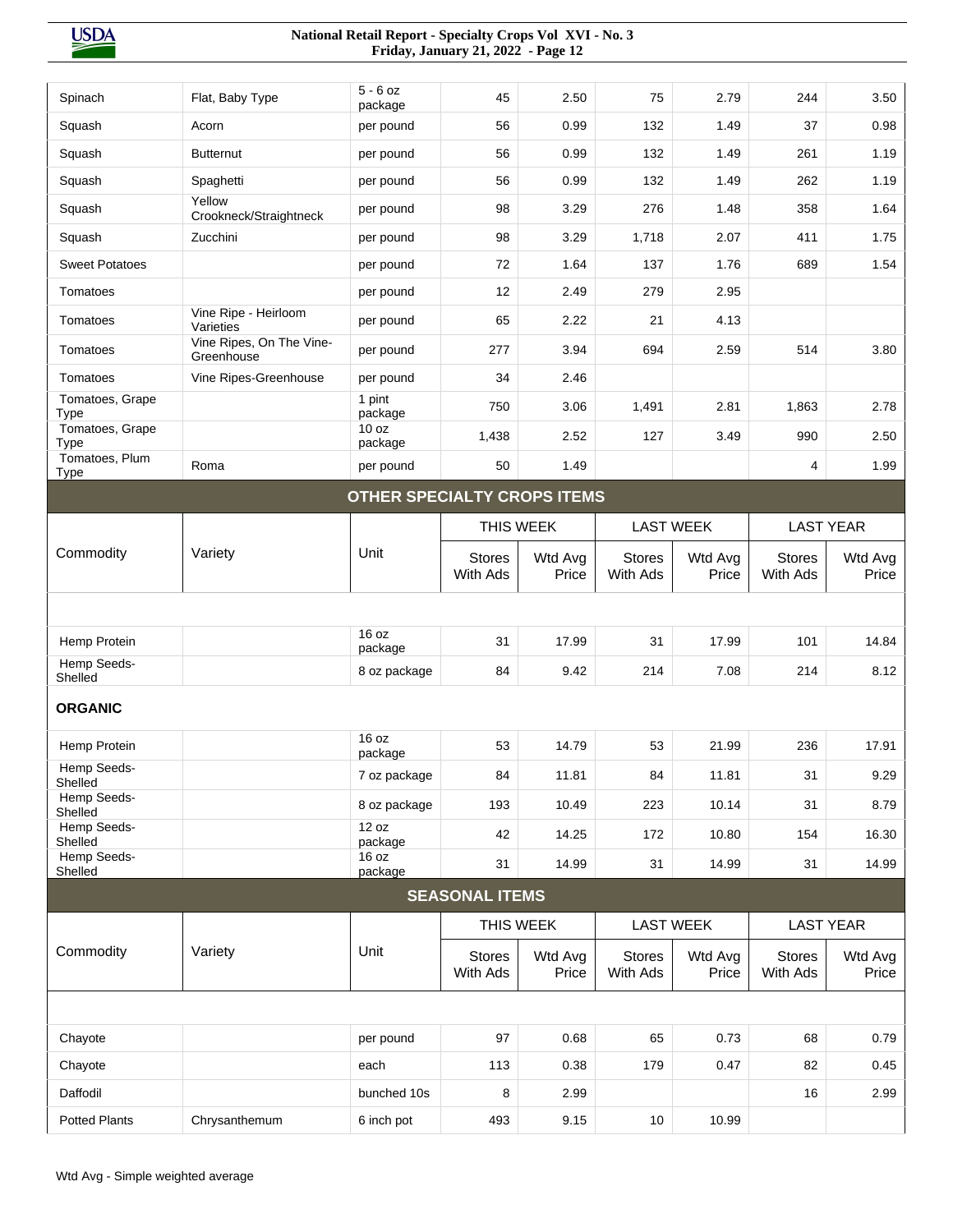| Rose, Hybrid Tea | bunched 12s | 218   | 10.74 | 319  | 11.27 | 349 | 11.55 |
|------------------|-------------|-------|-------|------|-------|-----|-------|
| Tulips           | bunched 10s | 2,344 | 7.98  | ,339 | 8.56  | 738 | 7.27  |
| Tulips           | bunched 5s  | 16    | 5.00  |      |       | 35  | 3.14  |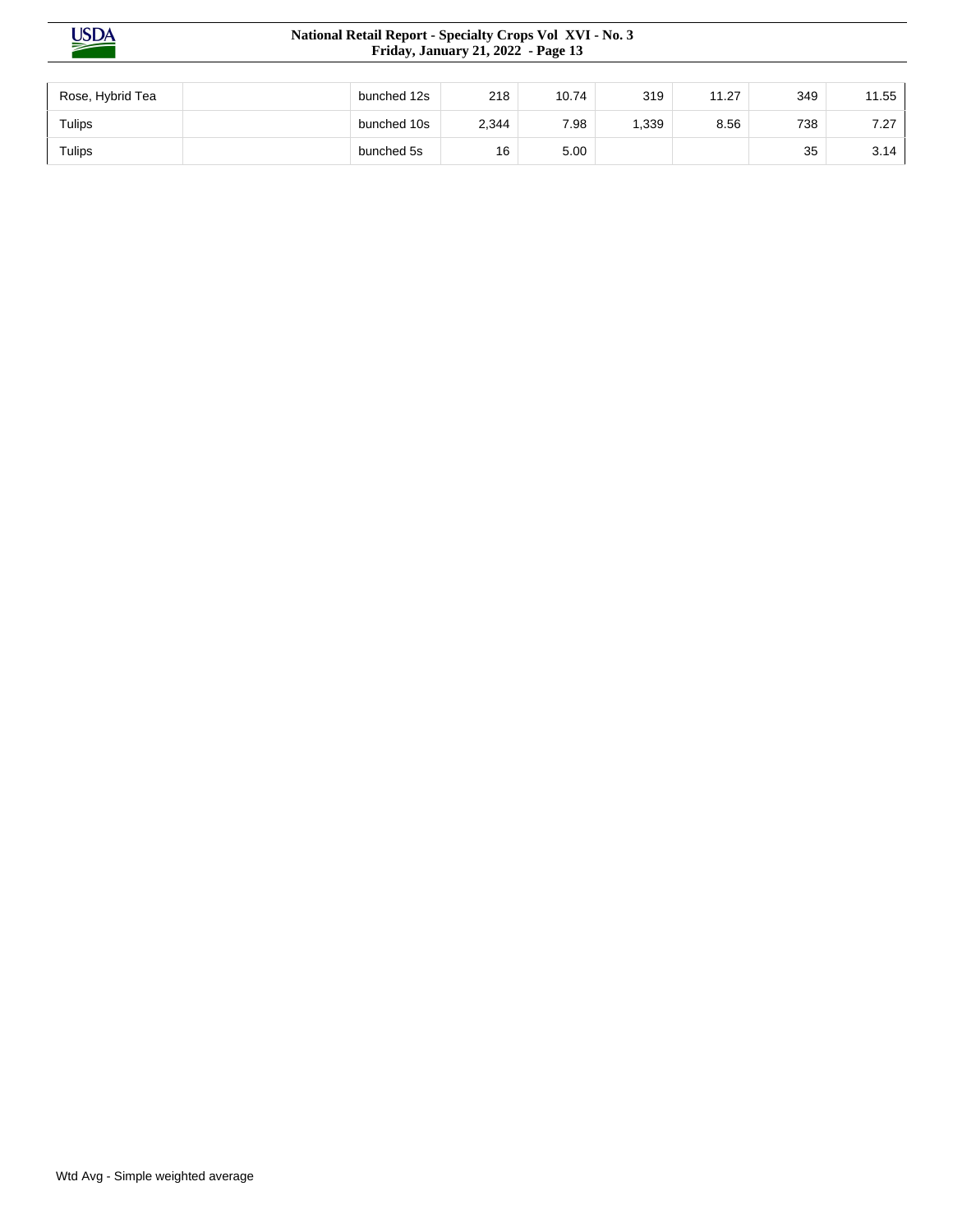# **REGIONAL DETAILS**

|                                 |           |                | <b>NORTHEAST U.S.</b> |                     |                      |                | <b>SOUTHEAST U.S.</b>        |                     |                         |                  | <b>MIDWEST U.S.</b>          |                     |                      |
|---------------------------------|-----------|----------------|-----------------------|---------------------|----------------------|----------------|------------------------------|---------------------|-------------------------|------------------|------------------------------|---------------------|----------------------|
| Commodity<br>Variety            | Unit      | Price<br>Range | Stores<br>with<br>Ads | Wtd<br>Avg<br>Price | %<br>Marked<br>Local | Price<br>Range | <b>Stores</b><br>with<br>Ads | Wtd<br>Avg<br>Price | $\%$<br>Marked<br>Local | Price<br>Range   | <b>Stores</b><br>with<br>Ads | Wtd<br>Avg<br>Price | %<br>Marked<br>Local |
| <b>FRUITS</b>                   |           |                |                       |                     |                      |                |                              |                     |                         |                  |                              |                     |                      |
|                                 |           |                |                       |                     |                      |                |                              |                     |                         |                  |                              |                     |                      |
| Apples<br><b>Braeburn</b>       | per pound | 1.49           | 9                     | 1.49                |                      |                |                              |                     |                         | $0.88 -$<br>1.29 | 45                           | 1.10                |                      |
| Apples<br>Fuji                  | per pound | $0.79 - 1.89$  | 249                   | 1.67                |                      | $0.99 - 1.49$  | 422                          | 1.14                |                         | $0.88 -$<br>1.59 | 803                          | 1.02                |                      |
| Apples<br>Fuji                  | 3 lb bag  |                |                       |                     |                      | 2.49-3.99      | 503                          | 2.97                |                         | $2.69 -$<br>3.88 | 53                           | 3.20                |                      |
| Apples<br>Fuji                  | 5 lb bag  | 4.99           | 136                   | 4.99                |                      |                |                              |                     |                         | 4.99             | 14                           | 4.99                |                      |
| Apples<br>Fuji                  | 2 lb bag  | 2.50           | 86                    | 2.50                |                      | 1.95           | 136                          | 1.95                |                         |                  |                              |                     |                      |
| Apples<br>Gala                  | per pound | $0.89 - 1.99$  | 105                   | 1.85                |                      | 1.00-1.88      | 309                          | 1.47                |                         | $0.79 -$<br>1.79 | 1,007                        | 1.23                |                      |
| Apples<br>Gala                  | 3 lb bag  | 2.50-4.99      | 281                   | 4.39                |                      | 2.99-4.99      | 595                          | 3.25                |                         | $1.99 -$<br>3.99 | 384                          | 2.87                |                      |
| Apples                          | 5 lb bag  | 4.99           | 136                   | 4.99                |                      |                |                              |                     |                         | 4.99             | 14                           | 4.99                |                      |
| Gala<br>Apples                  | 2 lb bag  | 2.00-2.99      | 123                   | 2.54                |                      | 1.95           | 136                          | 1.95                |                         |                  |                              |                     |                      |
| Gala<br>Apples                  | per pound | 0.79-1.99      | 24                    | 1.40                |                      | 1.59           | 2                            | 1.59                |                         | $0.79 -$         | 192                          | 0.98                |                      |
| Golden Delicious<br>Apples      | 3 lb bag  | 2.50-3.00      | 65                    | 2.78                |                      | 2.50-3.99      | 29                           | 3.58                |                         | 0.99<br>$2.50 -$ | 131                          | 3.52                |                      |
| Golden Delicious<br>Apples      | 2 lb bag  | 2.99           | 24                    | 2.99                |                      |                |                              |                     |                         | 3.99             |                              |                     |                      |
| Golden Delicious<br>Apples      | per pound | $0.79 - 1.89$  | 125                   | 1.67                |                      | 1.00-2.49      | 670                          | 2.11                |                         | $0.99 -$         | 714                          | 1.01                |                      |
| <b>Granny Smith</b><br>Apples   | 3 lb bag  |                |                       |                     |                      | 3.99           | 34                           | 3.99                |                         | 1.49             |                              |                     |                      |
| <b>Granny Smith</b><br>Apples   | 5 lb bag  |                |                       |                     |                      | 4.99           | 220                          | 4.99                |                         | 4.99             | 14                           | 4.99                |                      |
| <b>Granny Smith</b><br>Apples   |           |                |                       |                     |                      |                |                              |                     |                         |                  |                              |                     |                      |
| <b>Granny Smith</b><br>Apples   | 2 lb bag  |                |                       |                     |                      | 1.95           | 136                          | 1.95                |                         | $1.69 -$         |                              |                     |                      |
| Honeycrisp                      | per pound | 1.49-2.99      | 477                   | 2.39                |                      | 1.49-2.49      | 89                           | 1.92                |                         | 2.59             | 389                          | 2.35                |                      |
| Apples<br>Honeycrisp            | 3 lb bag  |                |                       |                     |                      | 3.99           | 10                           | 3.99                |                         | $2.99 -$<br>4.99 | 156                          | 4.70                |                      |
| Apples<br>Jonagold              | per pound | $0.79 - 1.49$  | 23                    | 1.12                |                      |                |                              |                     |                         | $0.79 -$<br>1.59 | 143                          | 1.24                |                      |
| Apples<br>Jonagold              | 3 lb bag  | 1.99           | 57                    | 1.99                | 100                  |                |                              |                     |                         |                  |                              |                     |                      |
| Apples<br>Mcintosh              | per pound | 0.99           | 9                     | 0.99                |                      |                |                              |                     |                         |                  |                              |                     |                      |
| Apples<br>Mcintosh              | 3 lb bag  | 2.50-4.99      | 255                   | 4.43                |                      | 2.50-4.99      | 544                          | 3.97                |                         | $1.99 -$<br>2.50 | 250                          | 2.45                |                      |
| Apples<br>Mcintosh              | 2 lb bag  | 2.00-2.99      | 123                   | 2.54                |                      |                |                              |                     |                         |                  |                              |                     |                      |
| Apples<br>Pink Lady/Cripps Pink | per pound | 1.49-1.99      | 115                   | 1.88                |                      | 1.29           | 188                          | 1.29                |                         | $0.99 -$<br>1.49 | 538                          | 1.02                |                      |
| Apples<br>Pink Lady/Cripps Pink | 2 lb bag  | 2.50           | 86                    | 2.50                |                      | 1.95           | 136                          | 1.95                |                         |                  |                              |                     |                      |
| Apples<br><b>Red Delicious</b>  | per pound | 1.49           | 78                    | 1.49                |                      | 1.39-1.49      | 1,163                        | 1.49                |                         | $0.99 -$<br>1.19 | 236                          | 1.01                |                      |
| Apples<br><b>Red Delicious</b>  | 3 lb bag  | 2.50-4.99      | 271                   | 4.31                |                      | 2.50-4.99      | 603                          | 3.24                |                         | $1.99 -$<br>3.99 | 506                          | 3.06                |                      |
| Apples<br><b>Red Delicious</b>  | 5 lb bag  | 4.99           | 136                   | 4.99                |                      |                |                              |                     |                         |                  |                              |                     |                      |
| Apples<br><b>Red Delicious</b>  | 2 lb bag  | 2.00-2.50      | 99                    | 2.43                |                      | 1.95-2.99      | 144                          | 2.01                |                         |                  |                              |                     |                      |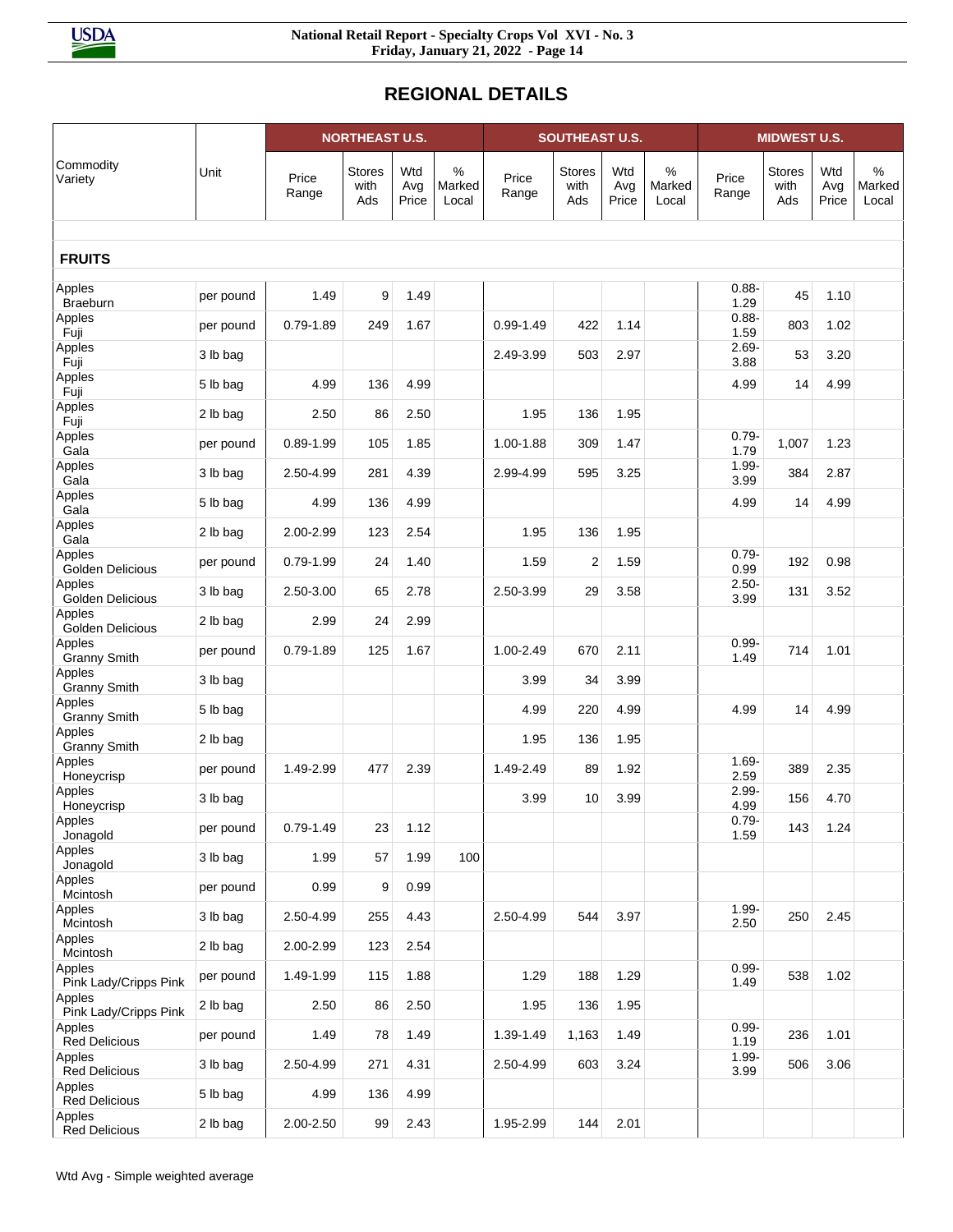|                                            |                            |                | <b>NORTHEAST U.S.</b>        |                     |                         |                | <b>SOUTHEAST U.S.</b>        |                     |                      |                  | <b>MIDWEST U.S.</b>          |                     |                      |
|--------------------------------------------|----------------------------|----------------|------------------------------|---------------------|-------------------------|----------------|------------------------------|---------------------|----------------------|------------------|------------------------------|---------------------|----------------------|
| Commodity<br>Variety                       | Unit                       | Price<br>Range | <b>Stores</b><br>with<br>Ads | Wtd<br>Avg<br>Price | $\%$<br>Marked<br>Local | Price<br>Range | <b>Stores</b><br>with<br>Ads | Wtd<br>Avg<br>Price | %<br>Marked<br>Local | Price<br>Range   | <b>Stores</b><br>with<br>Ads | Wtd<br>Avg<br>Price | %<br>Marked<br>Local |
| Apples<br>Rome                             | 3 lb bag                   |                |                              |                     |                         | 2.50           | 8                            | 2.50                |                      |                  |                              |                     |                      |
| Apples, Processed<br>Juice                 | 64 oz (1/2<br>gallon)      | 1.50-3.89      | 775                          | 2.07                |                         | 1.00-2.35      | 382                          | 1.91                |                      | $0.99 -$<br>3.00 | 391                          | 2.08                |                      |
| Apples, Processed<br>Juice                 | 96 oz (3/4<br>gallon)      |                |                              |                     |                         |                |                              |                     |                      | 2.99             | 30                           | 2.99                |                      |
| Apples, Processed<br>Juice                 | 128 oz (1<br>gallon)       | 4.99           | 43                           | 4.99                |                         |                |                              |                     |                      |                  |                              |                     |                      |
| Apples, Processed<br>Juice Marked Cider    | 64 oz (1/2<br>gallon)      |                |                              |                     |                         |                |                              |                     |                      | 3.99             | 15                           | 3.99                |                      |
| Avocados<br>Hass                           | each                       | 0.99-2.79      | 1,003                        | 1.20                |                         | $0.88 - 2.79$  | 2,286                        | 2.02                |                      | $0.33 -$<br>1.67 | 743                          | 1.30                |                      |
| Avocados<br>Various Greenskin<br>Varieties | each                       | 2.00           | 28                           | 2.00                |                         | 2.00           | 453                          | 2.00                |                      |                  |                              |                     |                      |
| <b>Bananas</b>                             | per pound                  | 0.59           | 134                          | 0.59                |                         | $0.33 - 0.49$  | 58                           | 0.38                |                      | 0.39             | 9                            | 0.39                |                      |
| <b>Blueberries</b>                         | 6 oz<br>package            | 2.99-3.99      | 29                           | 3.75                |                         | 2.00-3.33      | 599                          | 3.25                |                      | $2.50 -$<br>3.88 | 476                          | 3.25                |                      |
| <b>Blueberries</b>                         | 1 pint<br>package          | 2.50-5.99      | 432                          | 3.64                |                         | 2.50-3.99      | 1,553                        | 2.97                |                      | $1.50 -$<br>3.99 | 846                          | 2.56                |                      |
| <b>Blueberries</b>                         | 18 oz<br>package           | 4.99           | 22                           | 4.99                |                         | 4.99           | 302                          | 4.99                |                      | 2.99             | 14                           | 2.99                |                      |
| Cantaloups                                 | each                       | 0.99-3.99      | 707                          | 2.84                |                         | 1.48-3.50      | 853                          | 2.76                |                      | $1.50 -$<br>3.99 | 514                          | 2.84                |                      |
| Cantaloups                                 | per pound                  |                |                              |                     |                         |                |                              |                     |                      | $0.88 -$<br>0.89 | 128                          | 0.88                |                      |
| Cherries<br><b>Red Varieties</b>           | per pound                  | 2.99-6.99      | 1,716                        | 4.41                |                         | 2.99-5.99      | 2,894                        | 4.79                |                      | $2.99 -$<br>5.99 | 1,732                        | 3.91                |                      |
| Clementines                                | 5 <sub>lb</sub><br>package | 7.99           | 8                            | 7.99                |                         |                |                              |                     |                      | 7.88             | 126                          | 7.88                |                      |
| Clementines                                | 3 lb bag                   | 3.99-6.99      | 633                          | 5.24                |                         | 3.98-5.99      | 60                           | 5.09                |                      | $2.97 -$<br>5.99 | 208                          | 4.42                |                      |
| Clementines                                | 2 lb bag                   | 4.99           | 267                          | 4.99                |                         | 1.95           | 136                          | 1.95                |                      | 2.99             | 69                           | 2.99                |                      |
| Grapefruit<br>Red                          | each                       | $0.67 - 2.50$  | 485                          | 1.08                |                         | $0.99 - 1.50$  | 494                          | 1.46                |                      | $0.99 -$<br>1.50 | 307                          | 1.31                |                      |
| Grapefruit<br>Red                          | per pound                  |                |                              |                     |                         |                |                              |                     |                      | $0.89 -$<br>1.69 | 25                           | 1.35                |                      |
| Grapefruit<br>Red                          | 5 lb bag                   | 5.99           | 86                           | 5.99                |                         | 4.99           | 207                          | 4.99                |                      | 4.99-<br>5.99    | 587                          | 5.24                |                      |
| Grapes<br><b>Black Seedless</b>            | per pound                  | 2.49-3.79      | 422                          | 2.81                |                         | 2.48-3.79      | 294                          | 3.46                |                      | $2.49 -$<br>2.99 | 237                          | 2.53                |                      |
| Grapes<br><b>Red Globe</b>                 | per pound                  |                |                              |                     |                         | 2.99           | 69                           | 2.99                |                      |                  |                              |                     |                      |
| Grapes<br><b>Red Seedless</b>              | per pound                  | 1.99-3.79      | 1,192                        | 2.56                |                         | 1.99-3.99      | 288                          | 3.59                |                      | $1.99 -$<br>3.99 | 651                          | 2.81                |                      |
| Grapes<br>White Seedless Type              | per pound                  | 1.29-3.49      | 1,488                        | 2.29                |                         | 1.29-3.99      | 1,647                        | 1.79                |                      | $1.29 -$<br>3.99 | 1,129                        | 2.01                |                      |
| Honeydews                                  | each                       | 2.99-5.99      | 114                          | 3.41                |                         | 3.88-3.99      | 44                           | 3.89                |                      | 3.00             | 33                           | 3.00                |                      |
| Honeydews                                  | per pound                  |                |                              |                     |                         |                |                              |                     |                      | 0.88             | 122                          | 0.88                |                      |
| Kiwifruit<br>Hayward                       | each                       | 0.33-0.67      | 94                           | 0.59                |                         | 0.34           | 220                          | 0.34                |                      | $0.50 -$<br>0.67 | 71                           | 0.64                |                      |
| Lemons                                     | each                       | $0.34 - 1.00$  | 270                          | 0.79                |                         | 0.50           | 220                          | 0.50                |                      | $0.25 -$<br>0.69 | 461                          | 0.63                |                      |
| Lemons                                     | per pound                  |                |                              |                     |                         |                |                              |                     |                      | 1.29             | 7                            | 1.29                |                      |
| Lemons                                     | 2 lb bag                   | 3.99-4.49      | 356                          | 4.00                |                         | 2.29-3.99      | 748                          | 3.86                |                      | $2.00 -$<br>3.99 | 472                          | 3.62                |                      |
| Limes                                      | each                       | $0.16 - 0.75$  | 251                          | 0.47                |                         | $0.33 - 0.34$  | 732                          | 0.33                |                      | $0.50 -$<br>0.67 | 295                          | 0.61                |                      |
| Mangoes                                    | each                       | 0.99-1.67      | 1,352                        | 1.14                |                         | $0.79 - 2.00$  | 2,121                        | 1.09                |                      | $1.00 -$<br>1.67 | 61                           | 1.22                |                      |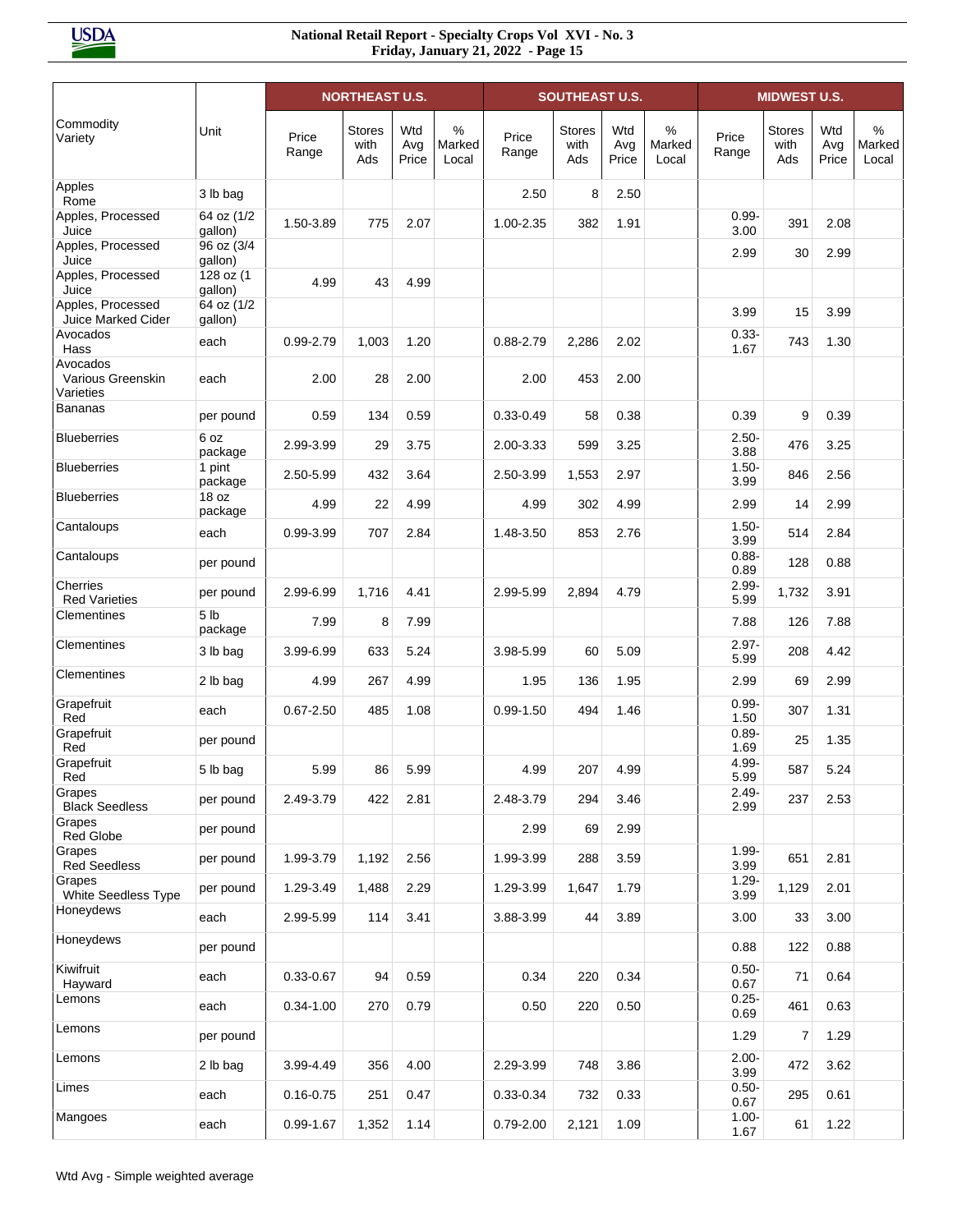|                                                        |                            |                | <b>NORTHEAST U.S.</b>        |                     |                      |                | <b>SOUTHEAST U.S.</b>        |                     |                      |                  | <b>MIDWEST U.S.</b>          |                     |                      |
|--------------------------------------------------------|----------------------------|----------------|------------------------------|---------------------|----------------------|----------------|------------------------------|---------------------|----------------------|------------------|------------------------------|---------------------|----------------------|
| Commodity<br>Variety                                   | Unit                       | Price<br>Range | <b>Stores</b><br>with<br>Ads | Wtd<br>Avg<br>Price | %<br>Marked<br>Local | Price<br>Range | <b>Stores</b><br>with<br>Ads | Wtd<br>Avg<br>Price | %<br>Marked<br>Local | Price<br>Range   | <b>Stores</b><br>with<br>Ads | Wtd<br>Avg<br>Price | %<br>Marked<br>Local |
| <b>Misc Berries</b><br><b>Blackberries</b>             | $5.6 - 6 oz$<br>package    | 1.00-3.99      | 809                          | 3.22                |                      | 1.00-3.99      | 2,566                        | 2.90                |                      | $1.67 -$<br>3.99 | 918                          | 2.71                |                      |
| <b>Nectarines</b><br>Various Yellow Flesh<br>Varieties | per pound                  | 1.99-3.00      | 1,010                        | 2.79                |                      | 1.99-2.99      | 1,369                        | 2.82                |                      | $1.98 -$<br>2.99 | 130                          | 2.86                |                      |
| Oranges<br>Navel                                       | each                       | 0.34-1.67      | 1,500                        | 1.11                |                      | $0.50 - 1.50$  | 2,176                        | 0.76                |                      | $0.33 -$<br>1.25 | 495                          | 0.98                |                      |
| Oranges<br>Navel                                       | per pound                  | $0.99 - 1.49$  | 26                           | 1.18                |                      | 1.29           | 119                          | 1.29                |                      | $0.89 -$<br>1.69 | 253                          | 1.26                |                      |
| Oranges<br>Navel                                       | 3 lb bag                   | 3.50-5.00      | 291                          | 3.92                |                      | 2.88-5.00      | 769                          | 4.60                |                      | $2.99 -$<br>5.99 | 1,043                        | 4.07                |                      |
| Oranges<br>Navel                                       | 4 lb bag                   | 2.99-6.99      | 462                          | 5.08                |                      | 2.99-5.99      | 107                          | 4.02                |                      | $2.88 -$<br>4.99 | 545                          | 4.06                |                      |
| Oranges<br>Navel                                       | 8 lb bag                   |                |                              |                     |                      | 4.99           | 188                          | 4.99                |                      | $4.49 -$<br>5.99 | 606                          | 4.97                |                      |
| Oranges<br>Valencia                                    | 4 lb bag                   | 1.99-3.99      | 48                           | 3.07                |                      | 3.99           | $\overline{2}$               | 3.99                |                      |                  |                              |                     |                      |
| Papaya<br>Maradol/Tainung<br><b>Types</b>              | per pound                  | 1.29-1.49      | 24                           | 1.36                |                      | 1.29           | $\overline{2}$               | 1.29                |                      | $0.89 -$<br>0.99 | 654                          | 0.89                |                      |
| Peaches<br><b>Various Yellow Flesh</b><br>Varieties    | per pound                  | 1.99-3.00      | 1,010                        | 2.79                |                      | 1.99-2.99      | 1,369                        | 2.82                |                      | $1.98 -$<br>2.99 | 308                          | 2.33                |                      |
| Pears<br><b>Bartlett</b>                               | per pound                  | 1.29-2.49      | 771                          | 1.94                |                      | 1.29-1.99      | 1,054                        | 1.34                |                      | $1.29 -$<br>1.99 | 120                          | 1.70                |                      |
| Pears<br><b>Bosc</b>                                   | per pound                  | 1.29-1.99      | 597                          | 1.80                |                      | 1.29-1.89      | 1,228                        | 1.35                |                      | $1.49 -$<br>1.69 | 234                          | 1.60                |                      |
| Pears<br>D'Anjou                                       | per pound                  | $0.99 - 2.29$  | 545                          | 1.76                |                      | 1.69-2.29      | 314                          | 2.14                |                      | $1.29 -$<br>1.99 | 150                          | 1.69                |                      |
| Pineapples                                             | each                       | 1.99-3.99      | 1,059                        | 2.54                |                      | 1.79-2.99      | 1,934                        | 2.61                |                      | 2.50             | 186                          | 2.50                |                      |
| Pineapples                                             | per pound                  |                |                              |                     |                      |                |                              |                     |                      | 1.98             | 8                            | 1.98                |                      |
| Pomegranates                                           | each                       | 2.99-3.99      | 16                           | 3.43                |                      |                |                              |                     |                      |                  |                              |                     |                      |
| Raspberries<br>Red                                     | 6 oz<br>package            | 1.69-3.99      | 846                          | 2.81                |                      | 2.50-3.99      | 325                          | 2.76                |                      | $1.49 -$<br>3.99 | 1,434                        | 2.16                |                      |
| <b>Strawberries</b>                                    | 1 <sub>lb</sub><br>package | 2.29-5.99      | 1,514                        | 3.43                |                      | 2.00-4.49      | 2,897                        | 3.21                |                      | $1.67 -$<br>4.99 | 2,084                        | 2.76                |                      |
| <b>Strawberries</b>                                    | 2 <sub>lb</sub><br>package |                |                              |                     |                      | 4.99-6.99      | 535                          | 5.30                |                      | 2.99             | 14                           | 2.99                |                      |
| Tangerines                                             | per pound                  | 2.98-3.99      | 457                          | 3.08                |                      | 3.99           | 26                           | 3.99                |                      | $0.99 -$<br>3.99 | 341                          | 3.11                |                      |
| Tangerines                                             | 5 <sub>lb</sub><br>package |                |                              |                     |                      |                |                              |                     |                      | 7.99             | 122                          | 7.99                |                      |
| Tangerines                                             | 3 lb bag                   | 3.99-4.99      | 488                          | 4.14                |                      | 4.98-5.99      | 689                          | 5.34                |                      | $3.79 -$<br>5.99 | 209                          | 5.83                |                      |
| Tangerines                                             | 2 lb bag                   | 5.99           | 20                           | 5.99                |                      | 2.88-5.99      | 380                          | 4.03                |                      |                  |                              |                     |                      |
| Tangerines                                             | each                       | $0.40 - 1.00$  | 32                           | 0.85                |                      | 0.99-2.99      | 1,323                        | 1.27                |                      | $2.50 -$<br>5.99 | 220                          | 2.88                |                      |
| Tangelos                                               | per pound                  | 1.49           | 10                           | 1.49                |                      |                |                              |                     |                      | $1.69 -$<br>1.99 | 202                          | 1.98                |                      |
| Tangelos                                               | each                       | $0.50 - 1.25$  | 327                          | 1.07                |                      | 1.00-1.25      | 468                          | 1.24                |                      | 1.00             | 24                           | 1.00                |                      |
| Tangelos                                               | 3 lb bag                   | 3.50-3.99      | 219                          | 3.52                |                      | 4.99           | 453                          | 4.99                |                      | 3.50             | 219                          | 3.50                |                      |
| Watermelons<br><b>Red Flesh Seedless</b><br>Miniature  | each                       | 3.34-4.79      | 197                          | 3.50                |                      | 3.88-4.79      | 262                          | 4.64                |                      | 3.00             | 27                           | 3.00                |                      |
| Watermelons<br><b>Red Flesh Seedless</b><br>Type       | per pound                  | 0.99           | 18                           | 0.99                |                      |                |                              |                     |                      |                  |                              |                     |                      |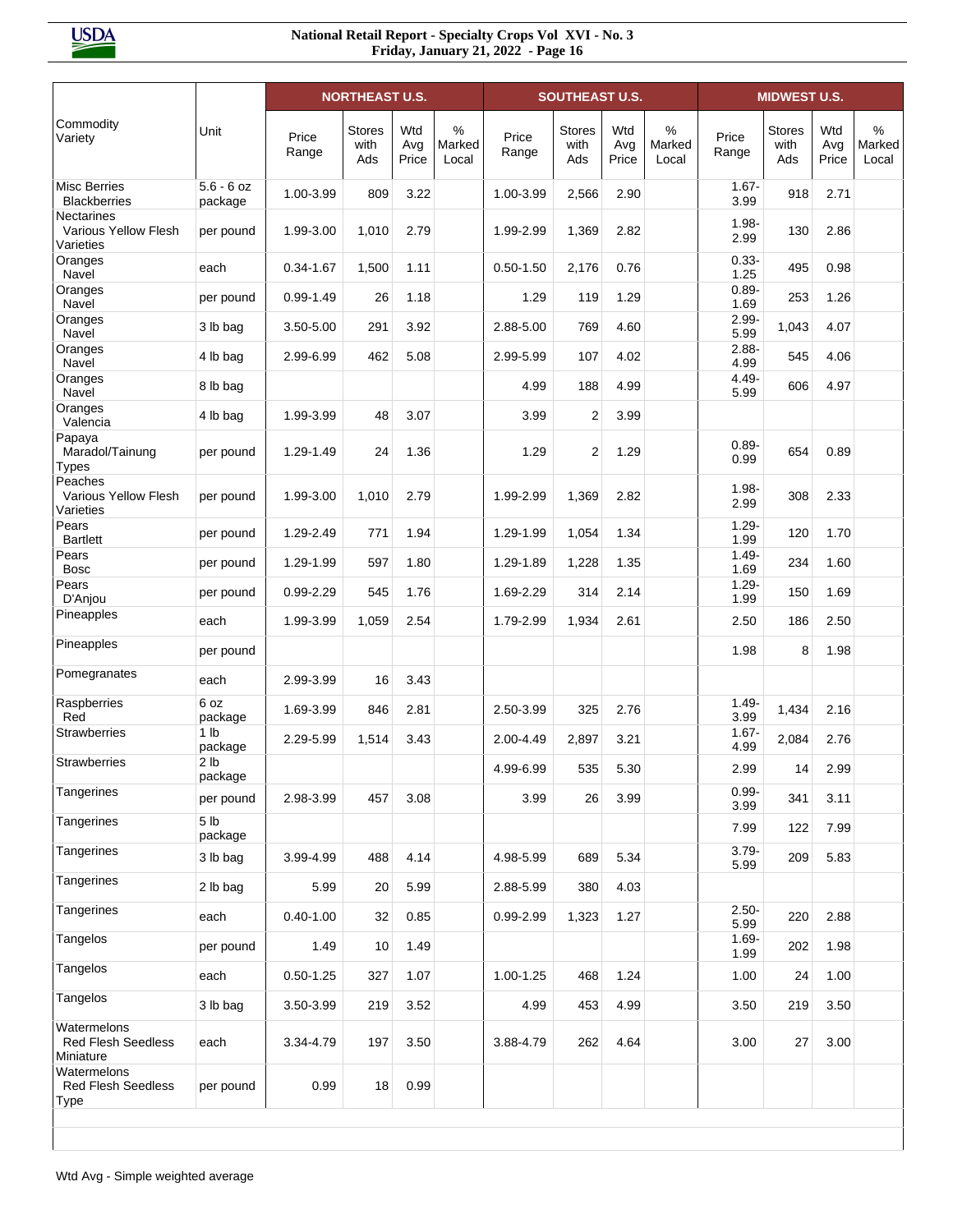|                                            |                         |                | <b>NORTHEAST U.S.</b>        |                     |                      |                | <b>SOUTHEAST U.S.</b>        |                     |                      |                  | <b>MIDWEST U.S.</b>          |                     |                      |
|--------------------------------------------|-------------------------|----------------|------------------------------|---------------------|----------------------|----------------|------------------------------|---------------------|----------------------|------------------|------------------------------|---------------------|----------------------|
| Commodity<br>Variety                       | Unit                    | Price<br>Range | <b>Stores</b><br>with<br>Ads | Wtd<br>Avg<br>Price | %<br>Marked<br>Local | Price<br>Range | <b>Stores</b><br>with<br>Ads | Wtd<br>Avg<br>Price | %<br>Marked<br>Local | Price<br>Range   | <b>Stores</b><br>with<br>Ads | Wtd<br>Avg<br>Price | %<br>Marked<br>Local |
| <b>FRUITS - ORGANIC</b>                    |                         |                |                              |                     |                      |                |                              |                     |                      |                  |                              |                     |                      |
| Apples<br><b>Braeburn</b>                  | 3 lb bag                |                |                              |                     |                      | 3.98           | 200                          | 3.98                |                      |                  |                              |                     |                      |
| Apples<br>Fuji                             | per pound               | 1.79-2.69      | 271                          | 2.06                |                      | 1.99           | 43                           | 1.99                |                      | $1.49 -$<br>1.99 | 530                          | 1.81                |                      |
| Apples<br>Fuji                             | 3 lb bag                | 5.99           | 19                           | 5.99                |                      |                |                              |                     |                      |                  |                              |                     |                      |
| Apples<br>Fuji                             | 2 lb bag                | 5.99           | 255                          | 5.99                |                      |                |                              |                     |                      | 3.99             | 53                           | 3.99                |                      |
| Apples<br>Gala                             | per pound               | 1.99-3.99      | 428                          | 2.22                |                      | 1.99           | 43                           | 1.99                |                      | $1.49 -$<br>1.99 | 540                          | 1.81                |                      |
| Apples<br>Gala                             | 3 lb bag                | 5.99           | 19                           | 5.99                |                      |                |                              |                     |                      |                  |                              |                     |                      |
| Apples<br>Gala                             | 2 lb bag                | 5.99           | 255                          | 5.99                |                      | 3.99           | 220                          | 3.99                |                      | $2.99 -$<br>3.99 | 67                           | 3.78                |                      |
| Apples<br><b>Granny Smith</b>              | per pound               | 1.99-2.49      | 187                          | 2.16                |                      |                |                              |                     |                      | $1.29 -$<br>1.99 | 349                          | 1.75                |                      |
| Apples<br><b>Granny Smith</b>              | 3 lb bag                | 5.99           | 19                           | 5.99                |                      |                |                              |                     |                      |                  |                              |                     |                      |
| Apples<br><b>Granny Smith</b>              | 5 lb bag                | 4.99           | 22                           | 4.99                |                      |                |                              |                     |                      |                  |                              |                     |                      |
| Apples<br><b>Granny Smith</b>              | 2 lb bag                |                |                              |                     |                      |                |                              |                     |                      | $2.99 -$<br>3.99 | 77                           | 3.81                |                      |
| Apples<br>Honeycrisp                       | per pound               | 1.99-2.99      | 339                          | 2.63                |                      | 2.99           | 43                           | 2.99                |                      | $2.99 -$<br>3.88 | 455                          | 3.38                |                      |
| Apples<br>Pink Lady/Cripps Pink            | per pound               |                |                              |                     |                      |                |                              |                     |                      | 1.99             | 186                          | 1.99                |                      |
| Apples<br>Pink Lady/Cripps Pink            | 2 lb bag                |                |                              |                     |                      |                |                              |                     |                      | 3.99             | 42                           | 3.99                |                      |
| Apples<br><b>Red Delicious</b>             | per pound               | 2.49           | 86                           | 2.49                |                      |                |                              |                     |                      |                  |                              |                     |                      |
| Apples, Processed<br>Juice                 | 64 oz (1/2<br>gallon)   | 2.49           | 22                           | 2.49                |                      | 2.49           | 220                          | 2.49                |                      | $2.00 -$<br>2.99 | 68                           | 2.60                |                      |
| Apples, Processed<br>Juice Marked Cider    | 64 oz (1/2<br>gallon)   |                |                              |                     |                      |                |                              |                     |                      | 8.99             | 11                           | 8.99                |                      |
| Avocados<br>Hass                           | each                    | 1.50-2.50      | 189                          | 2.08                |                      | 2.50           | 89                           | 2.50                |                      | $0.99 -$<br>2.50 | 83                           | 2.17                |                      |
| <b>Bananas</b>                             | per pound               | 0.99           | 129                          | 0.99                |                      |                |                              |                     |                      |                  |                              |                     |                      |
| <b>Blueberries</b>                         | 6 oz<br>package         | 2.99-4.00      | 436                          | 3.74                |                      | 2.99-4.99      | 1,704                        | 3.68                |                      | $3.99 -$<br>4.00 | 120                          | 3.99                |                      |
| <b>Blueberries</b>                         | 1 pint<br>package       |                |                              |                     |                      |                |                              |                     |                      | 2.99             | 219                          | 2.99                |                      |
| Clementines                                | 2 lb bag                | 4.99           | 190                          | 4.99                |                      | 4.99           | 15                           | 4.99                |                      |                  |                              |                     |                      |
| Grapefruit<br>Red                          | per pound               |                |                              |                     |                      |                |                              |                     |                      | 0.99             | $\overline{7}$               | 0.99                |                      |
| Grapes<br>White Seedless Type              | per pound               | 3.99           | 80                           | 3.99                |                      |                |                              |                     |                      |                  |                              |                     |                      |
| Kiwifruit<br>Hayward                       | 1 lb bag                | 5.00           | 415                          | 5.00                |                      |                |                              |                     |                      | 1.99             | 15                           | 1.99                |                      |
| Lemons                                     | each                    | 0.80           | 117                          | 0.80                |                      |                |                              |                     |                      | 0.99             | 21                           | 0.99                |                      |
| Lemons                                     | 2 lb bag                | 3.99-4.99      | 325                          | 4.84                |                      |                |                              |                     |                      | 4.99             | 13                           | 4.99                |                      |
| Limes                                      | each                    | 0.79           | 70                           | 0.79                |                      |                |                              |                     |                      |                  |                              |                     |                      |
| Mangoes                                    | each                    | 1.25-2.29      | 89                           | 2.07                |                      |                |                              |                     |                      |                  |                              |                     |                      |
| <b>Misc Berries</b><br><b>Blackberries</b> | $5.6 - 6$ oz<br>package | 4.00-5.00      | 515                          | 4.50                |                      | 3.00-4.99      | 527                          | 4.79                |                      | $3.99 -$<br>4.00 | 77                           | 3.99                |                      |
| Oranges<br>Navel                           | each                    | 1.25           | 100                          | 1.25                |                      |                |                              |                     |                      |                  |                              |                     |                      |
| Oranges                                    | per pound               |                |                              |                     |                      |                |                              |                     |                      | 1.99             | 8                            | 1.99                |                      |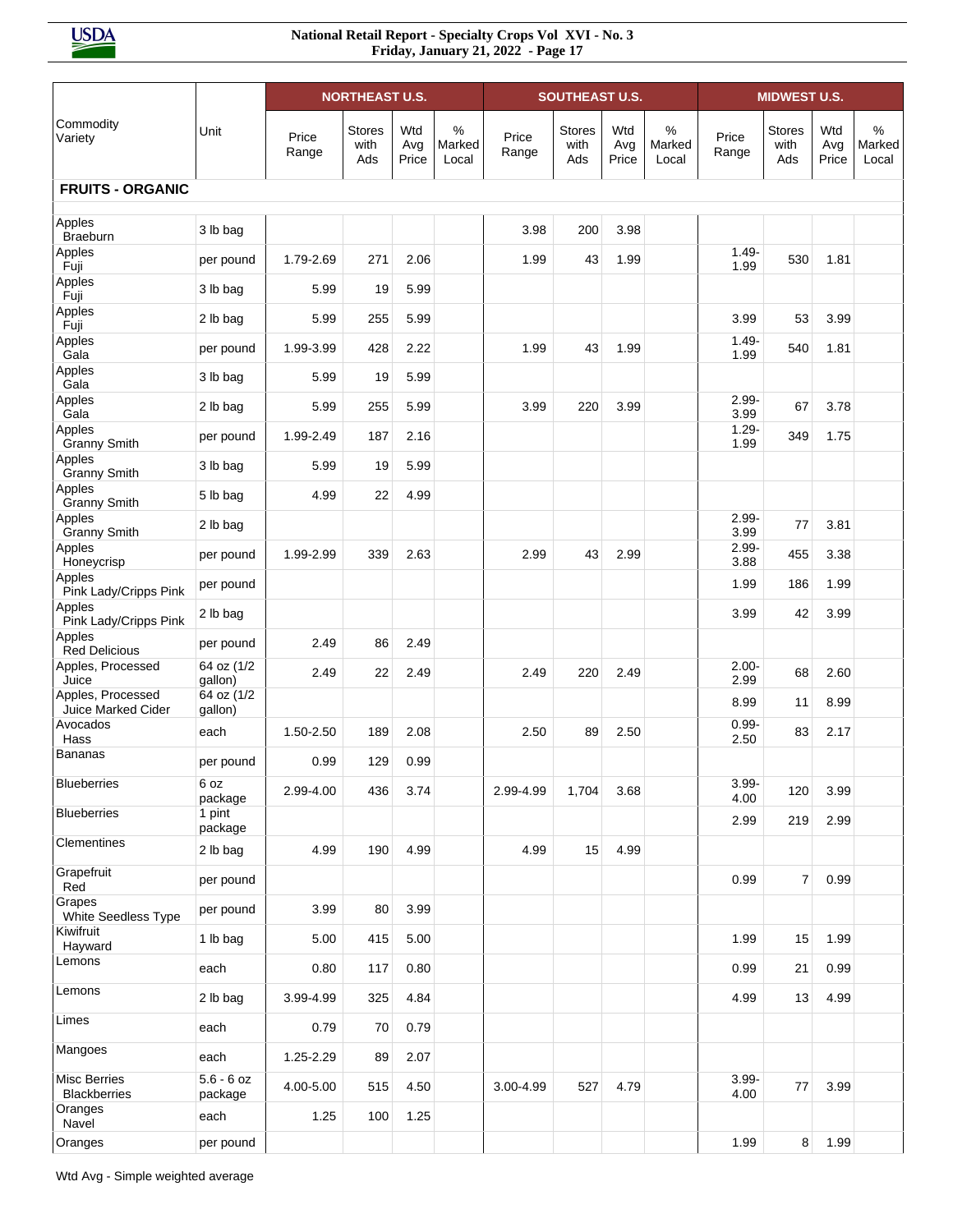|                                           |                            |                | <b>NORTHEAST U.S.</b>        |                     |                      |                | <b>SOUTHEAST U.S.</b>        |                     |                      |                  | <b>MIDWEST U.S.</b>   |                     |                                  |
|-------------------------------------------|----------------------------|----------------|------------------------------|---------------------|----------------------|----------------|------------------------------|---------------------|----------------------|------------------|-----------------------|---------------------|----------------------------------|
| Commodity<br>Variety                      | Unit                       | Price<br>Range | <b>Stores</b><br>with<br>Ads | Wtd<br>Avg<br>Price | %<br>Marked<br>Local | Price<br>Range | <b>Stores</b><br>with<br>Ads | Wtd<br>Avg<br>Price | %<br>Marked<br>Local | Price<br>Range   | Stores<br>with<br>Ads | Wtd<br>Avg<br>Price | $\frac{0}{0}$<br>Marked<br>Local |
| Navel                                     |                            |                |                              |                     |                      |                |                              |                     |                      |                  |                       |                     |                                  |
| Oranges<br>Navel                          | 3 lb bag                   |                |                              |                     |                      |                |                              |                     |                      | 3.99             | 19                    | 3.99                |                                  |
| Oranges<br>Navel                          | 4 lb bag                   |                |                              |                     |                      |                |                              |                     |                      | 3.99             | 14                    | 3.99                |                                  |
| Pears<br><b>Bosc</b>                      | per pound                  | 2.49           | 7                            | 2.49                |                      |                |                              |                     |                      |                  |                       |                     |                                  |
| Pears<br>D'Anjou                          | per pound                  | 2.49           | $\overline{7}$               | 2.49                |                      |                |                              |                     |                      |                  |                       |                     |                                  |
| Pineapples                                | each                       |                |                              |                     |                      |                |                              |                     |                      | 3.99             | 10                    | 3.99                |                                  |
| Raspberries<br>Red                        | 6 oz<br>package            | 4.00-5.00      | 515                          | 4.50                |                      | 4.00           | 43                           | 4.00                |                      | $3.99 -$<br>4.00 | 77                    | 3.99                |                                  |
| <b>Strawberries</b>                       | 1 <sub>lb</sub><br>package | 6.99           | 31                           | 6.99                |                      |                |                              |                     |                      |                  |                       |                     |                                  |
| Tangerines                                | 2 lb bag                   | 5.99           | 19                           | 5.99                |                      | 4.99           | 109                          | 4.99                |                      | 6.49             | 11                    | 6.49                |                                  |
| Tangelos                                  | 3 lb bag                   |                |                              |                     |                      | 3.50           | 31                           | 3.50                |                      |                  |                       |                     |                                  |
| <b>ONIONS AND POTATOES</b>                |                            |                |                              |                     |                      |                |                              |                     |                      |                  |                       |                     |                                  |
| Onions, Dry                               |                            |                |                              |                     |                      |                |                              |                     |                      |                  |                       |                     |                                  |
| Red<br>Onions, Dry                        | per pound                  | 1.49           | 21                           | 1.49                |                      | 1.00-1.79      | 87                           | 1.74                |                      | $1.99 -$         |                       |                     |                                  |
| Red<br>Onions, Dry                        | 2 lb bag                   | 1.69-2.50      | 149                          | 1.78                |                      |                |                              |                     |                      | 2.00<br>$0.79 -$ | 37                    | 2.00                |                                  |
| White                                     | per pound                  | 0.99           | 8                            | 0.99                |                      | 1.29           | 14                           | 1.29                |                      | 0.99             | 37                    | 0.83                |                                  |
| Onions, Dry<br>White                      | 2 lb bag                   |                |                              |                     |                      |                |                              |                     |                      | $1.99 -$<br>2.00 | 37                    | 2.00                |                                  |
| Onions, Dry<br>Yellow                     | per pound                  | $0.69 - 1.99$  | 32                           | 1.34                |                      | $0.99 - 1.29$  | 26                           | 1.17                |                      | 0.99             | 10                    | 0.99                |                                  |
| Onions, Dry<br>Yellow                     | 2 lb bag                   | 0.99-1.79      | 473                          | 1.16                |                      | 1.28-1.50      | 34                           | 1.33                |                      | 0.99             | 6                     | 0.99                |                                  |
| Onions, Dry<br>Yellow                     | 3 lb bag                   | 1.99-2.99      | 844                          | 2.51                |                      | 0.99-2.99      | 1,575                        | 2.72                |                      | $0.99 -$<br>2.50 | 372                   | 2.00                |                                  |
| Onions, Dry<br>Yellow                     | 5 lb bag                   | 2.99           | 22                           | 2.99                |                      | 2.99-3.47      | 304                          | 3.10                |                      |                  |                       |                     |                                  |
| Onions, Dry<br><b>Yellow Marked Sweet</b> | per pound                  | $0.79 - 1.77$  | 357                          | 1.47                |                      | $0.87 - 1.29$  | 587                          | 0.97                |                      | $0.79 -$<br>1.29 | 354                   | 1.14                |                                  |
| Onions, Dry<br><b>Yellow Marked Sweet</b> | 2 lb bag                   |                |                              |                     |                      |                |                              |                     |                      | 2.49             | 19                    | 2.49                |                                  |
| Onions, Dry<br><b>Yellow Marked Sweet</b> | 3 lb bag                   | 2.99-3.99      | 343                          | 3.73                |                      | 2.29-3.99      | 635                          | 3.03                |                      | $1.89 -$<br>3.49 | 29                    | 2.86                |                                  |
| Onions, Dry<br>Yellow Marked Sweet        | 5 lb bag                   | 5.00           | 179                          | 5.00                |                      | 5.00           | 43                           | 5.00                |                      |                  |                       |                     |                                  |
| Potatoes<br>Round Red                     | per pound                  | 0.79-0.99      | 233                          | 0.95                |                      | 0.99           | 15                           | 0.99                |                      | $0.79 -$<br>0.99 | 20                    | 0.93                |                                  |
| Potatoes<br>Round Red                     | 3 lb bag                   | 3.00           | 18                           | 3.00                |                      |                |                              |                     |                      | $2.88 -$<br>3.49 | 56                    | 3.26                |                                  |
| Potatoes<br>Round Red                     | 5 lb bag                   | 2.99-3.99      | 705                          | 3.78                |                      | 2.50-3.99      | 311                          | 2.93                |                      | $1.87 -$<br>3.99 | 654                   | 3.42                | 2                                |
| Potatoes<br>Round White                   | 3 lb bag                   | 3.00           | 18                           | 3.00                |                      |                |                              |                     |                      |                  |                       |                     |                                  |
| Potatoes<br>Round White                   | 5 lb bag                   | 1.99-2.99      | 68                           | 2.64                |                      | 2.97-3.49      | 158                          | 3.24                |                      |                  |                       |                     |                                  |
| Potatoes<br>Round White                   | 10 lb bag                  |                |                              |                     |                      |                |                              |                     |                      | 5.09             | 233                   | 5.09                | 100                              |
| Potatoes<br>Russet                        | per pound                  | $0.99 - 1.29$  | 473                          | 1.15                |                      | $0.79 - 0.99$  | 33                           | 0.94                |                      | 0.79             | 30                    | 0.79                |                                  |
| Potatoes<br>Russet                        | 3 lb bag                   | 3.00           | 18                           | 3.00                |                      |                |                              |                     |                      | 1.88             | 5                     | 1.88                |                                  |
| Potatoes<br>Russet                        | 5 lb bag                   | 1.50-3.79      | 1,109                        | 2.96                |                      | 1.88-3.79      | 1,534                        | 2.76                |                      | $0.99 -$<br>3.50 | 831                   | 2.61                | 1                                |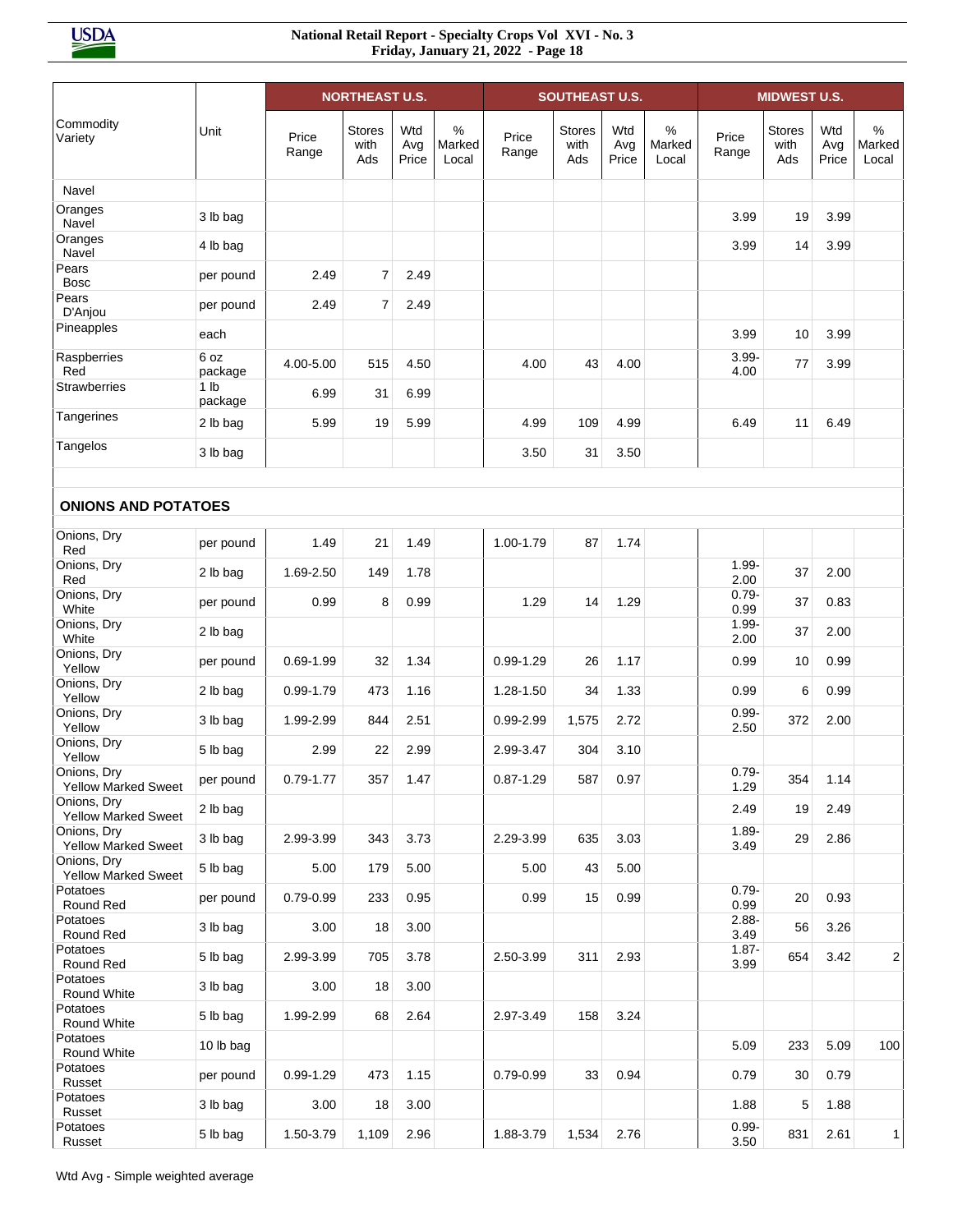|                                      |           |                | <b>NORTHEAST U.S.</b>        |                     |                                  |                | <b>SOUTHEAST U.S.</b>        |                     |                      |                  | <b>MIDWEST U.S.</b>          |                     |                      |
|--------------------------------------|-----------|----------------|------------------------------|---------------------|----------------------------------|----------------|------------------------------|---------------------|----------------------|------------------|------------------------------|---------------------|----------------------|
| Commodity<br>Variety                 | Unit      | Price<br>Range | <b>Stores</b><br>with<br>Ads | Wtd<br>Avg<br>Price | $\frac{0}{0}$<br>Marked<br>Local | Price<br>Range | <b>Stores</b><br>with<br>Ads | Wtd<br>Avg<br>Price | %<br>Marked<br>Local | Price<br>Range   | <b>Stores</b><br>with<br>Ads | Wtd<br>Avg<br>Price | %<br>Marked<br>Local |
| Potatoes<br>Russet                   | 10 lb bag |                |                              |                     |                                  | 3.19-5.99      | 182                          | 4.95                |                      |                  |                              |                     |                      |
| Potatoes<br>Russet                   | 8 lb bag  | 3.49           | 115                          | 3.49                |                                  | 2.99-3.99      | 215                          | 3.47                |                      | $1.99 -$<br>2.99 | 25                           | 2.37                |                      |
| Potatoes<br>Yellow Type              | per pound |                |                              |                     |                                  |                |                              |                     |                      | 0.79             | 6                            | 0.79                |                      |
| Potatoes<br>Yellow Type              | 3 lb bag  | 2.99-5.99      | 126                          | 3.52                |                                  | 5.99           | 220                          | 5.99                |                      | 2.88             | 21                           | 2.88                |                      |
| Potatoes<br>Yellow Type              | 5 lb bag  | 2.99-3.99      | 647                          | 3.70                |                                  | 2.50-3.99      | 1,297                        | 3.47                |                      | $1.99 -$<br>3.99 | 364                          | 3.62                |                      |
|                                      |           |                |                              |                     |                                  |                |                              |                     |                      |                  |                              |                     |                      |
| <b>ONIONS AND POTATOES - ORGANIC</b> |           |                |                              |                     |                                  |                |                              |                     |                      |                  |                              |                     |                      |
| Onions, Dry<br>Yellow                | per pound |                |                              |                     |                                  |                |                              |                     |                      | 1.45             | 11                           | 1.45                |                      |
| Onions, Dry<br>Yellow                | 3 lb bag  | 2.99-3.99      | 14                           | 3.49                |                                  |                |                              |                     |                      | 3.99             | 36                           | 3.99                |                      |
| Potatoes<br>Round Red                | 3 lb bag  | 3.89-3.99      | 103                          | 3.92                |                                  | 3.99           | $\overline{2}$               | 3.99                |                      | 3.99             | 12                           | 3.99                |                      |
| Potatoes<br>Russet                   | per pound |                |                              |                     |                                  |                |                              |                     |                      | 1.49             | 11                           | 1.49                |                      |
| Potatoes<br>Russet                   | 3 lb bag  | 3.99           | 33                           | 3.99                |                                  | 3.49           | 1,135                        | 3.49                |                      | 2.50             | $\overline{7}$               | 2.50                |                      |
| Potatoes<br>Yellow Type              | 3 lb bag  | 3.99           | 33                           | 3.99                |                                  |                |                              |                     |                      |                  |                              |                     |                      |
|                                      |           |                |                              |                     |                                  |                |                              |                     |                      |                  |                              |                     |                      |
| <b>VEGETABLES</b>                    |           |                |                              |                     |                                  |                |                              |                     |                      |                  |                              |                     |                      |
| Artichokes                           | each      | 2.99           | 6                            | 2.99                |                                  |                |                              |                     |                      |                  |                              |                     |                      |
| Asparagus<br>Green                   | per pound | 2.99-3.99      | 68                           | 3.72                |                                  | 2.99-3.79      | 321                          | 3.54                |                      | $1.99 -$<br>3.49 | 84                           | 2.71                |                      |
| <b>Bok Choy</b>                      | per pound | $0.99 - 1.08$  | 39                           | 0.99                |                                  |                |                              |                     |                      | 1.49             | 5                            | 1.49                |                      |
| Beans<br>Round Green Type            | per pound | $0.99 - 1.99$  | 155                          | 1.34                |                                  | 1.69-2.99      | 1,822                        | 2.06                |                      | $0.99 -$<br>1.79 | 73                           | 1.29                |                      |
| <b>Broccoli</b>                      | per pound |                |                              |                     |                                  | 1.29-3.49      | 428                          | 1.64                |                      |                  |                              |                     |                      |
| Broccoli                             | per bunch | 2.00-2.49      | 16                           | 2.21                |                                  | 2.29-2.50      | 25                           | 2.41                |                      | 2.50             | 74                           | 2.50                |                      |
| Broccoli<br>Crown Cut                | per pound | 0.97-2.49      | 1,119                        | 1.48                |                                  | $0.99 - 1.99$  | 332                          | 1.67                |                      | $0.99 -$<br>2.49 | 441                          | 1.54                |                      |
| <b>Brussels Sprouts</b>              | per pound |                |                              |                     |                                  | 2.50           | 220                          | 2.50                |                      |                  |                              |                     |                      |
| <b>Beets</b>                         | per pound | 0.59           | 8                            | 0.59                |                                  | 0.59           | 34                           | 0.59                |                      | $0.49 -$<br>0.69 | 20                           | 0.57                |                      |
| Cabbage<br>Round Green Type          | per pound | 0.49-0.79      | 312                          | 0.70                |                                  | 0.38-0.89      | 911                          | 0.58                |                      | $0.39 -$<br>0.77 | 241                          | 0.59                |                      |
| Carrots                              | per pound | 0.69           | 6                            | 0.69                |                                  | 0.79           | 220                          | 0.79                |                      |                  |                              |                     |                      |
| Carrots                              | 1 lb bag  | $0.99 - 1.00$  | 31                           | 1.00                |                                  |                |                              |                     |                      | 0.79             | 6                            | 0.79                |                      |
| Carrots                              | 2 lb bag  | 1.89           | 70                           | 1.89                |                                  | 1.49-1.79      | 101                          | 1.70                |                      | $0.99 -$<br>2.79 | 200                          | 1.48                |                      |
| Carrots                              | per bunch | 1.99           | 86                           | 1.99                |                                  |                |                              |                     |                      |                  |                              |                     |                      |
| Carrots<br><b>Baby Peeled</b>        | 1 lb bag  | $0.97 - 2.00$  | 1,163                        | 1.51                |                                  | $0.99 - 1.50$  | 1,562                        | 1.12                |                      | $0.99 -$<br>1.50 | 482                          | 1.45                |                      |
| Carrots<br><b>Baby Peeled</b>        | 2 lb bag  |                |                              |                     |                                  | 2.49-2.50      | 86                           | 2.49                |                      | 1.99-<br>2.79    | 84                           | 2.45                |                      |
| Cauliflower                          | each      | 1.99-3.99      | 1,145                        | 2.80                |                                  | 2.79-3.79      | 390                          | 3.54                |                      | $1.99 -$<br>2.99 | 987                          | 2.21                |                      |
| Cauliflower                          | per pound | 1.88           | $\overline{\mathbf{c}}$      | 1.88                |                                  |                |                              |                     |                      | $0.99 -$         | 79                           | 1.31                |                      |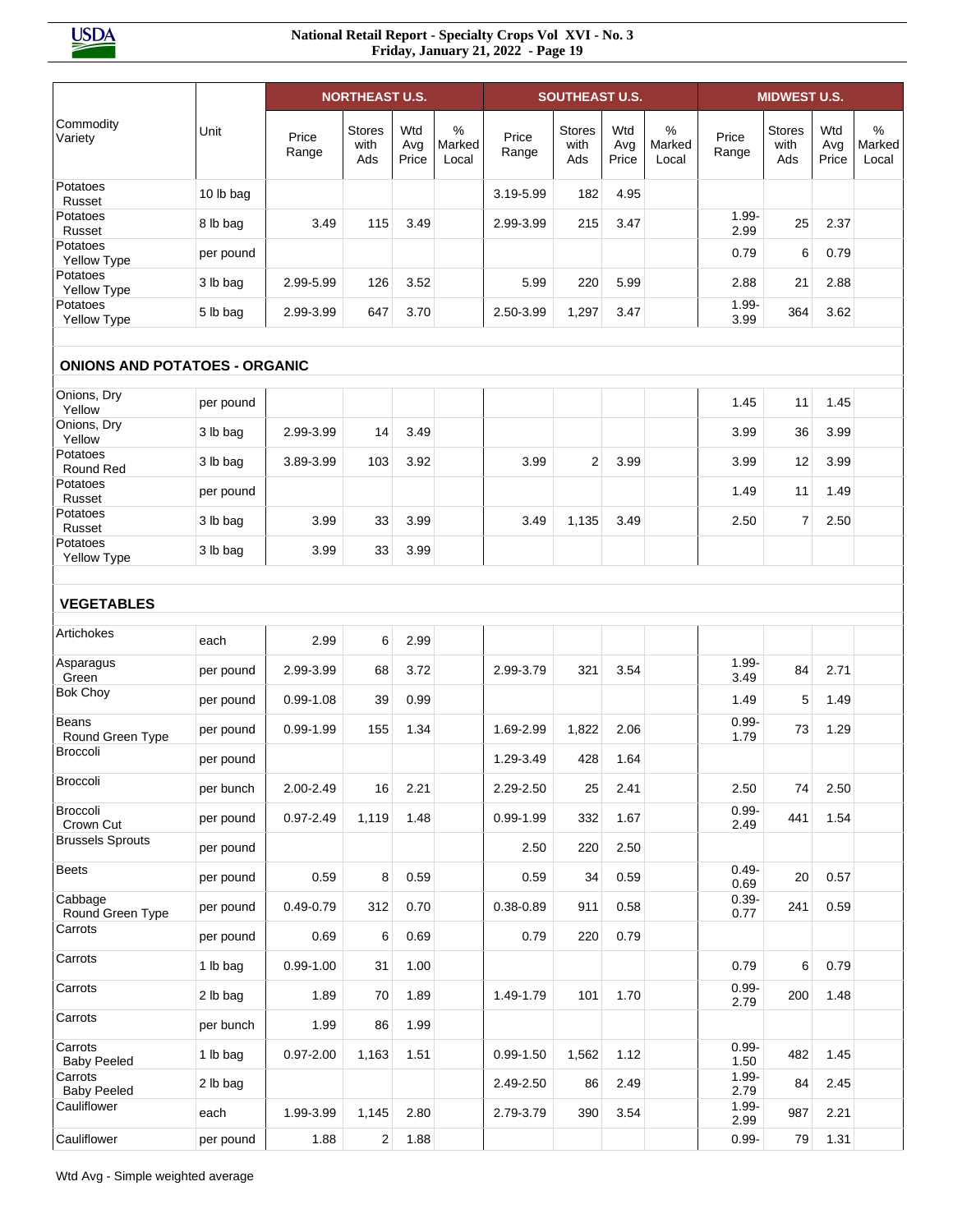|                                           |            |                | <b>NORTHEAST U.S.</b> |                     |                         |                | <b>SOUTHEAST U.S.</b>        |                     |                         |                  | <b>MIDWEST U.S.</b>          |                     |                         |
|-------------------------------------------|------------|----------------|-----------------------|---------------------|-------------------------|----------------|------------------------------|---------------------|-------------------------|------------------|------------------------------|---------------------|-------------------------|
| Commodity<br>Variety                      | Unit       | Price<br>Range | Stores<br>with<br>Ads | Wtd<br>Avg<br>Price | $\%$<br>Marked<br>Local | Price<br>Range | <b>Stores</b><br>with<br>Ads | Wtd<br>Avg<br>Price | $\%$<br>Marked<br>Local | Price<br>Range   | <b>Stores</b><br>with<br>Ads | Wtd<br>Avg<br>Price | $\%$<br>Marked<br>Local |
|                                           |            |                |                       |                     |                         |                |                              |                     |                         | 1.69             |                              |                     |                         |
| Celery                                    | each       | 1.50-2.00      | 101                   | 1.82                |                         | 1.29-1.69      | 111                          | 1.40                |                         | $0.99 -$<br>2.00 | 232                          | 1.56                |                         |
| Celery<br>Hearts                          | each       | 2.49-3.00      | 85                    | 2.80                |                         | 1.98-2.50      | 1,255                        | 2.02                |                         |                  |                              |                     |                         |
| Chinese Cabbage                           | per pound  |                |                       |                     |                         |                |                              |                     |                         | 1.49             | 5                            | 1.49                |                         |
| Cilantro                                  | per bunch  | 0.99           | 9                     | 0.99                |                         | 0.49           | 18                           | 0.49                |                         | $0.33 -$<br>0.99 | 58                           | 0.48                |                         |
| Corn-Sweet                                | each       | 0.67           | 255                   | 0.67                |                         | $0.50 - 0.67$  | 38                           | 0.51                |                         | $0.49 -$<br>0.67 | 23                           | 0.54                |                         |
| Cucumbers                                 | each       | $0.40 - 1.00$  | 734                   | 0.76                | 8                       | $0.25 - 1.50$  | 1,300                        | 0.57                |                         | $0.50 -$<br>1.99 | 591                          | 0.80                |                         |
| Cucumbers                                 | per pound  |                |                       |                     |                         |                |                              |                     |                         | 0.48             | 8                            | 0.48                |                         |
| Cucumbers<br>Long Seedless-<br>Greenhouse | each       | 0.99-1.79      | 270                   | 1.59                |                         | $0.98 - 1.67$  | 1,417                        | 1.58                |                         | $0.67 -$<br>1.50 | 326                          | 1.10                |                         |
| Eggplant                                  | per pound  | $0.99 - 1.99$  | 656                   | 1.71                |                         | 0.99           | 2                            | 0.99                |                         | 0.99             | 9                            | 0.99                |                         |
| Eggplant                                  | each       |                |                       |                     |                         |                |                              |                     |                         | 1.00             | 8                            | 1.00                |                         |
| Garlic                                    | per pound  | 3.99           | 19                    | 3.99                |                         |                |                              |                     |                         |                  |                              |                     |                         |
| Garlic                                    | per sleeve | 2.00-2.50      | 73                    | 2.14                |                         |                |                              |                     |                         | 1.99             | 233                          | 1.99                |                         |
| Greens<br>Collard                         | per bunch  | 1.49           | 144                   | 1.49                |                         | 3.00           | 453                          | 3.00                |                         |                  |                              |                     |                         |
| Greens<br>Collard                         | per pound  | 0.99           | 9                     | 0.99                |                         |                |                              |                     |                         | 0.79             | 15                           | 0.79                |                         |
| Greens<br>Collard                         | 1 lb bag   | 2.50-3.00      | 123                   | 2.91                |                         | 2.50           | 220                          | 2.50                |                         | 2.50             | 12                           | 2.50                |                         |
| Greens<br>Kale                            | per bunch  | 1.49           | 144                   | 1.49                |                         | 3.00           | 453                          | 3.00                |                         |                  |                              |                     |                         |
| Greens<br>Kale                            | per pound  | $0.99 - 1.49$  | 17                    | 1.23                |                         |                |                              |                     |                         |                  |                              |                     |                         |
| Greens<br>Kale                            | 1 lb bag   | 2.99-3.00      | 101                   | 3.00                |                         | 2.50           | 220                          | 2.50                |                         | 2.50             | 12                           | 2.50                |                         |
| Greens<br>Mustard                         | per bunch  |                |                       |                     |                         | 3.00           | 453                          | 3.00                |                         |                  |                              |                     |                         |
| Greens<br>Mustard                         | per pound  |                |                       |                     |                         |                |                              |                     |                         | 0.79             | 15                           | 0.79                |                         |
| Greens<br>Mustard                         | 1 lb bag   |                |                       |                     |                         |                |                              |                     |                         | 2.50             | 12                           | 2.50                |                         |
| Greens<br><b>Turnip Tops</b>              | per bunch  |                |                       |                     |                         | 3.00           | 453                          | 3.00                |                         |                  |                              |                     |                         |
| Greens<br><b>Turnip Tops</b>              | per pound  |                |                       |                     |                         |                |                              |                     |                         | 0.79             | 15                           | 0.79                |                         |
| Greens<br><b>Turnip Tops</b>              | 1 lb bag   |                |                       |                     |                         |                |                              |                     |                         | 2.50             | 12                           | 2.50                |                         |
| Lettuce, Iceberg                          | each       | 1.29-1.67      | 378                   | 1.46                |                         | 1.28-1.69      | 178                          | 1.43                |                         | $0.99 -$<br>1.99 | 136                          | 1.46                |                         |
| Lettuce, Other<br>Green Leaf              | each       | 1.29-2.00      | 240                   | 1.61                |                         | 1.29           | 957                          | 1.29                |                         |                  |                              |                     |                         |
| Lettuce, Other<br>Green Leaf              | per pound  | 2.00           | 52                    | 2.00                |                         |                |                              |                     |                         | $0.99 -$<br>1.69 | 131                          | 1.61                |                         |
| Lettuce, Other<br>Red Leaf                | each       | 1.29-2.00      | 240                   | 1.61                |                         | 1.29           | 957                          | 1.29                |                         |                  |                              |                     |                         |
| Lettuce, Other<br>Red Leaf                | per pound  | 2.00           | 52                    | 2.00                |                         |                |                              |                     |                         | $0.99 -$<br>1.69 | 131                          | 1.61                |                         |
| Lettuce, Romaine                          | each       | 1.29           | 74                    | 1.29                |                         | 1.29           | 957                          | 1.29                |                         |                  |                              |                     |                         |
| Lettuce, Romaine                          | per pound  | 1.49-1.99      | 120                   | 1.79                |                         |                |                              |                     |                         | 0.99             | 15                           | 0.99                |                         |
| Lettuce, Romaine                          | 3 count    | 2.50-3.99      | 547                   | 3.48                |                         | 2.88-3.99      | 794                          | 3.00                |                         | $2.88 -$         | 203                          | 3.05                |                         |

Wtd Avg - Simple weighted average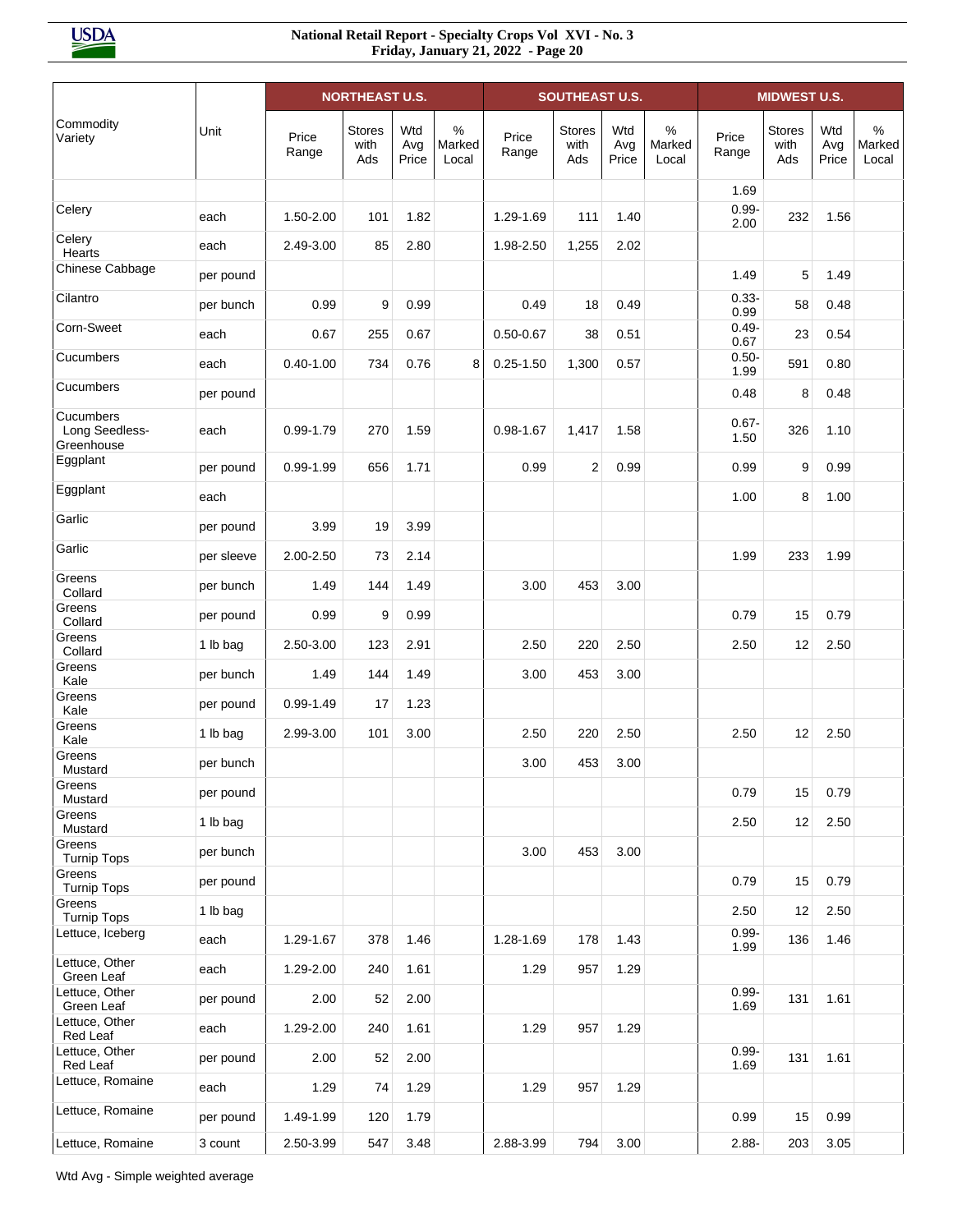|                                                    |                       |                | <b>NORTHEAST U.S.</b>        |                     |                         |                | <b>SOUTHEAST U.S.</b>        |                     |                      |                  | <b>MIDWEST U.S.</b>          |                     |                                  |
|----------------------------------------------------|-----------------------|----------------|------------------------------|---------------------|-------------------------|----------------|------------------------------|---------------------|----------------------|------------------|------------------------------|---------------------|----------------------------------|
| Commodity<br>Variety                               | Unit                  | Price<br>Range | <b>Stores</b><br>with<br>Ads | Wtd<br>Avg<br>Price | $\%$<br>Marked<br>Local | Price<br>Range | <b>Stores</b><br>with<br>Ads | Wtd<br>Avg<br>Price | %<br>Marked<br>Local | Price<br>Range   | <b>Stores</b><br>with<br>Ads | Wtd<br>Avg<br>Price | $\frac{0}{0}$<br>Marked<br>Local |
| Hearts                                             | package               |                |                              |                     |                         |                |                              |                     |                      | 3.99             |                              |                     |                                  |
| <b>Mushrooms</b><br>Portobella                     | 8 oz<br>package       | 1.67-2.00      | 275                          | 1.99                |                         | 2.00           | 1,135                        | 2.00                |                      | $1.99 -$<br>3.49 | 16                           | 2.55                |                                  |
| Mushrooms<br>Portobella                            | 6 oz<br>package       | 3.00           | 6                            | 3.00                |                         |                |                              |                     |                      | 3.29             | 1                            | 3.29                |                                  |
| <b>Mushrooms</b><br>White                          | 8 oz<br>package       | 1.67-3.00      | 659                          | 2.24                |                         | 2.00           | 141                          | 2.00                |                      | $1.50 -$<br>2.50 | 266                          | 2.18                |                                  |
| Onions Green                                       | per bunch             | $0.67 - 0.99$  | 327                          | 0.92                |                         |                |                              |                     |                      | $0.67 -$<br>0.79 | 78                           | 0.74                |                                  |
| Peppers, Bell Type<br>Green                        | per pound             | 0.99-2.49      | 608                          | 1.69                |                         | $0.88 - 1.29$  | 100                          | 0.96                |                      | $0.99 -$<br>1.99 | 66                           | 1.63                |                                  |
| Peppers, Bell Type<br>Green                        | each                  | 1.00           | 453                          | 1.00                |                         | $0.50 - 1.00$  | 254                          | 0.76                |                      | $0.50 -$<br>1.00 | 523                          | 0.74                |                                  |
| Peppers, Bell Type<br>Orange                       | per pound             | 1.49-2.99      | 274                          | 2.43                |                         | 2.49           | 26                           | 2.49                |                      | $0.98 -$<br>2.49 | 100                          | 1.99                |                                  |
| Peppers, Bell Type<br>Orange                       | each                  | 0.99-1.67      | 877                          | 1.59                |                         | 0.99-1.99      | 513                          | 1.46                |                      | $0.79 -$<br>1.67 | 446                          | 1.07                |                                  |
| Peppers, Bell Type<br>Orange-Greenhouse            | per pound             | 2.99           | 8                            | 2.99                |                         |                |                              |                     |                      |                  |                              |                     |                                  |
| Peppers, Bell Type<br>Orange-Greenhouse            | each                  |                |                              |                     |                         |                |                              |                     |                      | 1.50             | 13                           | 1.50                |                                  |
| Peppers, Bell Type<br>Red                          | per pound             | 0.99-2.99      | 428                          | 2.19                |                         | 1.79-2.49      | 60                           | 2.09                |                      | $0.98 -$<br>2.79 | 282                          | 1.96                |                                  |
| Peppers, Bell Type<br>Red                          | each                  | 0.99-1.67      | 1,144                        | 1.61                |                         | $0.89 - 1.99$  | 543                          | 1.45                |                      | $0.79 -$<br>1.67 | 446                          | 1.07                |                                  |
| Peppers, Bell Type<br>Red-Greenhouse               | per pound             | 2.49-2.99      | 71                           | 2.55                |                         |                |                              |                     |                      |                  |                              |                     |                                  |
| Peppers, Bell Type<br>Red-Greenhouse               | each                  |                |                              |                     |                         |                |                              |                     |                      | 1.50             | 13                           | 1.50                |                                  |
| Peppers, Bell Type<br>Yellow                       | per pound             | 1.49-2.99      | 280                          | 2.43                |                         | 2.49           | 26                           | 2.49                |                      | $0.98 -$<br>2.79 | 124                          | 2.15                |                                  |
| Peppers, Bell Type<br>Yellow                       | each                  | 0.99-1.67      | 877                          | 1.59                |                         | $0.99 - 1.99$  | 527                          | 1.47                |                      | $0.79 -$<br>1.67 | 446                          | 1.07                |                                  |
| Peppers, Bell Type<br>Yellow-Greenhouse            | per pound             | 2.49-2.99      | 71                           | 2.55                |                         |                |                              |                     |                      |                  |                              |                     |                                  |
| Peppers, Bell Type<br>Yellow-Greenhouse            | each                  |                |                              |                     |                         |                |                              |                     |                      | 1.50             | 13                           | 1.50                |                                  |
| Peppers, Other<br>Jalapeno                         | per pound             | 1.29-2.49      | 139                          | 1.83                |                         | 1.48           | 59                           | 1.48                |                      | $0.79 -$<br>0.89 | 41                           | 0.85                |                                  |
| Peppers, Other<br>Mixed Mini Sweet<br><b>Types</b> | 1 lb<br>package       | 2.49-3.00      | 474                          | 2.90                |                         | 2.99-3.50      | 381                          | 3.01                |                      | $2.00 -$<br>3.99 | 435                          | 2.96                |                                  |
| Peppers, Other<br>Serrano                          | per pound             |                |                              |                     |                         | 1.29           | 2                            | 1.29                |                      | 0.99             | 15                           | 0.99                |                                  |
| Radishes                                           | per bunch             | $0.99 - 1.50$  | 16                           | 1.21                |                         |                |                              |                     |                      |                  |                              |                     |                                  |
| Radishes                                           | 1 lb bag              | 1.67-1.99      | 263                          | 1.98                |                         | 1.50           | 34                           | 1.50                |                      | $1.50 -$<br>2.00 | 18                           | 1.67                |                                  |
| Salad<br><b>Mixed Types</b>                        | 1 lb bag              | 5.00           | 179                          | 5.00                |                         |                |                              |                     |                      |                  |                              |                     |                                  |
| Salad<br><b>Mixed Types</b>                        | 10 - 12 oz<br>package | 2.00-3.99      | 375                          | 2.83                |                         | 1.29-2.99      | 352                          | 2.79                |                      | $1.50 -$<br>2.99 | 78                           | 2.15                |                                  |
| Salad<br><b>Mixed Types</b>                        | $5 - 9$ oz<br>package | 2.00-3.33      | 512                          | 2.61                |                         | 1.29-3.00      | 238                          | 2.65                |                      | $1.50 -$<br>3.00 | 466                          | 2.54                | 3                                |
| Spinach<br>Flat, Baby Type                         | 10 oz<br>package      | 3.00           | 28                           | 3.00                |                         | 2.50           | 31                           | 2.50                |                      |                  |                              |                     |                                  |
| Spinach<br>Flat, Baby Type                         | 8 oz<br>package       | 2.00-2.99      | 35                           | 2.45                |                         |                |                              |                     |                      |                  |                              |                     |                                  |
| Spinach<br>Flat, Baby Type                         | 9 oz<br>package       | 2.50           | 415                          | 2.50                |                         |                |                              |                     |                      |                  |                              |                     |                                  |
| Spinach<br>Flat, Baby Type                         | $5 - 6$ oz<br>package | 1.99           | 22                           | 1.99                |                         | 1.99-3.00      | 376                          | 2.32                |                      | 2.50             | 17                           | 2.50                |                                  |
| Squash<br>Acorn                                    | per pound             | 0.99           | 9                            | 0.99                |                         |                |                              |                     |                      | 0.99             | 243                          | 0.99                |                                  |
| Squash                                             | per pound             | 0.99           | 89                           | 0.99                |                         |                |                              |                     |                      | 0.99             | 243                          | 0.99                |                                  |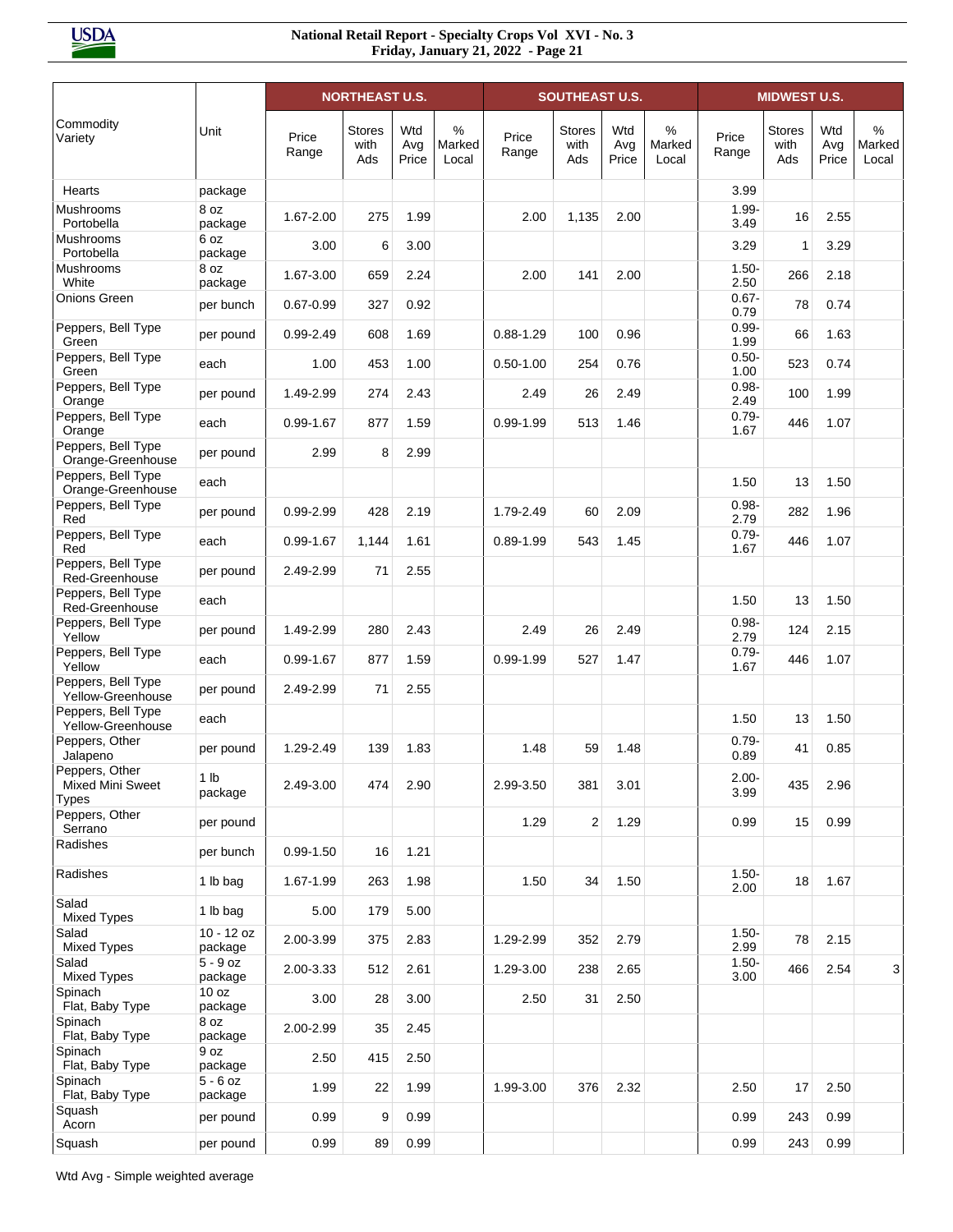|                                                   |                   |                | <b>NORTHEAST U.S.</b> |                     |                      |                | <b>SOUTHEAST U.S.</b>        |                     |                      |                  | <b>MIDWEST U.S.</b>          |                     |                         |
|---------------------------------------------------|-------------------|----------------|-----------------------|---------------------|----------------------|----------------|------------------------------|---------------------|----------------------|------------------|------------------------------|---------------------|-------------------------|
| Commodity<br>Variety                              | Unit              | Price<br>Range | Stores<br>with<br>Ads | Wtd<br>Avg<br>Price | %<br>Marked<br>Local | Price<br>Range | <b>Stores</b><br>with<br>Ads | Wtd<br>Avg<br>Price | %<br>Marked<br>Local | Price<br>Range   | <b>Stores</b><br>with<br>Ads | Wtd<br>Avg<br>Price | $\%$<br>Marked<br>Local |
| <b>Butternut</b>                                  |                   |                |                       |                     |                      |                |                              |                     |                      |                  |                              |                     |                         |
| Squash<br>Spaghetti                               | per pound         | $0.89 - 0.99$  | 15                    | 0.95                |                      |                |                              |                     |                      | 0.99             | 243                          | 0.99                |                         |
| Squash<br>Yellow<br>Crookneck/Straightneck        | per pound         | 1.29-1.99      | 658                   | 1.74                |                      | $0.99 - 1.79$  | 1,090                        | 1.62                |                      | $0.99 -$<br>1.69 | 793                          | 1.33                |                         |
| Squash<br>Zucchini                                | per pound         | $0.99 - 1.99$  | 796                   | 1.70                |                      | $0.88 - 1.99$  | 1,333                        | 1.67                |                      | $0.99 -$<br>1.69 | 793                          | 1.33                |                         |
| <b>Sweet Potatoes</b>                             | per pound         | $0.79 - 1.29$  | 568                   | 1.11                |                      | $0.49 - 0.99$  | 145                          | 0.70                |                      | $0.69 -$<br>1.49 | 351                          | 1.23                |                         |
| Tomatoes                                          | per pound         | 1.29-2.99      | 331                   | 2.32                |                      | $0.68 - 2.99$  | 2,077                        | 2.43                |                      | $1.29 -$<br>1.99 | 84                           | 1.66                |                         |
| Tomatoes<br>Vine Ripe - Heirloom<br>Varieties     | per pound         | 1.69-3.99      | 113                   | 3.11                |                      |                |                              |                     |                      | $1.49 -$<br>2.29 | 63                           | 1.91                |                         |
| Tomatoes<br>Vine Ripes                            | per pound         | 0.88-2.99      | 111                   | 1.79                |                      | $0.99 - 1.99$  | 1,178                        | 1.48                |                      | $0.99 -$<br>1.99 | 26                           | 1.41                |                         |
| Tomatoes<br>Vine Ripes-<br>Greenhouse             | per pound         | 2.99           | 8                     | 2.99                |                      | 1.69           | 9                            | 1.69                |                      | $1.79 -$<br>1.99 | 67                           | 1.96                |                         |
| Tomatoes<br>Vine Ripes, On The<br>Vine-Greenhouse | per pound         | 1.49-2.49      | 588                   | 1.85                |                      | 1.49-1.99      | 424                          | 1.71                |                      | $1.79 -$<br>1.99 | 66                           | 1.92                |                         |
| Tomatoes, Cherry                                  | 1 pint<br>package | 2.50-3.00      | 155                   | 2.76                |                      |                |                              |                     |                      | 1.50             | 12                           | 1.50                |                         |
| Tomatoes, Grape Type                              | 1 pint<br>package | 1.50-3.00      | 1,377                 | 2.10                |                      | 1.50-3.50      | 582                          | 2.08                |                      | $1.50 -$<br>2.99 | 294                          | 2.35                |                         |
| Tomatoes, Grape Type                              | 10 oz<br>package  |                |                       |                     |                      | 2.50           | 957                          | 2.50                |                      | $1.50 -$<br>2.99 | 35                           | 2.24                |                         |
| Tomatoes, Plum Type<br>Roma                       | per pound         | 0.99-2.99      | 667                   | 1.34                |                      | $0.78 - 1.89$  | 387                          | 1.24                |                      | $0.66 -$<br>1.99 | 390                          | 1.15                |                         |
| Tomatillos                                        | per pound         |                |                       |                     |                      |                |                              |                     |                      | $0.79 -$<br>0.89 | 43                           | 0.81                |                         |
| Vegetables Other<br>Cactus Leaf (Nopales)         | per pound         |                |                       |                     |                      |                |                              |                     |                      | $0.69 -$<br>0.79 | 35                           | 0.77                |                         |
| <b>VEGETABLES - ORGANIC</b>                       |                   |                |                       |                     |                      |                |                              |                     |                      |                  |                              |                     |                         |
| Broccoli                                          | per pound         |                |                       |                     |                      | 1.98           | 31                           | 1.98                |                      |                  |                              |                     |                         |
| <b>Broccoli</b>                                   | per bunch         | 3.99           | 72                    | 3.99                |                      |                |                              |                     |                      |                  |                              |                     |                         |
| Broccoli<br>Crown Cut                             | per pound         | 2.49           | 6                     | 2.49                |                      |                |                              |                     |                      |                  |                              |                     |                         |
| <b>Brussels Sprouts</b>                           | per pound         |                |                       |                     |                      |                |                              |                     |                      | 2.99             | 50                           | 2.99                |                         |
| <b>Beets</b>                                      | per bunch         | 3.59-3.99      | 178                   | 3.83                |                      |                |                              |                     |                      |                  |                              |                     |                         |
| Cabbage<br>Round Green Type                       | per pound         | $0.69 - 1.99$  | 40                    | 1.63                |                      |                |                              |                     |                      |                  |                              |                     |                         |
| Carrots                                           | per pound         | $0.79 - 1.29$  | 65                    | 1.12                |                      |                |                              |                     |                      | 1.39             | 11                           | 1.39                |                         |
| Carrots                                           | 1 lb bag          |                |                       |                     |                      |                |                              |                     |                      | 1.25             | $\overline{7}$               | 1.25                |                         |
| Carrots                                           | 2 lb bag          | 2.49           | 136                   | 2.49                |                      |                |                              |                     |                      |                  |                              |                     |                         |
| Carrots                                           | per bunch         | 2.50-2.99      | 93                    | 2.65                |                      |                |                              |                     |                      |                  |                              |                     |                         |
| Carrots<br><b>Baby Peeled</b>                     | 1 lb bag          | 1.29-2.50      | 795                   | 1.78                |                      | 1.39-1.99      | 455                          | 1.50                |                      | 1.39             | 647                          | 1.39                |                         |
| Cauliflower                                       | each              | 3.99           | 72                    | 3.99                |                      |                |                              |                     |                      | $3.49 -$<br>3.99 | 21                           | 3.75                |                         |
| Celery                                            | each              | 2.99-3.49      | 130                   | 3.02                |                      |                |                              |                     |                      | $1.59 -$<br>2.49 | 63                           | 2.26                |                         |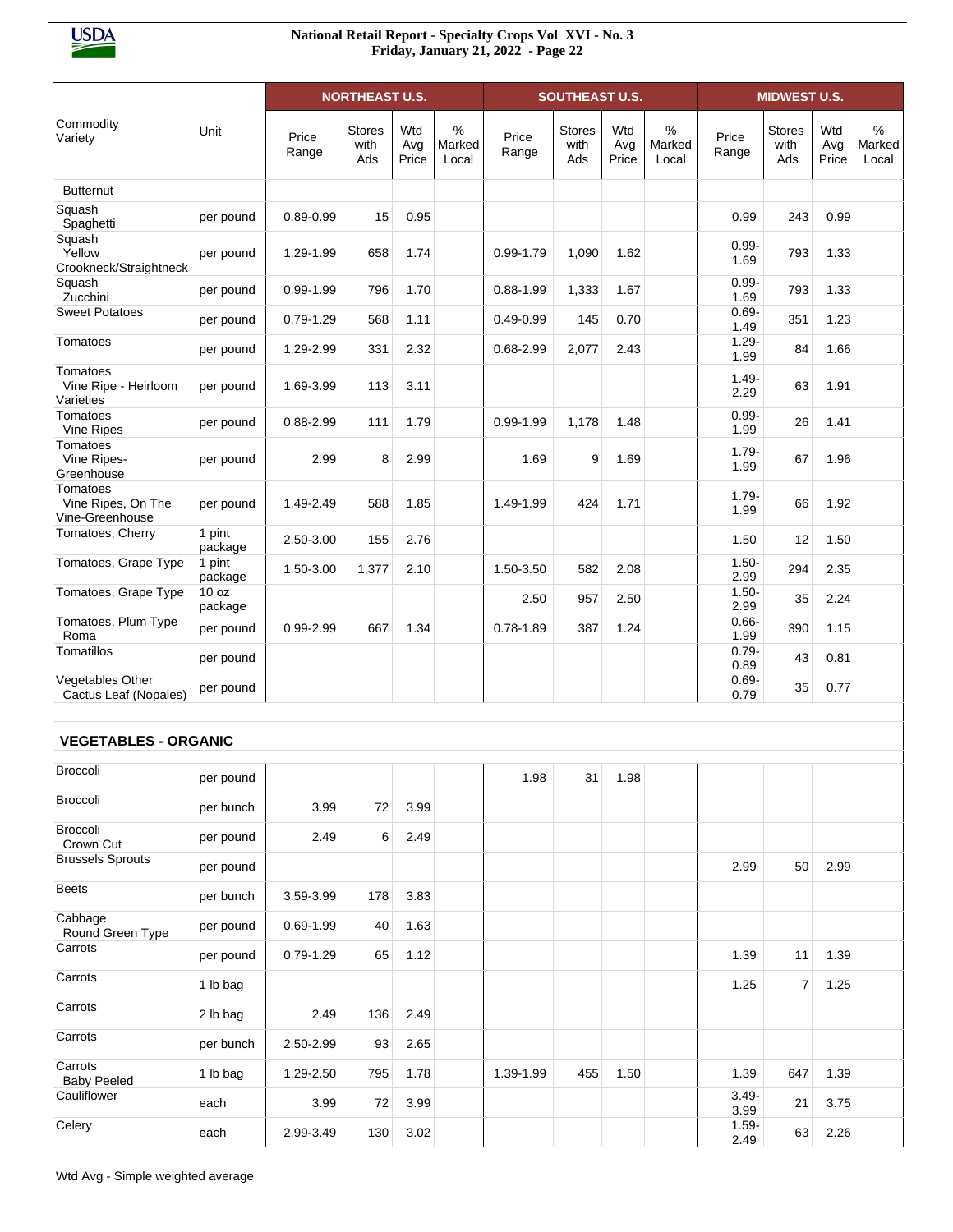|                                                           |                            |                | <b>NORTHEAST U.S.</b>        |                     |                      |                | <b>SOUTHEAST U.S.</b>        |                     |                      |                  | <b>MIDWEST U.S.</b>          |                     |                                  |
|-----------------------------------------------------------|----------------------------|----------------|------------------------------|---------------------|----------------------|----------------|------------------------------|---------------------|----------------------|------------------|------------------------------|---------------------|----------------------------------|
| Commodity<br>Variety                                      | Unit                       | Price<br>Range | <b>Stores</b><br>with<br>Ads | Wtd<br>Avg<br>Price | %<br>Marked<br>Local | Price<br>Range | <b>Stores</b><br>with<br>Ads | Wtd<br>Avg<br>Price | %<br>Marked<br>Local | Price<br>Range   | <b>Stores</b><br>with<br>Ads | Wtd<br>Avg<br>Price | $\frac{0}{0}$<br>Marked<br>Local |
| Celery<br>Hearts                                          | each                       | 2.49-3.99      | 371                          | 3.43                |                      |                |                              |                     |                      | 2.99             | 80                           | 2.99                |                                  |
| Cilantro                                                  | per bunch                  | 1.99           | 8                            | 1.99                |                      |                |                              |                     |                      |                  |                              |                     |                                  |
| Cucumbers<br>Long Seedless-<br>Greenhouse                 | each                       | 2.00           | 22                           | 2.00                |                      | 1.50-2.00      | 246                          | 1.95                |                      |                  |                              |                     |                                  |
| Eggplant                                                  | per pound                  |                |                              |                     |                      |                |                              |                     |                      | 0.99             | 7                            | 0.99                |                                  |
| Greens<br>Kale                                            | per bunch                  | 1.99-2.50      | 35                           | 2.40                |                      | $0.98 - 2.00$  | 57                           | 1.45                |                      | 1.50             | 12                           | 1.50                |                                  |
| Greens<br>Swiss Chard                                     | per bunch                  |                |                              |                     |                      | 2.00           | 26                           | 2.00                |                      |                  |                              |                     |                                  |
| Lettuce, Other                                            | each                       | 2.00           | 8                            | 2.00                |                      |                |                              |                     |                      | 1.99             | 69                           | 1.99                |                                  |
| Green Leaf<br>Lettuce, Other                              | each                       |                |                              |                     |                      |                |                              |                     |                      | 1.99             | 69                           | 1.99                |                                  |
| Red Leaf<br>Lettuce, Romaine                              | each                       |                |                              |                     |                      |                |                              |                     |                      | 1.99             | 69                           | 1.99                |                                  |
| Lettuce, Romaine                                          | 3 count                    |                |                              |                     |                      |                |                              |                     |                      | $2.99 -$         |                              |                     |                                  |
| Hearts<br>Mushrooms                                       | package<br>8 oz            | 2.99-5.99      | 502                          | 4.04                |                      | 2.99-3.99      | 1,355                        | 3.83                |                      | 3.49             | 270                          | 3.36                |                                  |
| White<br>Onions Green                                     | package                    | 2.99           | 255                          | 2.99                |                      |                |                              |                     |                      |                  |                              |                     |                                  |
|                                                           | per bunch                  | 1.29           | 21                           | 1.29                |                      |                |                              |                     |                      |                  |                              |                     |                                  |
| Peppers, Bell Type<br>Green                               | per pound                  | 2.99           | 6                            | 2.99                |                      |                |                              |                     |                      | 1.69             | 11                           | 1.69                |                                  |
| Peppers, Bell Type<br>Green                               | each                       |                |                              |                     |                      | 0.98           | 200                          | 0.98                |                      |                  |                              |                     |                                  |
| Peppers, Other<br>Jalapeno                                | per pound                  | 1.29           | 8                            | 1.29                |                      |                |                              |                     |                      |                  |                              |                     |                                  |
| Peppers, Other<br><b>Mixed Mini Sweet</b><br><b>Types</b> | 1 <sub>lb</sub><br>package |                |                              |                     |                      |                |                              |                     |                      | $2.00 -$<br>2.99 | 35                           | 2.54                |                                  |
| Radishes                                                  | per bunch                  | 2.50           | $\overline{7}$               | 2.50                |                      |                |                              |                     |                      |                  |                              |                     |                                  |
| Salad<br><b>Mixed Types</b>                               | 1 lb bag                   | 5.00           | 81                           | 5.00                |                      | 5.00           | 43                           | 5.00                |                      | $3.89 -$<br>3.99 | 247                          | 3.90                |                                  |
| Salad<br><b>Mixed Types</b>                               | $10 - 12$ oz<br>package    | 4.49           | 79                           | 4.49                |                      |                |                              |                     |                      |                  |                              |                     |                                  |
| Salad<br><b>Mixed Types</b>                               | 5 - 9 oz<br>package        | 2.88-4.99      | 783                          | 3.41                |                      | 2.99-3.49      | 119                          | 3.45                |                      | $3.00 -$<br>3.68 | 256                          | 3.59                |                                  |
| Spinach                                                   | 10 oz                      | 5.99           | 43                           | 5.99                |                      |                |                              |                     |                      |                  |                              |                     |                                  |
| Flat, Baby Type<br>Spinach                                | package<br>1 <sub>lb</sub> |                |                              |                     |                      |                |                              |                     |                      | 3.99             | 14                           | 3.99                |                                  |
| Flat, Baby Type<br>Spinach                                | package<br>8 oz            |                |                              |                     |                      |                |                              |                     |                      | 3.33             | 24                           | 3.33                |                                  |
| Flat, Baby Type<br>Squash<br>Yellow                       | package<br>per pound       | 1.99           | 8                            | 1.99                |                      |                |                              |                     |                      | 1.49             | 21                           | 1.49                |                                  |
| Crookneck/Straightneck<br>Squash<br>Zucchini              | per pound                  | 1.99           | 8                            | 1.99                |                      |                |                              |                     |                      | 1.49             | 21                           | 1.49                |                                  |
| <b>Sweet Potatoes</b>                                     | per pound                  | 1.49-1.99      | 60                           | 1.55                |                      |                |                              |                     |                      |                  |                              |                     |                                  |
| Tomatoes<br>Vine Ripe - Heirloom<br>Varieties             | per pound                  | 3.99           | 6                            | 3.99                |                      |                |                              |                     |                      |                  |                              |                     |                                  |
| Tomatoes<br>Vine Ripes-<br>Greenhouse                     | per pound                  | 3.99           | 8                            | 3.99                |                      | 1.99           | 26                           | 1.99                |                      |                  |                              |                     |                                  |
| Tomatoes<br>Vine Ripes, On The<br>Vine-Greenhouse         | per pound                  | 3.99           | 263                          | 3.99                |                      | 2.99           | 2                            | 2.99                |                      | 2.99             | 12                           | 2.99                |                                  |
| Tomatoes, Grape Type                                      | 1 pint<br>package          | 2.50-3.99      | 368                          | 3.12                |                      | 3.00           | 113                          | 3.00                |                      | $1.50 -$<br>3.98 | 55                           | 3.04                |                                  |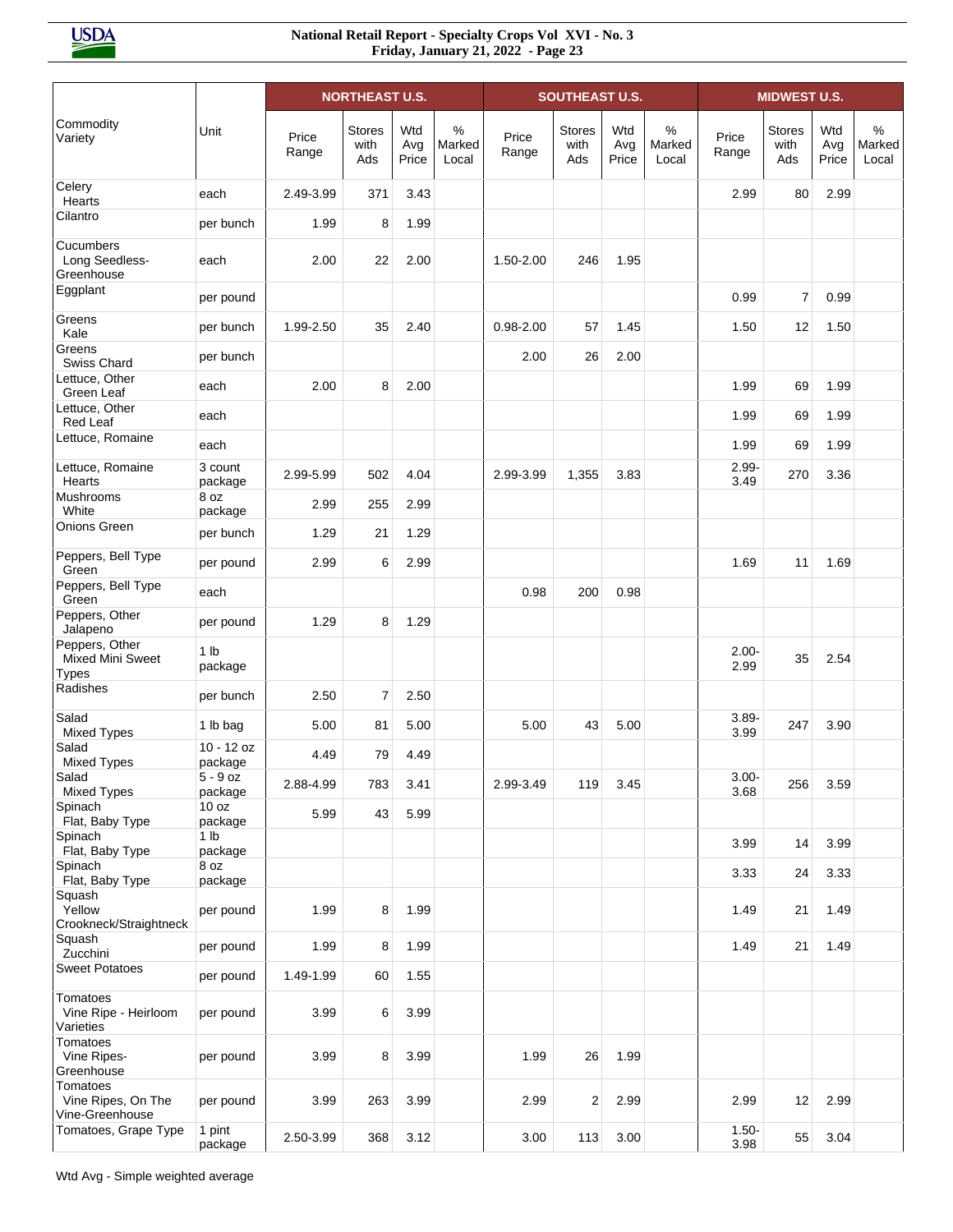**USDA** 

|                                              |                             |                | <b>NORTHEAST U.S.</b>        |                     |                         |                   | <b>SOUTHEAST U.S.</b>        |                     |                         |                  | <b>MIDWEST U.S.</b>          |                     |                         |
|----------------------------------------------|-----------------------------|----------------|------------------------------|---------------------|-------------------------|-------------------|------------------------------|---------------------|-------------------------|------------------|------------------------------|---------------------|-------------------------|
| Commodity<br>Variety                         | Unit                        | Price<br>Range | <b>Stores</b><br>with<br>Ads | Wtd<br>Avg<br>Price | $\%$<br>Marked<br>Local | Price<br>Range    | <b>Stores</b><br>with<br>Ads | Wtd<br>Avg<br>Price | $\%$<br>Marked<br>Local | Price<br>Range   | <b>Stores</b><br>with<br>Ads | Wtd<br>Avg<br>Price | $\%$<br>Marked<br>Local |
| Tomatoes, Grape Type                         | 10 <sub>oz</sub><br>package | 3.79           | 74                           | 3.79                |                         | 2.39              | 957                          | 2.39                |                         | $2.59 -$<br>2.99 | 95                           | 2.97                |                         |
| <b>OTHER SPECIALTY CROPS ITEMS</b>           |                             |                |                              |                     |                         |                   |                              |                     |                         |                  |                              |                     |                         |
| Hemp Protein                                 | 16 oz<br>package            |                |                              |                     |                         | 17.99             | 31                           | 17.99               |                         |                  |                              |                     |                         |
| Hemp Seeds-Shelled                           | 8 oz<br>package             |                |                              |                     |                         | 9.29              | 31                           | 9.29                |                         |                  |                              |                     |                         |
| <b>OTHER SPECIALTY CROPS ITEMS - ORGANIC</b> |                             |                |                              |                     |                         |                   |                              |                     |                         |                  |                              |                     |                         |
| Hemp Seeds-Shelled                           | 7 oz<br>package             |                |                              |                     |                         | 11.49             | 31                           | 11.49               |                         |                  |                              |                     |                         |
| Hemp Seeds-Shelled                           | 8 oz<br>package             | 10.49          | 40 <sup>1</sup>              | 10.49               |                         | 10.49             | 57                           | 10.49               |                         | 10.49            | 50                           | 10.49               |                         |
| Hemp Seeds-Shelled                           | 12 oz<br>package            |                |                              |                     |                         | 13.99             | 31                           | 13.99               |                         |                  |                              |                     |                         |
| Hemp Seeds-Shelled                           | 16 oz<br>package            |                |                              |                     |                         | 14.99             | 31                           | 14.99               |                         |                  |                              |                     |                         |
| <b>SEASONAL ITEMS</b>                        |                             |                |                              |                     |                         |                   |                              |                     |                         |                  |                              |                     |                         |
| Daffodil                                     | bunched<br>10 <sub>s</sub>  |                |                              |                     |                         |                   |                              |                     |                         | 2.99             | 8                            | 2.99                |                         |
| <b>Potted Plants</b><br>Chrysanthemum        | 6 inch pot                  | 8.99           | 415                          | 8.99                |                         | 9.99              | 78                           | 9.99                |                         |                  |                              |                     |                         |
| Rose, Hybrid Tea                             | bunched<br>12s              | 9.99           | 24                           | 9.99                |                         | $9.99 -$<br>12.00 | 137                          | 10.37               |                         | 9.99             | 11                           | 9.99                |                         |
| <b>Tulips</b>                                | bunched<br>10 <sub>s</sub>  | 7.99-8.99      | 625                          | 8.21                |                         | 6.99-7.99         | 1,061                        | 7.97                |                         | 6.99-<br>8.98    | 448                          | 7.12                |                         |
|                                              |                             |                |                              |                     |                         |                   |                              |                     |                         |                  |                              |                     |                         |

|                               |           |               | <b>SOUTH CENTRAL U.S.</b>    |                     |                      |                | <b>SOUTHWEST U.S.</b>        |                     |                      |                  | <b>NORTHWEST U.S.</b>        |                     |                                  |
|-------------------------------|-----------|---------------|------------------------------|---------------------|----------------------|----------------|------------------------------|---------------------|----------------------|------------------|------------------------------|---------------------|----------------------------------|
| Commodity<br>Variety          | Unit      | Price Range   | <b>Stores</b><br>with<br>Ads | Wtd<br>Avg<br>Price | %<br>Marked<br>Local | Price<br>Range | <b>Stores</b><br>with<br>Ads | Wtd<br>Avg<br>Price | %<br>Marked<br>Local | Price<br>Range   | <b>Stores</b><br>with<br>Ads | Wtd<br>Avg<br>Price | $\frac{0}{0}$<br>Marked<br>Local |
|                               |           |               |                              |                     |                      |                |                              |                     |                      |                  |                              |                     |                                  |
| <b>FRUITS</b>                 |           |               |                              |                     |                      |                |                              |                     |                      |                  |                              |                     |                                  |
| Apples<br>Fuji                | per pound | $0.79 - 1.49$ | 152                          | 0.98                |                      | $0.59 - 1.29$  | 984                          | 1.07                |                      | $0.77 -$<br>1.49 | 42                           | 1.00                |                                  |
| Apples<br>Fuji                | 3 lb bag  | 2.99-3.99     | 135                          | 3.54                |                      | 1.99           | 8                            | 1.99                |                      |                  |                              |                     |                                  |
| Apples<br>Gala                | per pound | 0.98-1.99     | 372                          | 1.62                |                      | $0.79 - 0.99$  | 810                          | 0.98                |                      | $0.98 -$<br>1.79 | 191                          | 1.60                | 85                               |
| Apples<br>Gala                | 3 lb bag  | 2.99-4.99     | 153                          | 3.70                |                      |                |                              |                     |                      |                  |                              |                     |                                  |
| Apples<br>Golden Delicious    | 3 lb bag  | 3.49-4.99     | 78                           | 4.20                |                      |                |                              |                     |                      |                  |                              |                     |                                  |
| Apples<br><b>Granny Smith</b> | per pound | 1.99          | 178                          | 1.99                |                      |                |                              |                     |                      | 1.79             | 146                          | 1.79                | 100                              |
| Apples<br><b>Granny Smith</b> | 3 lb bag  | 2.49-3.99     | 87                           | 3.15                |                      |                |                              |                     |                      |                  |                              |                     |                                  |
| Apples                        | per pound | 1.48-2.49     | 470                          | 1.94                |                      | 1.19-2.99      | 920                          | 2.34                |                      | $1.28 -$         | 449                          | 2.27                | 33                               |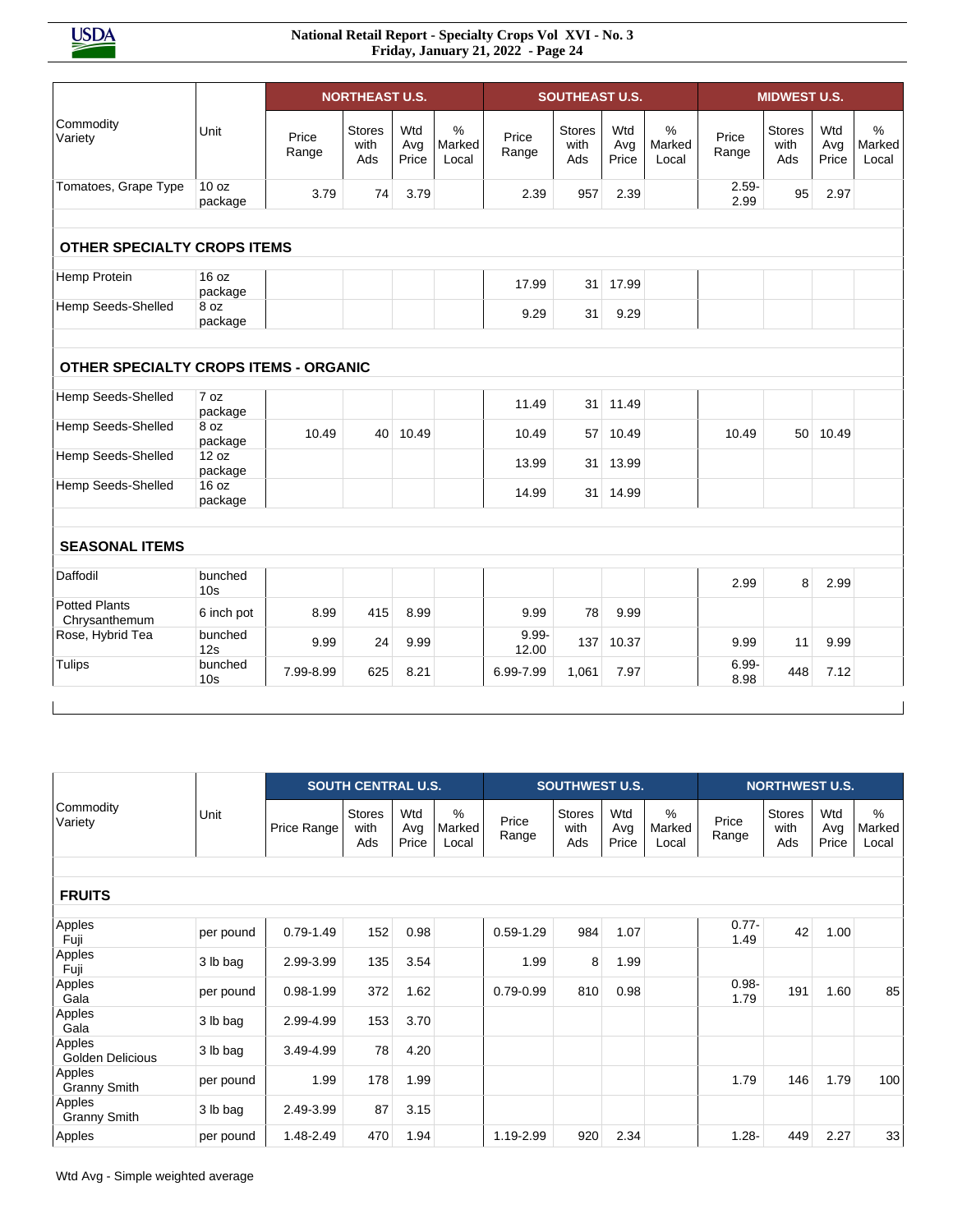|                                                 |                         |               | <b>SOUTH CENTRAL U.S.</b>    |                     |                      |                | <b>SOUTHWEST U.S.</b>        |                     |                         |                  | <b>NORTHWEST U.S.</b>        |                     |                      |
|-------------------------------------------------|-------------------------|---------------|------------------------------|---------------------|----------------------|----------------|------------------------------|---------------------|-------------------------|------------------|------------------------------|---------------------|----------------------|
| Commodity<br>Variety                            | Unit                    | Price Range   | <b>Stores</b><br>with<br>Ads | Wtd<br>Avg<br>Price | %<br>Marked<br>Local | Price<br>Range | <b>Stores</b><br>with<br>Ads | Wtd<br>Avg<br>Price | $\%$<br>Marked<br>Local | Price<br>Range   | <b>Stores</b><br>with<br>Ads | Wtd<br>Avg<br>Price | %<br>Marked<br>Local |
| Honeycrisp                                      |                         |               |                              |                     |                      |                |                              |                     |                         | 2.49             |                              |                     |                      |
| Apples<br>Honeycrisp                            | 3 lb bag                | 3.99          | 38                           | 3.99                |                      |                |                              |                     |                         |                  |                              |                     |                      |
| Apples<br>Pink Lady/Cripps Pink                 | per pound               | 1.49          | 63                           | 1.49                |                      | $0.99 - 2.49$  | 427                          | 1.89                |                         | 1.49             | 36                           | 1.49                |                      |
| Apples<br><b>Red Delicious</b>                  | per pound               | 1.28-1.49     | 22                           | 1.38                |                      | 0.99           | 15                           | 0.99                |                         | 0.99             | 28                           | 0.99                |                      |
| Apples<br><b>Red Delicious</b>                  | 3 lb bag                | 2.99-4.99     | 160                          | 3.71                |                      |                |                              |                     |                         |                  |                              |                     |                      |
| Apples, Processed<br>Juice                      | 64 oz (1/2<br>gallon)   | 1.50-2.00     | 303                          | 1.83                |                      | 1.25-2.50      | 606                          | 1.73                |                         | $1.69 -$<br>2.99 | 418                          | 1.94                |                      |
| Apples, Processed<br>Juice Marked Cider         | 64 oz (1/2<br>gallon)   |               |                              |                     |                      | 1.50           | 13                           | 1.50                |                         | 1.69             | 146                          | 1.69                |                      |
| Avocados<br>Hass                                | each                    | $0.49 - 2.50$ | 877                          | 1.36                |                      | $0.25 - 2.00$  | 1,395                        | 1.19                |                         | $0.58 -$<br>2.50 | 424                          | 1.01                |                      |
| Bananas                                         | per pound               | $0.48 - 0.79$ | 251                          | 0.70                |                      | $0.33 - 0.88$  | 120                          | 0.64                |                         | 0.58             | 36                           | 0.58                |                      |
| <b>Blueberries</b>                              | 6 oz<br>package         | 2.00-3.33     | 305                          | 2.55                |                      | 1.50-3.33      | 405                          | 2.49                |                         | $1.50 -$<br>2.99 | 33                           | 2.07                |                      |
| <b>Blueberries</b>                              | 1 pint<br>package       | 1.50-2.99     | 215                          | 2.53                |                      | 2.50           | 54                           | 2.50                |                         |                  |                              |                     |                      |
| <b>Blueberries</b>                              | 18 oz<br>package        | 2.50-5.00     | 506                          | 4.26                |                      | 2.67-5.99      | 1,630                        | 5.00                |                         | $3.49 -$<br>4.99 | 17                           | 3.67                |                      |
| Cantaloups                                      | each                    | 1.50-3.00     | 1,041                        | 2.19                |                      | 2.50           | 542                          | 2.50                |                         | $2.50 -$<br>3.99 | 32                           | 3.23                |                      |
| Cantaloups                                      | per pound               |               |                              |                     |                      | $0.49 - 1.19$  | 484                          | 0.53                |                         |                  |                              |                     |                      |
| Cherries<br><b>Red Varieties</b>                | per pound               | 2.99-4.99     | 492                          | 4.04                |                      | 2.99-4.99      | 1,156                        | 4.44                |                         | 5.99             | 210                          | 5.99                |                      |
| Clementines                                     | 3 lb bag                | 2.97-3.99     | 126                          | 3.73                |                      | 1.97-4.99      | 342                          | 3.31                |                         | 3.77             | 146                          | 3.77                |                      |
| Clementines                                     | 2 lb bag                | 2.99          | 5                            | 2.99                |                      |                |                              |                     |                         |                  |                              |                     |                      |
| Grapefruit<br>Red                               | each                    | 0.98-1.29     | 193                          | 1.16                |                      |                |                              |                     |                         | $0.75 -$<br>0.98 | 42                           | 0.78                |                      |
| Grapefruit<br>Red                               | per pound               |               |                              |                     |                      | 0.50           | 5                            | 0.50                |                         | $1.99 -$<br>2.99 | 34                           | 2.34                |                      |
| Grapefruit<br>Red                               | 5 lb bag                | 4.98-5.98     | 394                          | 5.01                |                      | 4.99           | 542                          | 4.99                |                         | 4.98-<br>6.48    | 23                           | 5.38                |                      |
| Grapes<br><b>Red Seedless</b>                   | per pound               | 1.97-3.49     | 402                          | 2.58                |                      | 2.99-3.99      | 516                          | 3.49                |                         | $2.88 -$<br>2.99 | 14                           | 2.92                |                      |
| Grapes<br>White Seedless Type                   | per pound               | 1.29-3.49     | 556                          | 2.24                |                      | 3.99           | 268                          | 3.99                |                         | 2.88             | 9                            | 2.88                |                      |
| Honeydews                                       | each                    |               |                              |                     |                      |                |                              |                     |                         | 3.99             | 15                           | 3.99                |                      |
| Honeydews                                       | per pound               | $0.99 - 1.19$ | 161                          | 1.00                |                      |                |                              |                     |                         |                  |                              |                     |                      |
| Kiwifruit<br>Hayward                            | each                    |               |                              |                     |                      | $0.33 - 0.40$  | 91                           | 0.36                |                         | 0.50             | 17                           | 0.50                |                      |
| Kiwifruit<br>Hayward                            | 1 lb bag                | 3.50          | 99                           | 3.50                |                      | 1.99           | $\overline{7}$               | 1.99                |                         |                  |                              |                     |                      |
| Lemons                                          | each                    | $0.25 - 0.67$ | 195                          | 0.34                |                      | $0.50 - 1.00$  | 317                          | 0.91                |                         | $0.58 -$<br>0.59 | 11                           | 0.58                |                      |
| Lemons                                          | per pound               |               |                              |                     |                      | $0.67 - 0.99$  | 75                           | 0.73                |                         | 0.79             | 9                            | 0.79                |                      |
| Lemons                                          | 2 lb bag                | 2.99-3.99     | 601                          | 3.53                |                      | 3.49-3.99      | 419                          | 3.87                |                         | $3.49 -$<br>3.99 | 138                          | 3.50                |                      |
| Limes                                           | each                    | $0.25 - 0.67$ | 93                           | 0.52                |                      | $0.33 - 0.39$  | 50                           | 0.35                |                         | $0.39 -$<br>0.59 | 74                           | 0.51                |                      |
| Mangoes                                         | each                    | $0.99 - 2.00$ | 218                          | 1.66                |                      | $0.79 - 2.50$  | 739                          | 1.51                |                         | $1.25 -$<br>1.50 | 19                           | 1.39                |                      |
| <b>Misc Berries</b><br><b>Blackberries</b>      | $5.6 - 6$ oz<br>package | 1.25-3.33     | 831                          | 1.98                |                      | 1.25-3.33      | 1,028                        | 2.18                |                         | $1.50 -$<br>2.50 | 34                           | 1.97                |                      |
| Nectarines<br>Various Yellow Flesh<br>Varieties | per pound               | 1.99-2.49     | 161                          | 2.44                |                      | 1.79-2.99      | 254                          | 2.01                |                         |                  |                              |                     |                      |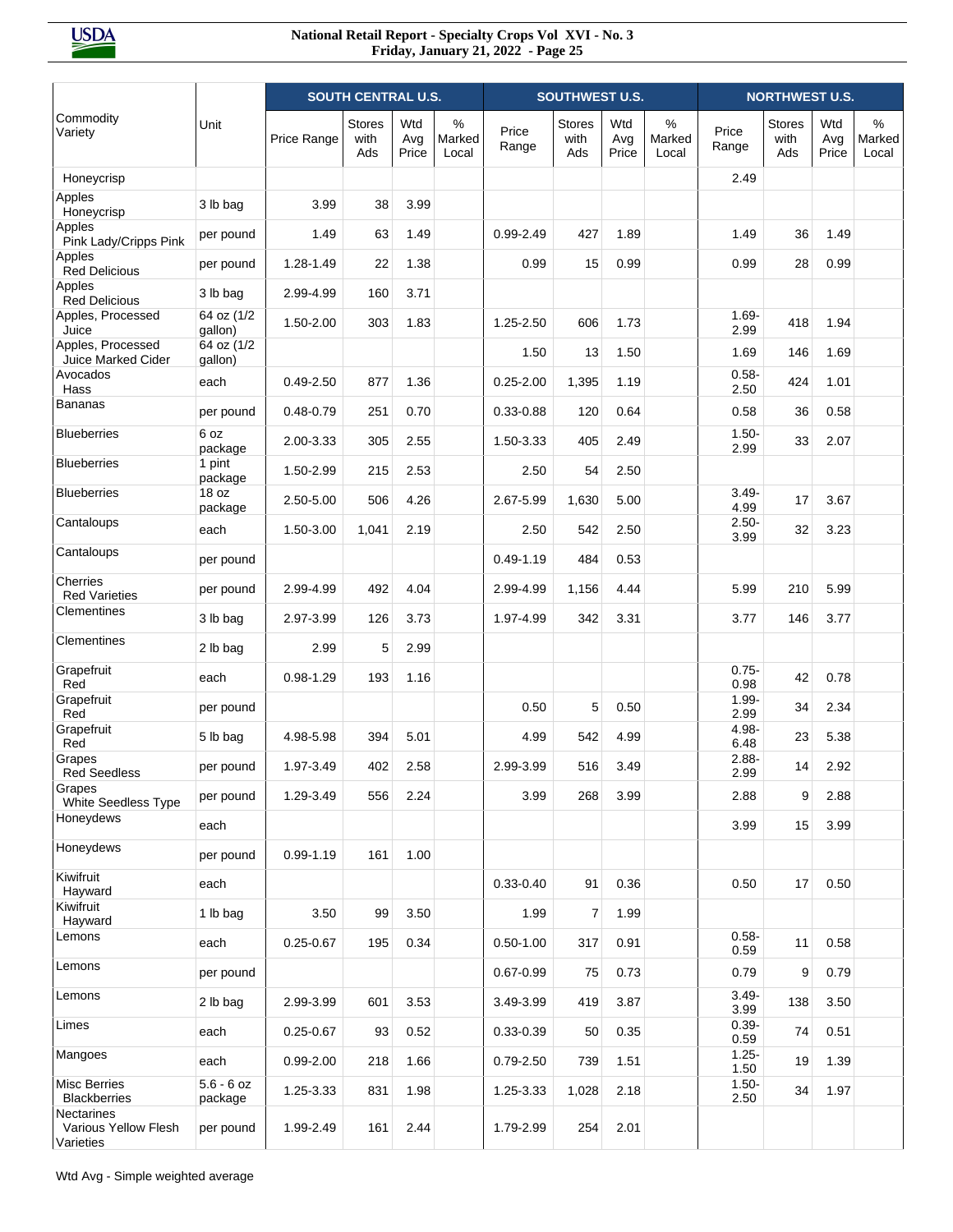|                                                       |                            |               | <b>SOUTH CENTRAL U.S.</b>    |                     |                         |                | <b>SOUTHWEST U.S.</b>        |                     |                         |                  | <b>NORTHWEST U.S.</b>        |                     |                         |
|-------------------------------------------------------|----------------------------|---------------|------------------------------|---------------------|-------------------------|----------------|------------------------------|---------------------|-------------------------|------------------|------------------------------|---------------------|-------------------------|
| Commodity<br>Variety                                  | Unit                       | Price Range   | <b>Stores</b><br>with<br>Ads | Wtd<br>Avg<br>Price | $\%$<br>Marked<br>Local | Price<br>Range | <b>Stores</b><br>with<br>Ads | Wtd<br>Avg<br>Price | $\%$<br>Marked<br>Local | Price<br>Range   | <b>Stores</b><br>with<br>Ads | Wtd<br>Avg<br>Price | $\%$<br>Marked<br>Local |
| Oranges<br>Navel                                      | each                       | $0.25 - 0.99$ | 378                          | 0.63                |                         |                |                              |                     |                         |                  |                              |                     |                         |
| Oranges<br>Navel                                      | per pound                  | $0.49 - 1.88$ | 744                          | 1.04                |                         | $0.33 - 1.99$  | 1,138                        | 1.25                | 31                      | $0.58 -$<br>1.79 | 374                          | 1.29                |                         |
| Oranges<br>Navel                                      | 3 lb bag                   | 2.88-5.99     | 703                          | 4.42                |                         | 2.98-3.99      | 688                          | 3.78                |                         | $3.99 -$<br>4.99 | 138                          | 4.44                |                         |
| Oranges<br>Navel                                      | 4 lb bag                   | 2.97-4.99     | 212                          | 3.92                | 37                      |                |                              |                     |                         |                  |                              |                     |                         |
| Oranges<br>Navel                                      | 8 lb bag                   | 4.98-4.99     | 383                          | 4.99                |                         | 4.99           | 542                          | 4.99                |                         | 4.98-<br>4.99    | 17                           | 4.99                |                         |
| Oranges<br>Valencia                                   | per pound                  |               |                              |                     |                         | 0.50           | 6                            | 0.50                |                         | 1.99             | $\overline{7}$               | 1.99                |                         |
| Oranges<br>Valencia                                   | 3 lb bag                   | 2.98          | 116                          | 2.98                |                         |                |                              |                     |                         |                  |                              |                     |                         |
| Papaya<br>Maradol/Tainung<br><b>Types</b>             | per pound                  | 0.69-0.99     | 223                          | 0.94                |                         | $0.49 - 1.69$  | 362                          | 0.68                |                         | 1.69             | 18                           | 1.69                |                         |
| Peaches<br><b>Various Yellow Flesh</b><br>Varieties   | per pound                  | 1.78-2.49     | 182                          | 2.36                |                         | 0.99-2.99      | 431                          | 1.99                |                         |                  |                              |                     |                         |
| Pears<br><b>Bartlett</b>                              | per pound                  | 0.99-1.79     | 159                          | 1.42                |                         | 1.79           | 265                          | 1.79                |                         |                  |                              |                     |                         |
| Pears<br><b>Bosc</b>                                  | per pound                  | 1.49-1.79     | 116                          | 1.63                |                         | $0.79 - 1.79$  | 340                          | 1.61                |                         | 0.78             | 11                           | 0.78                | 100                     |
| Pears<br>D'Anjou                                      | per pound                  | 1.29-1.79     | 144                          | 1.50                |                         | $0.69 - 1.79$  | 841                          | 1.77                |                         | $0.78 -$<br>0.89 | 16                           | 0.81                | 69                      |
| Pears<br>D'Anjou                                      | 3 lb bag                   |               |                              |                     |                         |                |                              |                     |                         | 4.29             | 40                           | 4.29                |                         |
| Pineapples                                            | each                       | 2.29-2.99     | 40                           | 2.64                |                         | 1.99-2.50      | 289                          | 2.44                |                         | $2.50 -$<br>3.50 | 78                           | 3.33                |                         |
| Pineapples                                            | per pound                  | 0.69          | 68                           | 0.69                |                         | $0.50 - 0.89$  | 212                          | 0.52                |                         |                  |                              |                     |                         |
| Raspberries<br>Red                                    | 6 oz<br>package            | 0.97-3.33     | 285                          | 1.96                |                         | 1.67-3.99      | 711                          | 2.30                |                         | $2.50 -$<br>3.99 | 145                          | 2.59                |                         |
| <b>Strawberries</b>                                   | 1 <sub>lb</sub><br>package | 1.99-4.49     | 880                          | 2.76                |                         | 2.50-3.99      | 515                          | 3.08                |                         | $2.50 -$<br>4.99 | 121                          | 3.13                |                         |
| <b>Strawberries</b>                                   | 2 <sub>lb</sub><br>package | 4.99-5.99     | 94                           | 5.47                |                         |                |                              |                     |                         |                  |                              |                     |                         |
| Tangerines                                            | per pound                  | 2.49-2.99     | 64                           | 2.80                |                         | 0.79-3.99      | 644                          | 2.64                |                         | $1.58 -$<br>3.99 | 166                          | 3.73                |                         |
| Tangerines                                            | 3 lb bag                   | 2.98-5.99     | 230                          | 4.93                |                         | 2.99           | 13                           | 2.99                |                         | 4.29             | 40                           | 4.29                |                         |
| Tangerines                                            | 2 lb bag                   | 2.88-5.99     | 107                          | 3.11                |                         | 2.98-3.99      | 154                          | 3.03                |                         |                  |                              |                     |                         |
| Tangerines                                            | each                       | 0.33          | 32                           | 0.33                |                         | 2.49           | 225                          | 2.49                |                         |                  |                              |                     |                         |
| Tangelos                                              | per pound                  |               |                              |                     |                         | $0.25 - 1.69$  | 199                          | 1.18                | 62                      | $1.28 -$<br>1.77 | 44                           | 1.46                |                         |
| Tangelos                                              | 3 lb bag                   | 3.50-4.98     | 110                          | 3.65                |                         |                |                              |                     |                         |                  |                              |                     |                         |
| Watermelons<br><b>Red Flesh Seedless</b><br>Miniature | each                       | 1.97-3.99     | 384                          | 2.49                |                         | 2.50           | 542                          | 2.50                |                         | $2.50 -$<br>3.50 | 138                          | 3.38                |                         |
| Watermelons<br><b>Red Flesh Seedless</b><br>Type      | each                       | 3.99          | 45                           | 3.99                |                         |                |                              |                     |                         |                  |                              |                     |                         |
| Watermelons<br><b>Red Flesh Seedless</b><br>Type      | per pound                  |               |                              |                     |                         | 0.25           | 6                            | 0.25                |                         |                  |                              |                     |                         |
|                                                       |                            |               |                              |                     |                         |                |                              |                     |                         |                  |                              |                     |                         |
| <b>FRUITS - ORGANIC</b>                               |                            |               |                              |                     |                         |                |                              |                     |                         |                  |                              |                     |                         |
| Apples<br>Fuji                                        | per pound                  | 1.99          | 132                          | 1.99                |                         | 0.99-2.99      | 441                          | 1.97                |                         | $1.99 -$<br>2.99 | 210                          | 2.12                |                         |
| Apples                                                | per pound                  |               |                              |                     |                         | 0.99-2.48      | 168                          | 1.13                |                         | 1.99             | 15                           | 1.99                |                         |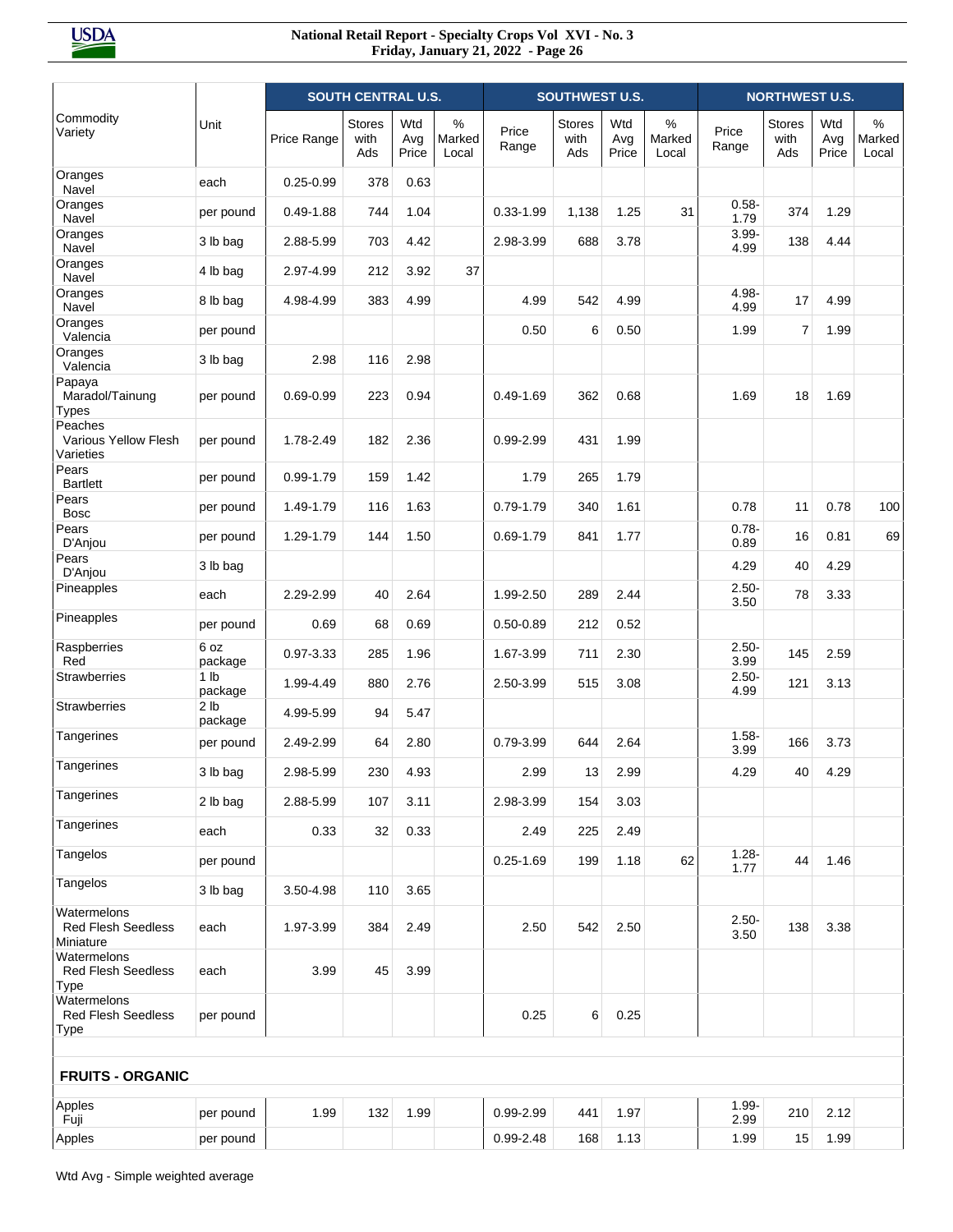|                                            |                            |               | <b>SOUTH CENTRAL U.S.</b>    |                     |                      |                | <b>SOUTHWEST U.S.</b> |                     |                         |                  | <b>NORTHWEST U.S.</b>        |                     |                         |
|--------------------------------------------|----------------------------|---------------|------------------------------|---------------------|----------------------|----------------|-----------------------|---------------------|-------------------------|------------------|------------------------------|---------------------|-------------------------|
| Commodity<br>Variety                       | Unit                       | Price Range   | <b>Stores</b><br>with<br>Ads | Wtd<br>Avg<br>Price | %<br>Marked<br>Local | Price<br>Range | Stores<br>with<br>Ads | Wtd<br>Avg<br>Price | $\%$<br>Marked<br>Local | Price<br>Range   | <b>Stores</b><br>with<br>Ads | Wtd<br>Avg<br>Price | $\%$<br>Marked<br>Local |
| Gala                                       |                            |               |                              |                     |                      |                |                       |                     |                         |                  |                              |                     |                         |
| Apples<br>Gala                             | 2 lb bag                   |               |                              |                     |                      | 2.99           | 96                    | 2.99                |                         | 3.34             | 146                          | 3.34                |                         |
| Apples<br><b>Granny Smith</b>              | per pound                  | 1.29          | 82                           | 1.29                |                      | 1.29-1.99      | 30                    | 1.57                |                         | $1.29 -$<br>1.99 | 34                           | 1.60                |                         |
| Apples<br><b>Granny Smith</b>              | 2 lb bag                   |               |                              |                     |                      | 2.99           | 96                    | 2.99                |                         |                  |                              |                     |                         |
| Apples<br>Honeycrisp                       | per pound                  | 2.99          | 5                            | 2.99                |                      | 2.99-3.88      | 360                   | 3.00                |                         |                  |                              |                     |                         |
| Apples<br>Pink Lady/Cripps Pink            | per pound                  |               |                              |                     |                      | 2.49           | 53                    | 2.49                |                         | 1.78             | 3                            | 1.78                | 100                     |
| Apples, Processed<br>Juice                 | 128 oz (1<br>gallon)       |               |                              |                     |                      | 8.99           | 46                    | 8.99                |                         | 6.98             | 17                           | 6.98                |                         |
| Avocados<br>Hass                           | each                       | $0.99 - 2.50$ | 325                          | 1.65                |                      | $0.99 - 3.50$  | 561                   | 1.78                |                         | $0.99 -$<br>2.50 | 55                           | 1.68                |                         |
| <b>Bananas</b>                             | per pound                  | 0.79          | 6                            | 0.79                |                      |                |                       |                     |                         |                  |                              |                     |                         |
| <b>Blueberries</b>                         | 6 oz<br>package            | 2.99-4.00     | 338                          | 3.67                |                      | 2.99-4.49      | 643                   | 3.01                |                         | 3.98             | 17                           | 3.98                |                         |
| <b>Blueberries</b>                         | 18 oz<br>package           |               |                              |                     |                      |                |                       |                     |                         | 4.99             | 121                          | 4.99                |                         |
| Clementines                                | 2 lb bag                   | 4.99          | 178                          | 4.99                |                      | 3.99           | 152                   | 3.99                |                         |                  |                              |                     |                         |
| Grapefruit<br>Red                          | each                       | 1.50          | 18                           | 1.50                |                      |                |                       |                     |                         | 1.50             | 46                           | 1.50                |                         |
| Grapefruit<br>Red                          | per pound                  |               |                              |                     |                      |                |                       |                     |                         | 2.49             | 11                           | 2.49                |                         |
| Lemons                                     | each                       |               |                              |                     |                      | 0.99           | 717                   | 0.99                |                         | 1.00             | 3                            | 1.00                |                         |
| Mangoes                                    | each                       |               |                              |                     |                      | 1.49-1.67      | 489                   | 1.61                |                         | 1.99             | 40                           | 1.99                |                         |
| <b>Misc Berries</b><br><b>Blackberries</b> | $5.6 - 6$ oz<br>package    | 3.00-4.00     | 331                          | 3.69                |                      | 3.00-3.50      | 464                   | 3.34                |                         |                  |                              |                     |                         |
| Oranges<br>Navel                           | per pound                  |               |                              |                     |                      | $0.99 - 1.99$  | 427                   | 1.59                | 60                      | $1.99 -$<br>2.49 | 32                           | 2.16                |                         |
| Oranges<br>Navel                           | 4 lb bag                   |               |                              |                     |                      | 3.99-5.99      | 105                   | 4.16                |                         |                  |                              |                     |                         |
| Pears<br><b>Bartlett</b>                   | per pound                  |               |                              |                     |                      | 1.69           | 9                     | 1.69                |                         |                  |                              |                     |                         |
| Pears<br>D'Anjou                           | per pound                  |               |                              |                     |                      | 1.69           | 9                     | 1.69                |                         |                  |                              |                     |                         |
| Raspberries<br>Red                         | 6 oz<br>package            | 3.99-4.00     | 169                          | 3.99                |                      | 3.49-3.50      | 318                   | 3.50                |                         |                  |                              |                     |                         |
| Strawberries                               | 1 <sub>lb</sub><br>package |               |                              |                     |                      | 4.99-8.99      | 264                   | 5.11                |                         |                  |                              |                     |                         |
| Tangerines                                 | 2 lb bag                   | 4.99          | 99                           | 4.99                |                      | 3.98           | 146                   | 3.98                |                         |                  |                              |                     |                         |
| Tangelos                                   | per pound                  |               |                              |                     |                      | 1.99           | 46                    | 1.99                |                         | 1.28             | 19                           | 1.28                |                         |
| Tangelos                                   | 3 lb bag                   |               |                              |                     |                      | 3.50           | 146                   | 3.50                |                         |                  |                              |                     |                         |
| <b>ONIONS AND POTATOES</b>                 |                            |               |                              |                     |                      |                |                       |                     |                         |                  |                              |                     |                         |
| Onions, Dry<br>Red                         | per pound                  | $0.99 - 1.59$ | 50                           | 1.29                |                      | 1.29-1.79      | 18                    | 1.57                |                         |                  |                              |                     |                         |
| Onions, Dry<br>White                       | per pound                  | 0.79-0.99     | 218                          | 0.83                |                      | $0.50 - 1.29$  | 455                   | 0.85                |                         | 0.89             | 15                           | 0.89                |                         |
| Onions, Dry<br>Yellow                      | per pound                  | $0.50 - 0.99$ | 137                          | 0.70                |                      | $0.25 - 1.29$  | 395                   | 1.02                |                         | $0.39 -$<br>0.48 | 38                           | 0.43                |                         |
| Onions, Dry<br>Yellow                      | 2 lb bag                   |               |                              |                     |                      | 1.99           | 15                    | 1.99                |                         | 2.99             | 28                           | 2.99                |                         |
| Onions, Dry<br>Yellow                      | 3 lb bag                   | 0.99-3.50     | 176                          | 1.94                |                      | 0.33           | 54                    | 0.33                |                         |                  |                              |                     |                         |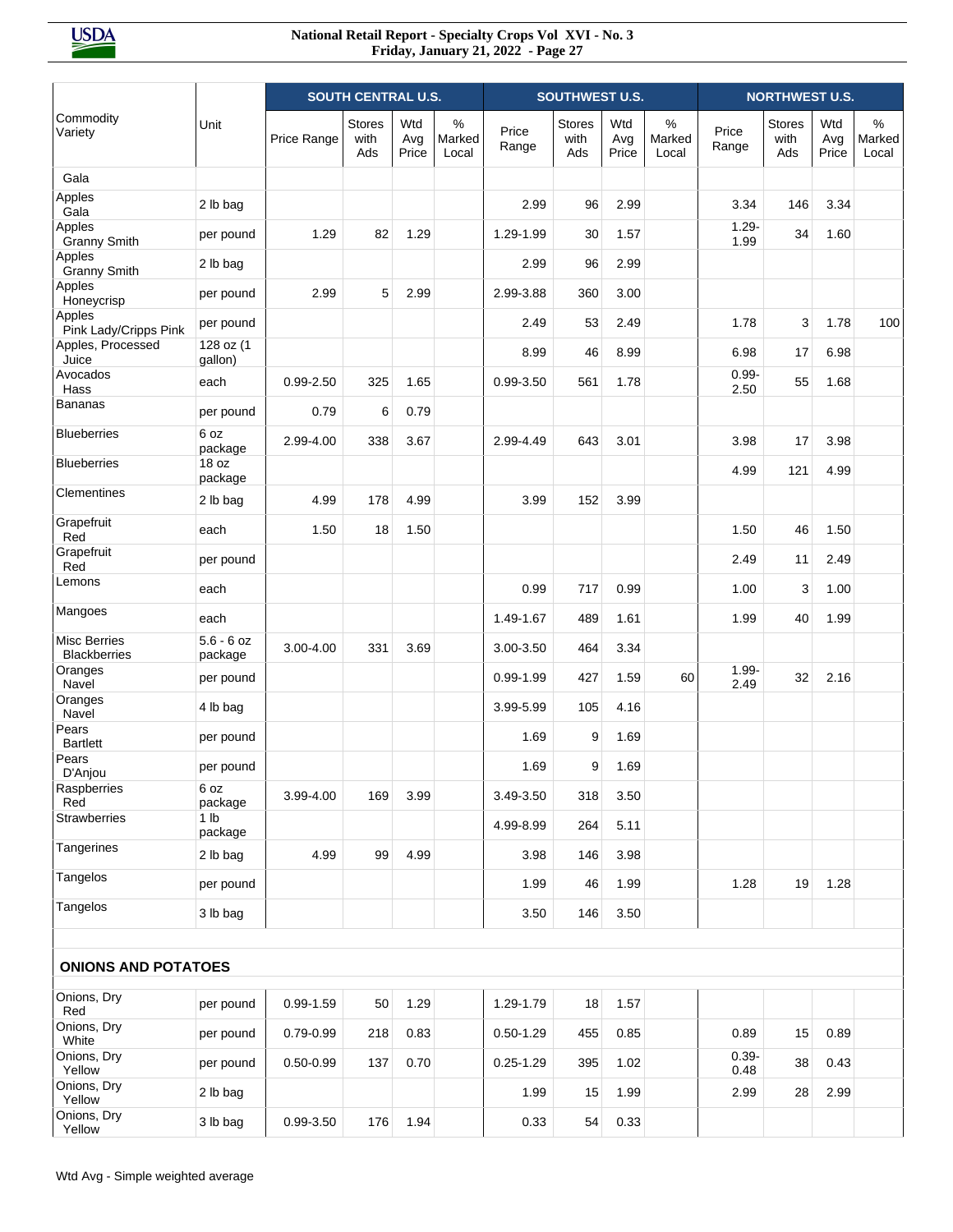|                                           |           |               | <b>SOUTH CENTRAL U.S.</b>    |                     |                         |                | <b>SOUTHWEST U.S.</b>        |                     |                      |                  | <b>NORTHWEST U.S.</b>        |                     |                         |
|-------------------------------------------|-----------|---------------|------------------------------|---------------------|-------------------------|----------------|------------------------------|---------------------|----------------------|------------------|------------------------------|---------------------|-------------------------|
| Commodity<br>Variety                      | Unit      | Price Range   | <b>Stores</b><br>with<br>Ads | Wtd<br>Avg<br>Price | $\%$<br>Marked<br>Local | Price<br>Range | <b>Stores</b><br>with<br>Ads | Wtd<br>Avg<br>Price | %<br>Marked<br>Local | Price<br>Range   | <b>Stores</b><br>with<br>Ads | Wtd<br>Avg<br>Price | $\%$<br>Marked<br>Local |
| Onions, Dry<br>Yellow                     | 5 lb bag  |               |                              |                     |                         |                |                              |                     |                      | $0.98 -$<br>2.50 | 38                           | 1.63                |                         |
| Onions, Dry<br><b>Yellow Marked Sweet</b> | per pound | $0.88 - 1.29$ | 316                          | 1.14                |                         | $0.88 - 1.29$  | 147                          | 0.88                |                      | $0.79 -$<br>1.29 | 233                          | 0.99                | $\overline{7}$          |
| Onions, Dry<br><b>Yellow Marked Sweet</b> | 3 lb bag  | 2.98-3.88     | 132                          | 3.29                |                         |                |                              |                     |                      |                  |                              |                     |                         |
| Potatoes<br>Round Red                     | per pound |               |                              |                     |                         | $0.50 - 0.99$  | 75                           | 0.69                |                      |                  |                              |                     |                         |
| Potatoes<br>Round Red                     | 3 lb bag  | 2.49          | 6                            | 2.49                |                         |                |                              |                     |                      |                  |                              |                     |                         |
| Potatoes<br>Round Red                     | 5 lb bag  | 2.79-3.99     | 189                          | 3.42                |                         | 2.50           | 42                           | 2.50                |                      | 1.99             | 5                            | 1.99                |                         |
| Potatoes<br>Round White                   | per pound | $0.99 - 1.49$ | 40                           | 1.28                |                         | 1.39           | 10                           | 1.39                |                      |                  |                              |                     |                         |
| Potatoes<br>Round White                   | 3 lb bag  |               |                              |                     |                         | 3.99           | 7                            | 3.99                |                      |                  |                              |                     |                         |
| Potatoes<br>Round White                   | 5 lb bag  |               |                              |                     |                         | 1.99           | 20                           | 1.99                |                      |                  |                              |                     |                         |
| Potatoes<br>Russet                        | per pound | 0.79          | 11                           | 0.79                |                         | $0.50 - 0.69$  | 12                           | 0.58                |                      | $0.69 -$<br>0.79 | 10                           | 0.78                |                         |
| Potatoes<br>Russet                        | 5 lb bag  | 1.49-3.50     | 618                          | 2.25                |                         | 1.77-2.50      | 175                          | 1.86                |                      | $1.19 -$<br>2.49 | 51                           | 1.71                |                         |
| Potatoes<br>Russet                        | 10 lb bag | 2.99-4.99     | 127                          | 4.09                |                         | 2.00-3.49      | 111                          | 2.53                |                      | $2.49 -$<br>2.98 | 214                          | 2.51                |                         |
| Potatoes<br>Russet                        | 8 lb bag  | 2.99          | 38                           | 2.99                |                         |                |                              |                     |                      |                  |                              |                     |                         |
| Potatoes<br><b>Yellow Type</b>            | 5 lb bag  | 2.97-3.99     | 119                          | 3.64                |                         |                |                              |                     |                      |                  |                              |                     |                         |
| <b>ONIONS AND POTATOES - ORGANIC</b>      |           |               |                              |                     |                         |                |                              |                     |                      |                  |                              |                     |                         |
| Onions, Dry                               |           |               |                              |                     |                         |                |                              |                     |                      |                  |                              |                     |                         |
| Yellow<br>Onions, Dry                     | per pound | 1.45          | 82                           | 1.45                |                         | 1.45           | 18                           | 1.45                |                      | 1.45             | 19                           | 1.45                |                         |
| Yellow                                    | 3 lb bag  |               |                              |                     |                         | 2.99           | 9                            | 2.99                |                      |                  |                              |                     |                         |
| Onions, Dry<br><b>Yellow Marked Sweet</b> | per pound |               |                              |                     |                         |                |                              |                     |                      | 1.49             | 11                           | 1.49                | 100                     |
| Potatoes<br>Round Red                     | 3 lb bag  | 5.99          | 16                           | 5.99                |                         |                |                              |                     |                      | 3.99             | 206                          | 3.99                |                         |
| Potatoes<br>Russet                        | per pound | 1.49          | 82                           | 1.49                |                         | $0.99 - 1.49$  | 30                           | 1.29                |                      | 1.49             | 19                           | 1.49                |                         |
| Potatoes<br>Russet                        | 3 lb bag  |               |                              |                     |                         |                |                              |                     |                      | 3.99             | 206                          | 3.99                |                         |
| Potatoes<br>Russet                        | 5 lb bag  |               |                              |                     |                         |                |                              |                     |                      | 2.98             | 19                           | 2.98                |                         |
| Potatoes<br>Yellow Type                   | 3 lb bag  | 5.99          | 16                           | 5.99                |                         |                |                              |                     |                      | 3.99             | 206                          | 3.99                |                         |
| <b>VEGETABLES</b>                         |           |               |                              |                     |                         |                |                              |                     |                      |                  |                              |                     |                         |
| Artichokes                                | each      |               |                              |                     |                         | 2.50           | 46                           | 2.50                |                      |                  |                              |                     |                         |
| Asparagus<br>Green                        | per pound | 1.88-3.98     | 202                          | 2.68                |                         | 1.77-3.99      | 661                          | 3.73                |                      | 2.49             | 5 <sup>5</sup>               | 2.49                |                         |
| <b>Bok Choy</b>                           | per pound |               |                              |                     |                         | 0.69           | 36                           | 0.69                |                      |                  |                              |                     |                         |
| Beans<br>Round Green Type                 | per pound | $0.99 - 1.79$ | 152                          | 1.36                |                         | $0.89 - 1.49$  | 221                          | 0.99                |                      | 1.79             | 9                            | 1.79                |                         |
| Broccoli                                  | per pound | 1.19          | 229                          | 1.19                |                         | $0.79 - 1.48$  | 73                           | 0.92                |                      | $1.29 -$<br>1.48 | 19                           | 1.47                |                         |
| Broccoli                                  | per bunch | 2.99          | 38                           | 2.99                |                         | 1.29           | 1                            | 1.29                |                      |                  |                              |                     |                         |
| Broccoli<br>Crown Cut                     | per pound | $0.99 - 1.49$ | 273                          | 1.40                |                         | 0.99-2.99      | 801                          | 2.16                |                      | $0.99 -$<br>1.79 | 84                           | 1.62                |                         |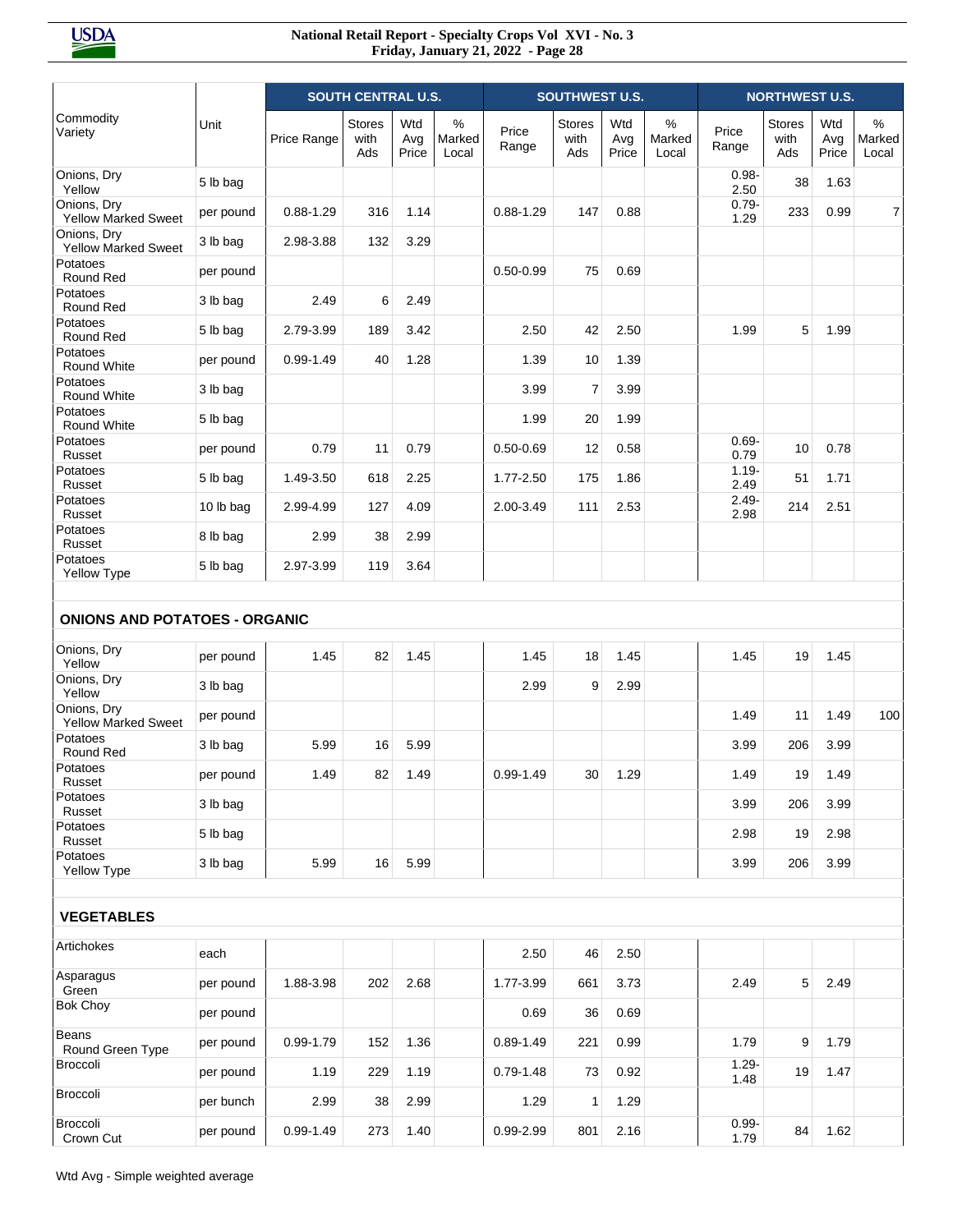|                                           |                    |               | <b>SOUTH CENTRAL U.S.</b>    |                     |                      |                | <b>SOUTHWEST U.S.</b> |                     |                      |                  | <b>NORTHWEST U.S.</b>        |                     |                      |
|-------------------------------------------|--------------------|---------------|------------------------------|---------------------|----------------------|----------------|-----------------------|---------------------|----------------------|------------------|------------------------------|---------------------|----------------------|
| Commodity<br>Variety                      | Unit               | Price Range   | <b>Stores</b><br>with<br>Ads | Wtd<br>Avg<br>Price | %<br>Marked<br>Local | Price<br>Range | Stores<br>with<br>Ads | Wtd<br>Avg<br>Price | %<br>Marked<br>Local | Price<br>Range   | <b>Stores</b><br>with<br>Ads | Wtd<br>Avg<br>Price | %<br>Marked<br>Local |
| <b>Beets</b>                              | per bunch          |               |                              |                     |                      | 1.50           | 42                    | 1.50                |                      |                  |                              |                     |                      |
| <b>Beets</b>                              | per pound          | 0.79          | 16                           | 0.79                |                      | 1.99           | 9                     | 1.99                |                      |                  |                              |                     |                      |
| Cabbage<br>Round Green Type               | per pound          | $0.33 - 0.79$ | 247                          | 0.55                |                      | $0.33 - 0.69$  | 128                   | 0.48                |                      | 0.89             | 36                           | 0.89                |                      |
| Carrots                                   | per pound          | 0.50          | 68                           | 0.50                |                      | $0.33 - 0.89$  | 114                   | 0.52                |                      | 0.69             | 15                           | 0.69                |                      |
| Carrots                                   | 1 lb bag           | 0.99          | 17                           | 0.99                |                      | $0.50 - 0.99$  | 20                    | 0.87                |                      | 0.99             | 28                           | 0.99                |                      |
| Carrots                                   | 2 lb bag           | 2.29          | 25                           | 2.29                |                      |                |                       |                     |                      | 1.99             | 9                            | 1.99                |                      |
| Carrots<br><b>Baby Peeled</b>             | 1 lb bag           | $0.99 - 1.39$ | 87                           | 1.17                |                      | $0.99 - 1.25$  | 20                    | 1.13                |                      | $0.99 -$<br>1.29 | 28                           | 1.21                |                      |
| Carrots<br><b>Baby Peeled</b>             | 2 lb bag           | 2.49-2.50     | 85                           | 2.50                |                      |                |                       |                     |                      |                  |                              |                     |                      |
| Cauliflower                               | each               | 1.49-2.49     | 210                          | 2.34                |                      |                |                       |                     |                      |                  |                              |                     |                      |
| Cauliflower                               | per pound          | $0.99 - 1.29$ | 54                           | 1.02                |                      | $0.99 - 1.49$  | 323                   | 1.10                |                      | $0.99 -$<br>1.49 | 245                          | 1.45                |                      |
| Celery                                    | each               | $0.99 - 1.29$ | 117                          | 1.11                |                      | $0.79 - 1.49$  | 234                   | 1.34                | 4                    |                  |                              |                     |                      |
| Celery                                    | per pound          |               |                              |                     |                      |                |                       |                     |                      | 0.98             | 11                           | 0.98                |                      |
| Celery<br>Hearts                          | each               | 3.49          | 6                            | 3.49                |                      |                |                       |                     |                      |                  |                              |                     |                      |
| Cilantro                                  | per bunch          | $0.33 - 0.50$ | 119                          | 0.36                |                      | $0.25 - 0.99$  | 223                   | 0.75                |                      | 0.99             | 28                           | 0.99                |                      |
| Corn-Sweet                                | each               | $0.50 - 0.69$ | 357                          | 0.58                |                      | $0.33 - 0.79$  | 460                   | 0.39                |                      |                  |                              |                     |                      |
| Cucumbers                                 | each               | $0.25 - 1.00$ | 507                          | 0.53                |                      | $0.25 - 1.25$  | 1,110                 | 0.76                |                      | $0.49 -$<br>0.79 | 417                          | 0.75                |                      |
| Cucumbers                                 | per pound          |               |                              |                     |                      | 0.79-0.99      | 15                    | 0.86                |                      |                  |                              |                     |                      |
| Cucumbers<br>Long Seedless-<br>Greenhouse | each               | $0.98 - 1.99$ | 277                          | 1.63                |                      | $0.50 - 1.99$  | 245                   | 1.26                |                      | $0.78 -$<br>1.67 | 29                           | 1.32                |                      |
| Eggplant                                  | per pound          | 0.99          | 16                           | 0.99                |                      | $0.69 - 0.99$  | 105                   | 0.86                |                      |                  |                              |                     |                      |
| Eggplant                                  | each               | 1.00-2.49     | 210                          | 2.26                |                      |                |                       |                     |                      |                  |                              |                     |                      |
| Garlic                                    | per sleeve         | 1.97          | 68                           | 1.97                |                      | 2.29           | 36                    | 2.29                |                      | 1.98             | 8                            | 1.98                |                      |
| Greens<br>Collard                         | per bunch          |               |                              |                     |                      | 0.50           | 6                     | 0.50                |                      |                  |                              |                     |                      |
| Greens<br>Kale                            | per bunch          | 0.98          | 99                           | 0.98                |                      | $0.79 - 1.29$  | 45                    | 0.88                | 18                   |                  |                              |                     |                      |
| Greens<br>Swiss Chard                     | per bunch          |               |                              |                     |                      | 1.49           | 5                     | 1.49                |                      |                  |                              |                     |                      |
| Lettuce, Iceberg                          | each               | $0.99 - 1.69$ | 219                          | 1.40                |                      | $0.79 - 1.99$  | 168                   | 1.22                | 5                    | $0.98 -$<br>0.99 | 16                           | 0.98                |                      |
| Lettuce, Other<br>Green Leaf              | each               | 0.99-1.49     | 33                           | 1.23                |                      | 0.99-1.79      | 20                    | 1.39                |                      | $0.99 -$<br>1.50 | 61                           | 1.36                |                      |
| Lettuce, Other<br>Red Leaf                | each               | 1.49          | 16                           | 1.49                |                      |                |                       |                     |                      | $0.99 -$<br>1.48 | 25                           | 1.15                |                      |
| Lettuce, Romaine                          | each               | 1.49          | 16                           | 1.49                |                      | $0.99 - 1.99$  | 53                    | 1.14                | 15                   |                  |                              |                     |                      |
| Lettuce, Romaine<br>Hearts                | 3 count<br>package | 2.99-3.99     | 188                          | 3.58                |                      | 2.50           | 113                   | 2.50                |                      |                  |                              |                     |                      |
| Mushrooms<br>White                        | 8 oz<br>package    | 1.99-2.00     | 42                           | 1.99                |                      | 1.69-2.00      | 136                   | 1.87                |                      | 1.67             | 17                           | 1.67                |                      |
| Onions Green                              | per bunch          | $0.59 - 0.99$ | 265                          | 0.71                |                      | 0.33-0.89      | 157                   | 0.87                |                      | 0.79             | 206                          | 0.79                |                      |
| Peppers, Bell Type<br>Green               | per pound          |               |                              |                     |                      | 0.89           | 10                    | 0.89                |                      |                  |                              |                     |                      |
| Peppers, Bell Type                        | each               | $0.49 - 0.79$ | 428                          | 0.64                |                      | $0.45 - 1.25$  | 876                   | 0.96                |                      | $0.49 -$         | 266                          | 0.75                |                      |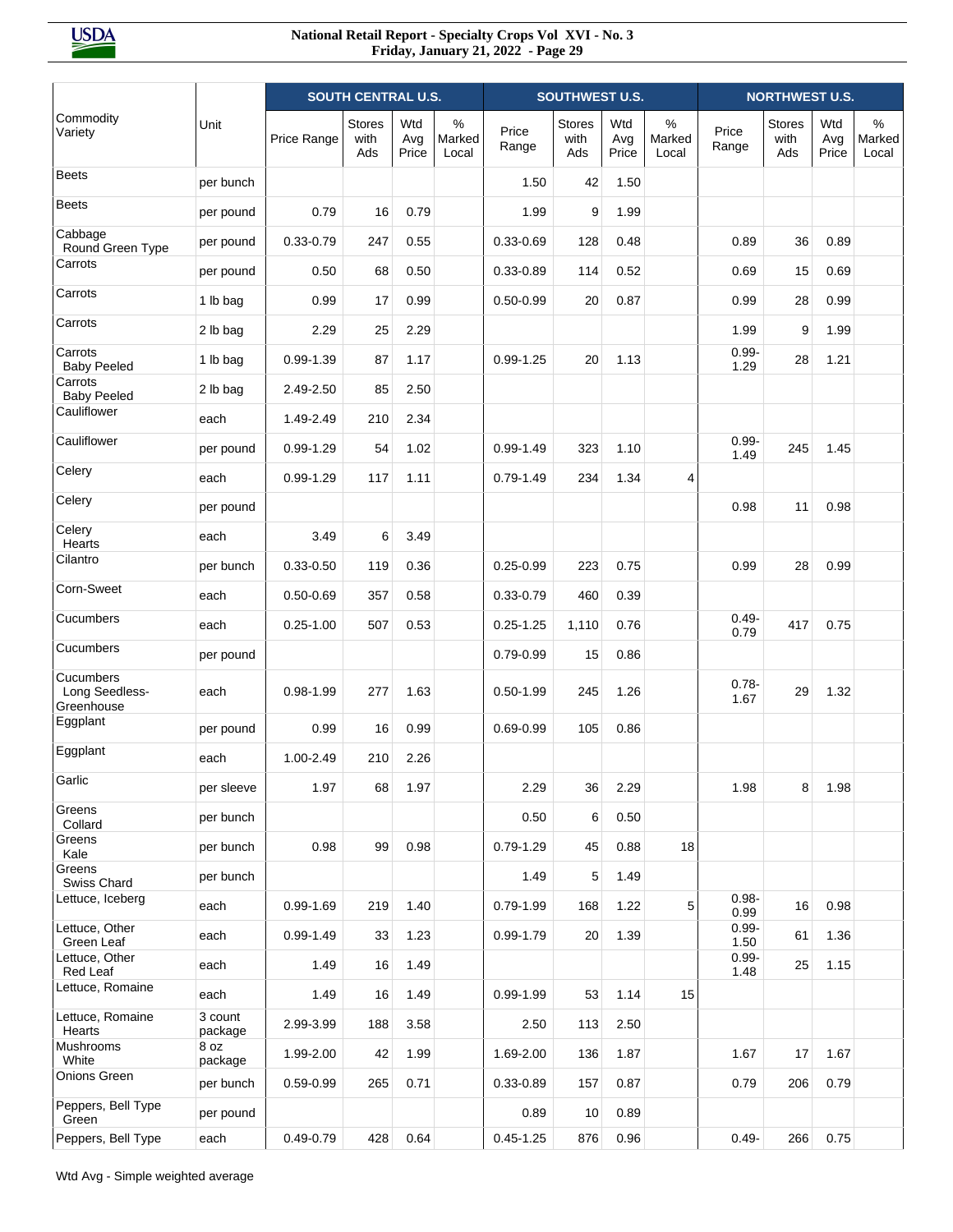|                                                    |                            |               | <b>SOUTH CENTRAL U.S.</b>    |                     |                      | <b>SOUTHWEST U.S.</b> |                       |                     |                      | <b>NORTHWEST U.S.</b> |                              |                     |                         |
|----------------------------------------------------|----------------------------|---------------|------------------------------|---------------------|----------------------|-----------------------|-----------------------|---------------------|----------------------|-----------------------|------------------------------|---------------------|-------------------------|
| Commodity<br>Variety                               | Unit                       | Price Range   | <b>Stores</b><br>with<br>Ads | Wtd<br>Avg<br>Price | %<br>Marked<br>Local | Price<br>Range        | Stores<br>with<br>Ads | Wtd<br>Avg<br>Price | %<br>Marked<br>Local | Price<br>Range        | <b>Stores</b><br>with<br>Ads | Wtd<br>Avg<br>Price | $\%$<br>Marked<br>Local |
| Green                                              |                            |               |                              |                     |                      |                       |                       |                     |                      | 0.79                  |                              |                     |                         |
| Peppers, Bell Type<br>Orange                       | per pound                  | 2.49          | 71                           | 2.49                |                      | $0.99 - 2.49$         | 86                    | 1.86                |                      | 2.49                  | 19                           | 2.49                |                         |
| Peppers, Bell Type<br>Orange                       | each                       | $0.50 - 1.00$ | 122                          | 0.72                |                      | $0.50 - 1.50$         | 324                   | 0.84                |                      | 0.67                  | 8                            | 0.67                |                         |
| Peppers, Bell Type<br>Orange-Greenhouse            | each                       | 1.67          | 11                           | 1.67                |                      |                       |                       |                     |                      |                       |                              |                     |                         |
| Peppers, Bell Type<br>Red                          | per pound                  | 2.49          | 71                           | 2.49                |                      | $0.89 - 2.49$         | 105                   | 1.74                |                      | $1.19 -$<br>2.49      | 22                           | 2.31                |                         |
| Peppers, Bell Type<br>Red                          | each                       | $0.50 - 1.00$ | 176                          | 0.68                |                      | $0.50 - 1.50$         | 534                   | 0.89                |                      | $0.67 -$<br>0.79      | 32                           | 0.70                |                         |
| Peppers, Bell Type<br>Red-Greenhouse               | each                       | $0.99 - 1.67$ | 156                          | 1.04                |                      |                       |                       |                     |                      | 1.50                  | 5                            | 1.50                |                         |
| Peppers, Bell Type<br>Yellow                       | per pound                  | 2.49          | 71                           | 2.49                |                      | $0.89 - 2.49$         | 96                    | 1.76                |                      | 2.49                  | 19                           | 2.49                |                         |
| Peppers, Bell Type<br>Yellow                       | each                       | $0.50 - 1.00$ | 122                          | 0.72                |                      | $0.50 - 1.50$         | 324                   | 0.84                |                      | $0.67 -$<br>1.50      | 44                           | 1.35                |                         |
| Peppers, Bell Type<br>Yellow-Greenhouse            | each                       | 0.99-1.67     | 156                          | 1.04                |                      |                       |                       |                     |                      |                       |                              |                     |                         |
| Peppers, Other<br>Jalapeno                         | per pound                  | $0.67 - 1.29$ | 486                          | 0.82                |                      | $0.25 - 0.99$         | 517                   | 0.76                |                      | 0.99                  | 18                           | 0.99                |                         |
| Peppers, Other<br>Mixed Mini Sweet<br><b>Types</b> | 1 <sub>lb</sub><br>package | 2.99-3.49     | 390                          | 3.09                |                      | 1.99-2.99             | 408                   | 2.89                |                      | 2.99                  | 71                           | 2.99                |                         |
| Peppers, Other<br>Serrano                          | per pound                  | 0.89          | 11                           | 0.89                |                      | $0.50 - 0.99$         | 275                   | 0.68                |                      |                       |                              |                     |                         |
| Radishes                                           | per bunch                  |               |                              |                     |                      | $0.50 - 0.89$         | 162                   | 0.87                |                      |                       |                              |                     |                         |
| Salad<br><b>Mixed Types</b>                        | 1 lb bag                   |               |                              |                     |                      | 1.50                  | $\overline{7}$        | 1.50                |                      |                       |                              |                     |                         |
| Salad<br><b>Mixed Types</b>                        | $10 - 12$ oz<br>package    | 1.67-3.50     | 481                          | 2.57                |                      | 2.00-3.69             | 341                   | 2.22                |                      | 1.50                  | 146                          | 1.50                |                         |
| Salad<br><b>Mixed Types</b>                        | $5 - 9$ oz<br>package      | 1.67-2.99     | 320                          | 2.13                |                      | 2.00-2.50             | 336                   | 2.22                |                      | $2.50 -$<br>3.50      | 53                           | 3.18                |                         |
| Spinach                                            | per bunch                  | 1.99          | 11                           | 1.99                |                      | 1.25                  | 5                     | 1.25                |                      |                       |                              |                     |                         |
| Spinach<br>Flat, Baby Type                         | 10 oz                      |               |                              |                     |                      |                       |                       |                     |                      | 4.98                  | 17                           | 4.98                |                         |
| Spinach                                            | package<br>8 oz<br>package |               |                              |                     |                      | 2.00                  | 56                    | 2.00                |                      | $1.99 -$<br>2.50      | 157                          | 2.03                |                         |
| Flat, Baby Type<br>Spinach                         | $5 - 6$ oz                 |               |                              |                     |                      |                       |                       |                     |                      | $2.50 -$              | 53                           | 3.18                |                         |
| Flat, Baby Type<br>Squash                          | package<br>per pound       | 0.99          | 25                           | 0.99                |                      |                       |                       |                     |                      | 3.50                  |                              |                     |                         |
| Acorn<br>Squash                                    | per pound                  | 0.99          | 42                           | 0.99                |                      | $0.50 - 0.79$         | 15                    | 0.69                |                      | $0.68 -$              | 14                           | 0.81                |                         |
| <b>Butternut</b><br>Squash                         | per pound                  | $0.79 - 0.89$ | 155                          | 0.88                |                      | $0.50 - 0.99$         | 422                   | 0.94                |                      | 0.98                  |                              |                     |                         |
| Grey<br>Squash<br>Spaghetti                        | per pound                  | 0.99          | 25                           | 0.99                |                      |                       |                       |                     |                      | 0.68                  | 8                            | 0.68                |                         |
| Squash<br>Yellow<br>Crookneck/Straightneck         | per pound                  | $0.89 - 1.79$ | 441                          | 1.33                |                      | 0.99                  | 225                   | 0.99                |                      | $0.99 -$<br>1.79      | 88                           | 1.62                |                         |
| Squash<br>Zucchini                                 | per pound                  | $0.88 - 1.79$ | 573                          | 1.23                |                      | $0.50 - 0.99$         | 469                   | 0.86                |                      | $0.99 -$<br>1.79      | 294                          | 1.53                |                         |
| <b>Sweet Potatoes</b>                              | per pound                  | $0.59 - 0.99$ | 192                          | 0.79                |                      | $0.50 - 1.29$         | 174                   | 0.77                |                      |                       |                              |                     |                         |
| Tomatoes                                           | per pound                  | 0.99-1.99     | 253                          | 1.65                |                      | $0.50 - 0.79$         | 43                    | 0.59                |                      | $1.28 -$<br>1.79      | 20                           | 1.54                |                         |
| Tomatoes<br>Vine Ripes                             | per pound                  | $0.88 - 1.49$ | 403                          | 1.01                |                      | $0.50 - 0.99$         | 52                    | 0.91                |                      | $1.49 -$<br>2.28      | 53                           | 1.74                |                         |
| Tomatoes<br>Vine Ripes-<br>Greenhouse              | per pound                  | 1.99          | 228                          | 1.99                |                      |                       |                       |                     |                      |                       |                              |                     |                         |
| Tomatoes<br>Vine Ripes, On The                     | per pound                  | 0.98-2.69     | 273                          | 1.07                |                      | 1.98-2.49             | 21                    | 2.10                |                      | $0.98 -$<br>1.99      | 34                           | 1.93                |                         |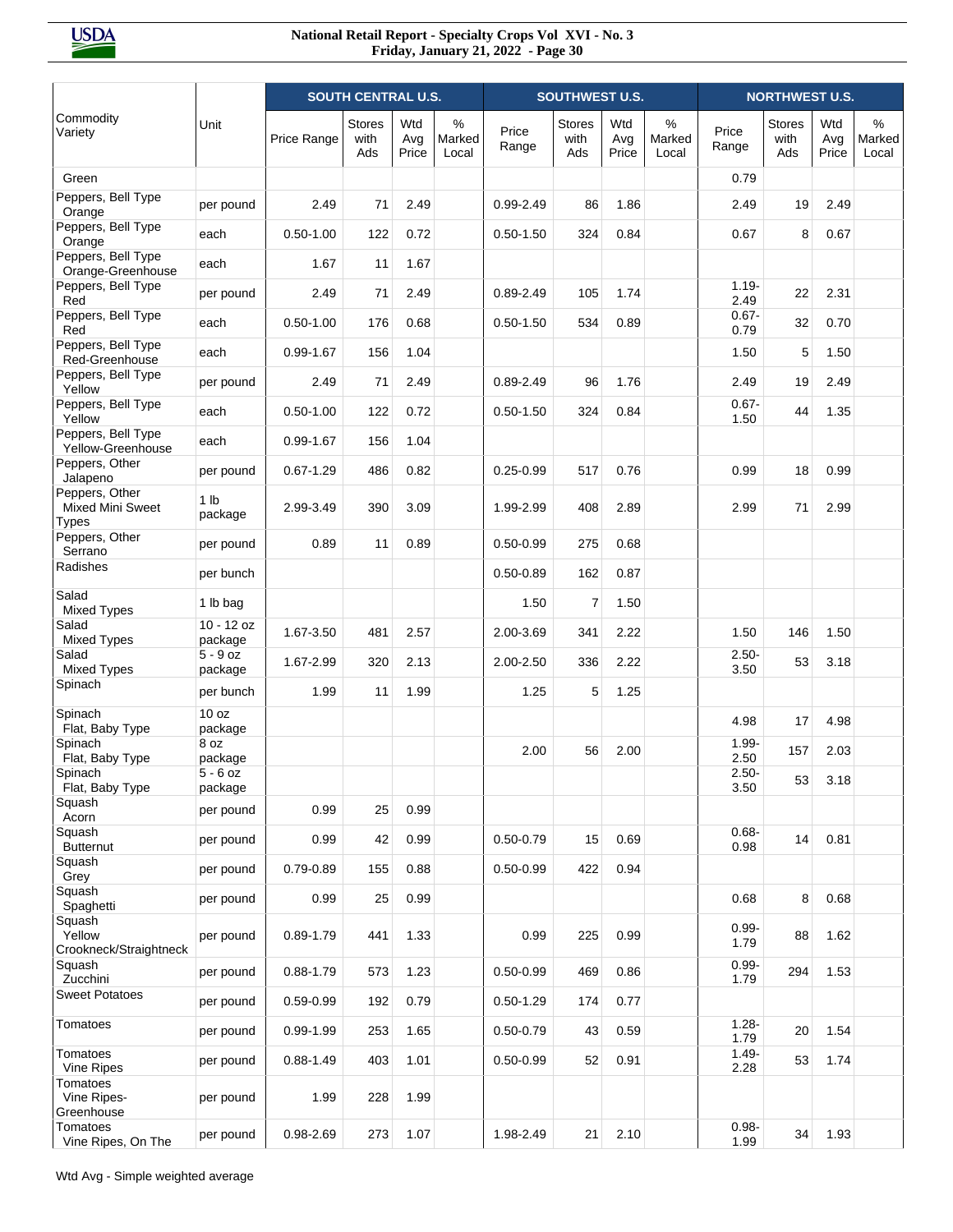|                                           |                              |               | <b>SOUTH CENTRAL U.S.</b>    |                     |                         |                | <b>SOUTHWEST U.S.</b>        |                     |                         |                  | <b>NORTHWEST U.S.</b> |                     |                         |
|-------------------------------------------|------------------------------|---------------|------------------------------|---------------------|-------------------------|----------------|------------------------------|---------------------|-------------------------|------------------|-----------------------|---------------------|-------------------------|
| Commodity<br>Variety                      | Unit                         | Price Range   | <b>Stores</b><br>with<br>Ads | Wtd<br>Avg<br>Price | $\%$<br>Marked<br>Local | Price<br>Range | <b>Stores</b><br>with<br>Ads | Wtd<br>Avg<br>Price | $\%$<br>Marked<br>Local | Price<br>Range   | Stores<br>with<br>Ads | Wtd<br>Avg<br>Price | $\%$<br>Marked<br>Local |
| Vine-Greenhouse                           |                              |               |                              |                     |                         |                |                              |                     |                         |                  |                       |                     |                         |
| Tomatoes, Cherry                          | 1 pint                       |               |                              |                     |                         | 1.99           | 13                           | 1.99                |                         |                  |                       |                     |                         |
| Tomatoes, Grape Type                      | package<br>1 pint<br>package | 1.49-2.50     | 53                           | 2.39                |                         | $0.99 - 1.99$  | 32                           | 1.59                |                         | $1.50 -$<br>2.00 | 24                    | 1.60                |                         |
| Tomatoes, Grape Type                      | 10 <sub>oz</sub><br>package  | 0.99-2.99     | 410                          | 2.56                |                         |                |                              |                     |                         |                  |                       |                     |                         |
| Tomatoes, Plum Type<br>Roma               | per pound                    | $0.50 - 1.19$ | 549                          | 0.77                |                         | $0.50 - 1.49$  | 841                          | 0.92                |                         | $0.99 -$<br>1.49 | 375                   | 1.18                |                         |
| Tomatillos                                | per pound                    | 0.79-0.89     | 255                          | 0.87                |                         | $0.44 - 1.29$  | 510                          | 0.77                |                         | 1.29             | 18                    | 1.29                |                         |
| Vegetables Other<br>Cactus Leaf (Nopales) | per pound                    |               |                              |                     |                         | 2.49           | 9                            | 2.49                |                         |                  |                       |                     |                         |
| <b>VEGETABLES - ORGANIC</b>               |                              |               |                              |                     |                         |                |                              |                     |                         |                  |                       |                     |                         |
| <b>Broccoli</b>                           | per pound                    | 1.98          | 99                           | 1.98                |                         | 1.77           | 146                          | 1.77                |                         | 2.49             | 153                   | 2.49                |                         |
| <b>Broccoli</b><br>Baby Hybrid Type       | per bunch                    |               |                              |                     |                         | 2.49           | 113                          | 2.49                |                         |                  |                       |                     |                         |
| <b>Broccoli</b><br>Crown Cut              | per pound                    | 2.99          | 45                           | 2.99                |                         |                |                              |                     |                         |                  |                       |                     |                         |
| <b>Brussels Sprouts</b>                   | per pound                    |               |                              |                     |                         |                |                              |                     |                         | 3.99             | 21                    | 3.99                |                         |
| <b>Beets</b>                              | per bunch                    |               |                              |                     |                         | 2.00           | 16                           | 2.00                |                         |                  |                       |                     |                         |
| Cabbage<br>Round Green Type               | per pound                    |               |                              |                     |                         | 1.69           | 50                           | 1.69                |                         |                  |                       |                     |                         |
| Carrots                                   | per pound                    | 1.39          | 82                           | 1.39                |                         | 1.39           | 18                           | 1.39                |                         | 1.39             | 19                    | 1.39                |                         |
| Carrots                                   | per bunch                    |               |                              |                     |                         | 2.99           | 4                            | 2.99                |                         | 2.50             | 9                     | 2.50                |                         |
| Carrots<br><b>Baby Peeled</b>             | 1 lb bag                     | 1.39-1.79     | 307                          | 1.49                |                         |                |                              |                     |                         | 1.67             | 146                   | 1.67                |                         |
| Carrots<br><b>Baby Peeled</b>             | 2 lb bag                     |               |                              |                     |                         | 3.49           | 152                          | 3.49                |                         |                  |                       |                     |                         |
| Cauliflower                               | per pound                    |               |                              |                     |                         | 3.99           | 12                           | 3.99                |                         | 2.49             | 146                   | 2.49                |                         |
| Celery                                    | each                         | 1.89          | 45                           | 1.89                |                         | 0.99-1.99      | 68                           | 1.25                |                         | 1.50             | 18                    | 1.50                |                         |
| Celery                                    | per pound                    |               |                              |                     |                         |                |                              |                     |                         | 1.29             | 9                     | 1.29                |                         |
| Greens<br>Kale                            | per bunch                    | 1.67          | 45                           | 1.67                |                         | 1.25-2.50      | 167                          | 1.41                |                         |                  |                       |                     |                         |
| Greens<br>Swiss Chard                     | per bunch                    |               |                              |                     |                         | 2.50           | $\mathbf{1}$                 | 2.50                |                         |                  |                       |                     |                         |
| Lettuce, Iceberg                          | each                         | 1.99          | 45                           | 1.99                |                         |                |                              |                     |                         |                  |                       |                     |                         |
| Lettuce, Other<br>Green Leaf              | each                         | 1.99          | 5                            | 1.99                |                         |                |                              |                     |                         |                  |                       |                     |                         |
| Lettuce, Other<br>Red Leaf                | each                         | 1.99          | 5                            | 1.99                |                         |                |                              |                     |                         |                  |                       |                     |                         |
| Lettuce, Romaine                          | each                         | 1.99          | 5                            | 1.99                |                         |                |                              |                     |                         |                  |                       |                     |                         |
| Lettuce, Romaine<br>Hearts                | 3 count<br>package           | 2.99-3.99     | 15                           | 3.66                |                         | 2.99           | 50                           | 2.99                |                         | 3.99             | 146                   | 3.99                |                         |
| Mushrooms<br>White                        | 8 oz<br>package              |               |                              |                     |                         | 3.00           | $\mathbf{1}$                 | 3.00                |                         | 2.99             | 15                    | 2.99                |                         |
| Peppers, Bell Type<br>Green               | per pound                    | 1.69          | 82                           | 1.69                |                         | 1.69-1.99      | 64                           | 1.91                |                         | 1.69             | 19                    | 1.69                |                         |
| Peppers, Bell Type<br>Green               | each                         |               |                              |                     |                         | $0.99 - 1.50$  | 164                          | 1.46                |                         |                  |                       |                     |                         |
| Peppers, Bell Type<br>Red                 | per pound                    |               |                              |                     |                         | 3.99           | 17                           | 3.99                |                         | 3.99             | 21                    | 3.99                |                         |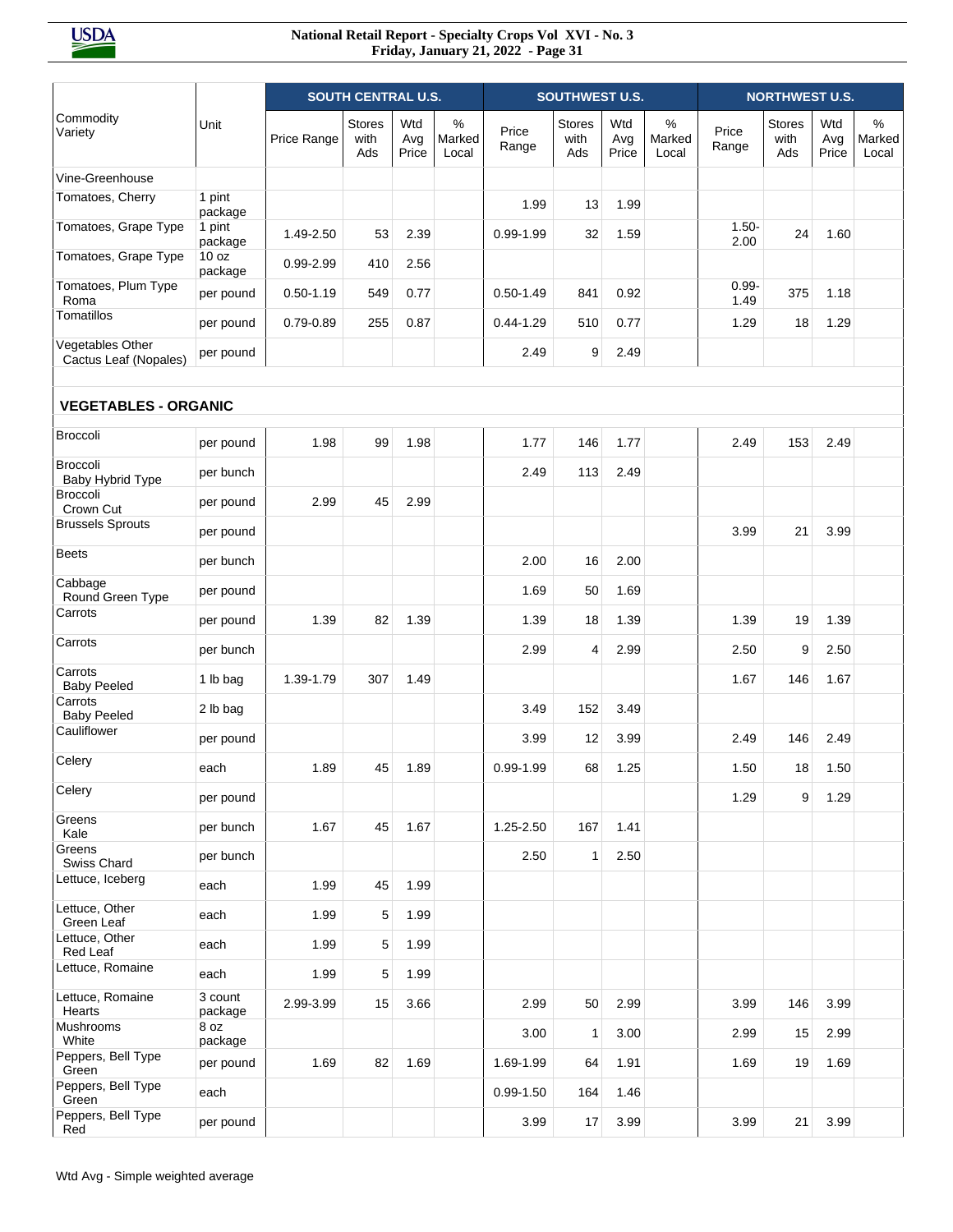|                                                    |                             |             | <b>SOUTH CENTRAL U.S.</b>    |                     |                      |                | <b>SOUTHWEST U.S.</b>        |                     |                      |                  | <b>NORTHWEST U.S.</b>        |                     |                         |
|----------------------------------------------------|-----------------------------|-------------|------------------------------|---------------------|----------------------|----------------|------------------------------|---------------------|----------------------|------------------|------------------------------|---------------------|-------------------------|
| Commodity<br>Variety                               | Unit                        | Price Range | <b>Stores</b><br>with<br>Ads | Wtd<br>Avg<br>Price | %<br>Marked<br>Local | Price<br>Range | <b>Stores</b><br>with<br>Ads | Wtd<br>Avg<br>Price | %<br>Marked<br>Local | Price<br>Range   | <b>Stores</b><br>with<br>Ads | Wtd<br>Avg<br>Price | $\%$<br>Marked<br>Local |
| Peppers, Other<br>Mixed Mini Sweet<br><b>Types</b> | 1 <sub>lb</sub><br>package  | 3.98        | 18                           | 3.98                |                      | 2.99           | 113                          | 2.99                |                      |                  |                              |                     |                         |
| Salad<br><b>Mixed Types</b>                        | 1 lb bag                    |             |                              |                     |                      | 3.99-5.00      | 879                          | 4.89                |                      |                  |                              |                     |                         |
| Salad<br><b>Mixed Types</b>                        | $5 - 9$ oz<br>package       | 1.99-3.99   | 122                          | 2.96                |                      | 2.50-3.50      | 134                          | 3.14                |                      | $2.50 -$<br>3.50 | 463                          | 3.34                |                         |
| Spinach                                            | per bunch                   |             |                              |                     |                      | 1.77           | 4                            | 1.77                |                      |                  |                              |                     |                         |
| Spinach<br>Flat, Baby Type                         | $5 - 6$ oz<br>package       |             |                              |                     |                      | 2.50           | 45                           | 2.50                |                      |                  |                              |                     |                         |
| Squash<br>Acorn                                    | per pound                   |             |                              |                     |                      | 0.99           | 56                           | 0.99                |                      |                  |                              |                     |                         |
| Squash<br><b>Butternut</b>                         | per pound                   |             |                              |                     |                      | 0.99           | 56                           | 0.99                |                      |                  |                              |                     |                         |
| Squash<br>Spaghetti                                | per pound                   |             |                              |                     |                      | 0.99           | 56                           | 0.99                |                      |                  |                              |                     |                         |
| Squash<br>Yellow<br>Crookneck/Straightneck         | per pound                   |             |                              |                     |                      | 3.99           | 69                           | 3.99                |                      |                  |                              |                     |                         |
| Squash<br>Zucchini                                 | per pound                   |             |                              |                     |                      | 3.99           | 69                           | 3.99                |                      |                  |                              |                     |                         |
| <b>Sweet Potatoes</b>                              | per pound                   |             |                              |                     |                      | 1.89-2.49      | 12                           | 2.09                |                      |                  |                              |                     |                         |
| Tomatoes                                           | per pound                   |             |                              |                     |                      | 2.49           | 12                           | 2.49                |                      |                  |                              |                     |                         |
| Tomatoes<br>Vine Ripe - Heirloom<br>Varieties      | per pound                   |             |                              |                     |                      | 1.99           | 56                           | 1.99                |                      | 2.98             | 3                            | 2.98                |                         |
| Tomatoes, Grape Type                               | 1 pint<br>package           |             |                              |                     |                      | 3.50           | 8                            | 3.50                |                      | 2.99             | 206                          | 2.99                |                         |
| Tomatoes, Grape Type                               | 10 <sub>oz</sub><br>package | 2.09-2.99   | 270                          | 2.54                |                      | 2.00           | 42                           | 2.00                |                      |                  |                              |                     |                         |
| Tomatoes, Plum Type<br>Roma                        | per pound                   |             |                              |                     |                      | 1.49           | 50                           | 1.49                |                      |                  |                              |                     |                         |
| <b>OTHER SPECIALTY CROPS ITEMS</b>                 |                             |             |                              |                     |                      |                |                              |                     |                      |                  |                              |                     |                         |
| Hemp Seeds-Shelled                                 | 8 oz<br>package             |             |                              |                     |                      | 9.49           | 53                           | 9.49                |                      |                  |                              |                     |                         |
| OTHER SPECIALTY CROPS ITEMS - ORGANIC              |                             |             |                              |                     |                      |                |                              |                     |                      |                  |                              |                     |                         |
| Hemp Protein                                       | 16 oz<br>package            |             |                              |                     |                      | 14.79          |                              | 53 14.79            |                      |                  |                              |                     |                         |
| Hemp Seeds-Shelled                                 | 7 oz<br>package             |             |                              |                     |                      | 11.99          |                              | 53 11.99            |                      |                  |                              |                     |                         |
| Hemp Seeds-Shelled                                 | 8 oz<br>package             |             |                              |                     |                      | 10.49          |                              | 46 10.49            | 100                  |                  |                              |                     |                         |
| Hemp Seeds-Shelled                                 | 12 oz<br>package            |             |                              |                     |                      |                |                              |                     |                      | 14.99            |                              | 11 14.99            |                         |
| <b>SEASONAL ITEMS</b>                              |                             |             |                              |                     |                      |                |                              |                     |                      |                  |                              |                     |                         |
| Chayote                                            | per pound                   | 0.59-0.69   | 79                           | 0.60                |                      |                |                              |                     |                      | 0.99             | 18                           | 0.99                |                         |
| Chayote                                            | each                        |             |                              |                     |                      | $0.25 - 0.50$  | 113                          | 0.38                |                      |                  |                              |                     |                         |
| Rose, Hybrid Tea                                   | bunched<br>12s              |             |                              |                     |                      | 12.99          | 37 <sup>1</sup>              | 12.99               |                      | 9.99             | 9                            | 9.99                |                         |
| Tulips                                             | bunched<br>10 <sub>s</sub>  | 10.00       | 11                           | 10.00               |                      | 8.99-<br>12.99 | 199                          | 9.17                |                      |                  |                              |                     |                         |
| <b>Tulips</b>                                      | bunched                     | 5.00        | 16                           | 5.00                |                      |                |                              |                     |                      |                  |                              |                     |                         |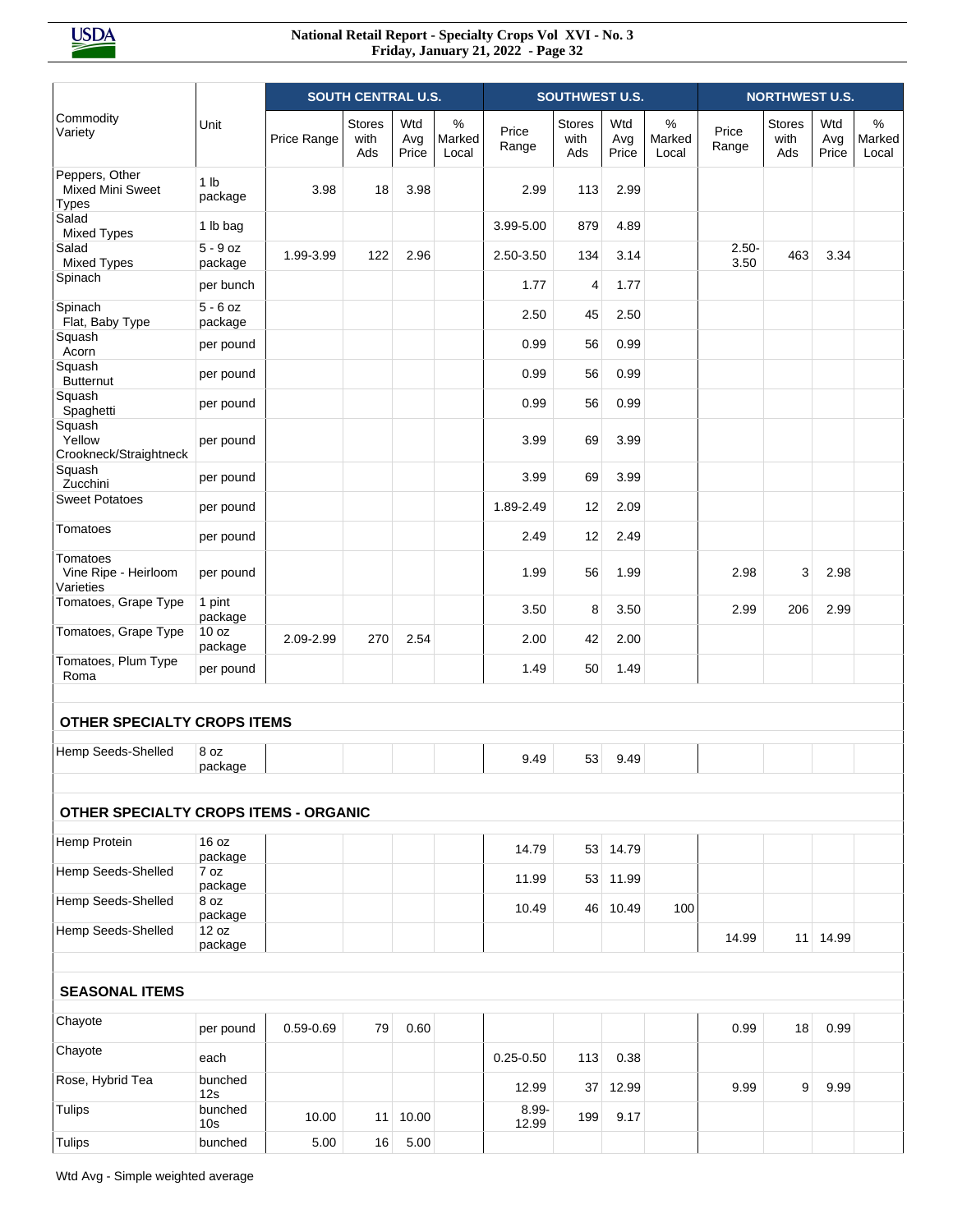|                      |      |             | <b>SOUTH CENTRAL U.S.</b> |                     |                      |                | <b>SOUTHWEST U.S.</b>        |                     |                      |                | <b>NORTHWEST U.S.</b>        |                     |                      |
|----------------------|------|-------------|---------------------------|---------------------|----------------------|----------------|------------------------------|---------------------|----------------------|----------------|------------------------------|---------------------|----------------------|
| Commodity<br>Variety | Unit | Price Range | Stores<br>with<br>Ads     | Wtd<br>Avg<br>Price | %<br>Marked<br>Local | Price<br>Range | <b>Stores</b><br>with<br>Ads | Wtd<br>Avg<br>Price | %<br>Marked<br>Local | Price<br>Range | <b>Stores</b><br>with<br>Ads | Wtd<br>Avg<br>Price | %<br>Marked<br>Local |
|                      | 5s   |             |                           |                     |                      |                |                              |                     |                      |                |                              |                     |                      |

|                                            |                         |                | <b>ALASKA U.S.</b>           |                     |                      |                | <b>HAWAII U.S.</b>           |                     |                      |
|--------------------------------------------|-------------------------|----------------|------------------------------|---------------------|----------------------|----------------|------------------------------|---------------------|----------------------|
| Commodity<br>Variety                       | Unit                    | Price<br>Range | <b>Stores</b><br>with<br>Ads | Wtd<br>Avg<br>Price | %<br>Marked<br>Local | Price<br>Range | <b>Stores</b><br>with<br>Ads | Wtd<br>Avg<br>Price | %<br>Marked<br>Local |
|                                            |                         |                |                              |                     |                      |                |                              |                     |                      |
| <b>FRUITS</b>                              |                         |                |                              |                     |                      |                |                              |                     |                      |
| Apples<br>Fuji                             | per pound               | 1.69-1.89      | 9                            | 1.85                |                      | 1.69           | 21                           | 1.69                |                      |
| Apples<br>Fuji                             | 3 lb bag                |                |                              |                     |                      | 4.49-4.79      | 10                           | 4.61                |                      |
| Apples<br>Gala                             | per pound               | 1.48-1.89      | 10                           | 1.77                |                      | 1.59           | 6                            | 1.59                |                      |
| Apples<br>Honeycrisp                       | per pound               | 1.48-2.99      | 43                           | 2.69                |                      |                |                              |                     |                      |
| Apples, Processed<br>Juice                 | 64 oz (1/2<br>gallon)   | 2.50-3.98      | 29                           | 2.65                |                      |                |                              |                     |                      |
| Avocados<br>Hass                           | each                    | $0.99 - 1.49$  | 37                           | 1.34                |                      |                |                              |                     |                      |
| Avocados<br>Various Greenskin<br>Varieties | per pound               |                |                              |                     |                      | 2.29           | 35                           | 2.29                | 100                  |
| Bananas                                    | per pound               |                |                              |                     |                      | $0.99 - 1.19$  | 30                           | 1.02                |                      |
| <b>Blueberries</b>                         | 6 oz<br>package         | 2.89-2.98      | 4                            | 2.96                |                      |                |                              |                     |                      |
| Cantaloups                                 | per pound               |                |                              |                     |                      | 1.19           | 4                            | 1.19                |                      |
| Grapefruit<br>Red                          | 5 lb bag                | 6.99           | 11                           | 6.99                |                      |                |                              |                     |                      |
| Grapes<br><b>Red Seedless</b>              | per pound               | 3.49           | $\overline{2}$               | 3.49                |                      | 4.99           | 21                           | 4.99                |                      |
| Grapes<br>White Seedless Type              | per pound               |                |                              |                     |                      | 3.49-4.99      | 25                           | 4.75                |                      |
| Lemons                                     | each                    | 0.69           | 1                            | 0.69                |                      |                |                              |                     |                      |
| Lemons                                     | 2 lb bag                | 4.49           | 11                           | 4.49                |                      |                |                              |                     |                      |
| Mangoes                                    | each                    | 2.50           | 1                            | 2.50                |                      |                |                              |                     |                      |
| Misc Berries<br><b>Blackberries</b>        | $5.6 - 6$ oz<br>package | 3.89           | 1                            | 3.89                |                      |                |                              |                     |                      |
| Oranges<br>Navel                           | per pound               | 0.99-2.99      | 75                           | 2.23                |                      | 1.69           | 21                           | 1.69                |                      |
| Oranges<br>Navel                           | 3 lb bag                |                |                              |                     |                      | 4.99           | 26                           | 4.99                |                      |
| Oranges<br>Navel                           | 8 lb bag                | 6.99           | 11                           | 6.99                |                      |                |                              |                     |                      |
| Papaya<br>Maradol/Tainung<br><b>Types</b>  | per pound               |                |                              |                     |                      | 1.29           | 3                            | 1.29                |                      |
| Papaya<br>Solo Type                        | per pound               |                |                              |                     |                      | 1.29           | 23                           | 1.29                |                      |
| Pears                                      | per pound               | 1.28           | $\overline{3}$               | 1.28                |                      |                |                              |                     |                      |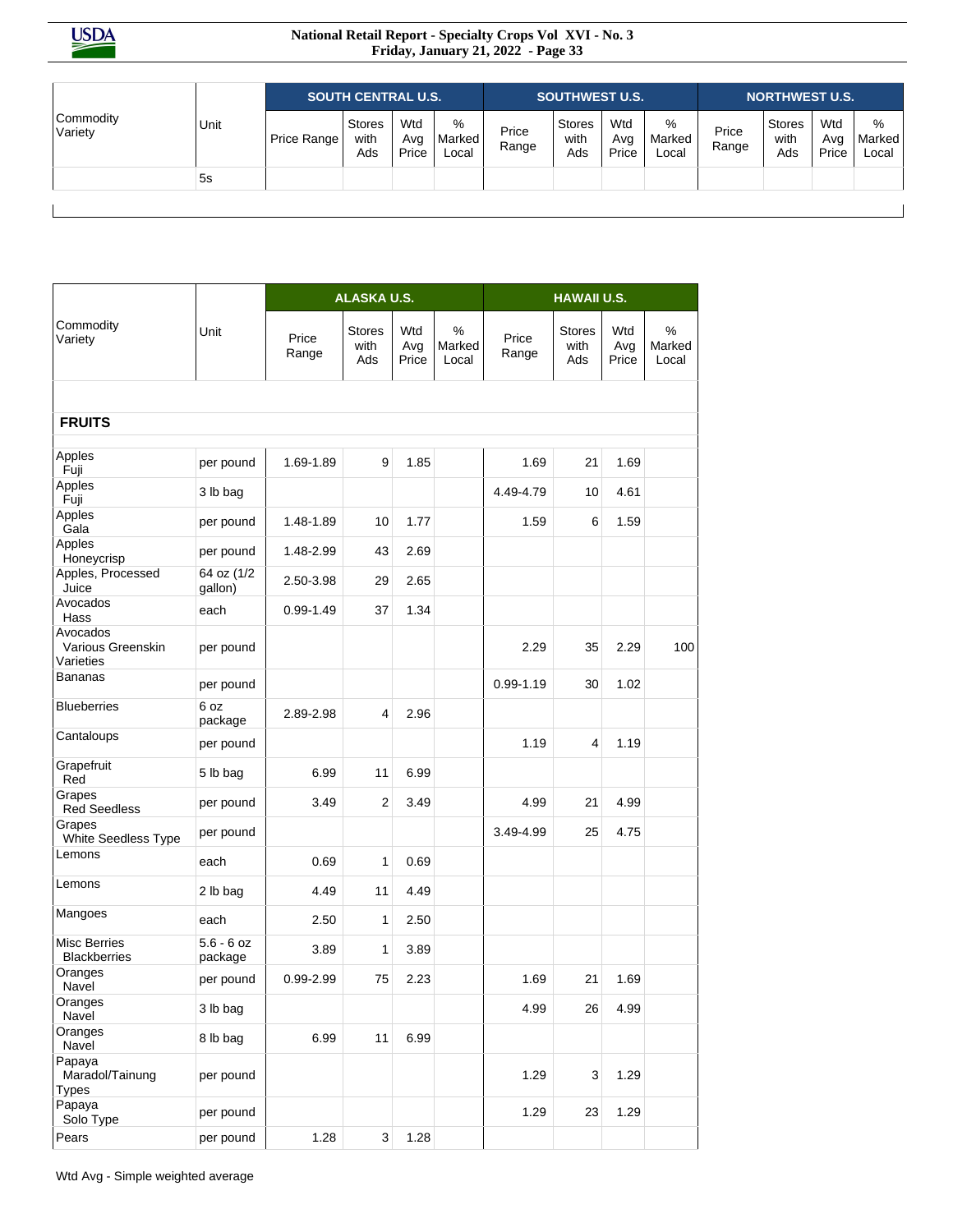|                                                       |                            |                | <b>ALASKA U.S.</b>           |                     |                      |                | <b>HAWAII U.S.</b>           |                     |                      |
|-------------------------------------------------------|----------------------------|----------------|------------------------------|---------------------|----------------------|----------------|------------------------------|---------------------|----------------------|
|                                                       |                            |                |                              |                     |                      |                |                              |                     |                      |
| Commodity<br>Variety                                  | Unit                       | Price<br>Range | <b>Stores</b><br>with<br>Ads | Wtd<br>Avg<br>Price | %<br>Marked<br>Local | Price<br>Range | <b>Stores</b><br>with<br>Ads | Wtd<br>Avg<br>Price | %<br>Marked<br>Local |
| <b>Bartlett</b>                                       |                            |                |                              |                     |                      |                |                              |                     |                      |
| Pears<br><b>Bosc</b>                                  | per pound                  | 1.28           | 3                            | 1.28                |                      | 1.69           | 4                            | 1.69                |                      |
| Pears<br>D'Anjou                                      | per pound                  | $0.99 - 1.28$  | 5                            | 1.16                |                      |                |                              |                     |                      |
| Pineapples                                            | each                       | 3.49           | $\overline{2}$               | 3.49                |                      | 4.79           | 6                            | 4.79                |                      |
| Pineapples                                            | per pound                  |                |                              |                     |                      | 0.99           | 21                           | 0.99                |                      |
| Raspberries<br>Red                                    | 6 oz<br>package            | 3.00-3.49      | 12                           | 3.04                |                      |                |                              |                     |                      |
| <b>Strawberries</b>                                   | 1 <sub>lb</sub><br>package | 3.69           | $\overline{2}$               | 3.69                |                      | 4.99           | 21                           | 4.99                |                      |
| Tangerines                                            | per pound                  | 4.99           | 11                           | 4.99                |                      | 3.99           | 3                            | 3.99                |                      |
| Watermelons<br><b>Red Flesh Seedless</b><br>Miniature | each                       | 5.00           | 11                           | 5.00                |                      |                |                              |                     |                      |
| <b>FRUITS - ORGANIC</b>                               |                            |                |                              |                     |                      |                |                              |                     |                      |
| Apples                                                | per pound                  | 1.59           | $\mathbf{1}$                 | 1.59                |                      |                |                              |                     |                      |
| Fuji<br>Avocados                                      | each                       |                |                              |                     |                      | 2.50           | 3                            | 2.50                |                      |
| Hass<br><b>Blueberries</b>                            | 18 oz                      | 5.99           | 11                           | 5.99                |                      |                |                              |                     |                      |
| <b>Misc Berries</b>                                   | package<br>$5.6 - 6$ oz    | 4.68           | 3                            | 4.68                |                      |                |                              |                     |                      |
| <b>Blackberries</b><br>Oranges                        | package<br>per pound       | 2.29           | 1                            | 2.29                |                      |                |                              |                     |                      |
| Navel                                                 |                            |                |                              |                     |                      |                |                              |                     |                      |
| <b>ONIONS AND POTATOES</b>                            |                            |                |                              |                     |                      |                |                              |                     |                      |
|                                                       |                            |                |                              |                     |                      |                |                              |                     |                      |
| Onions, Dry<br>White                                  | per pound                  | 0.99           | $\overline{7}$               | 0.99                |                      | 1.29           | 6                            | 1.29                |                      |
| Onions, Dry<br>Yellow                                 | 2 lb bag                   |                |                              |                     |                      | 2.39           | 4                            | 2.39                |                      |
| Onions, Dry<br><b>Yellow Marked Sweet</b>             | per pound                  | $0.99 - 1.49$  | 32                           | 1.42                |                      |                |                              |                     |                      |
| Potatoes<br>Round Red                                 | per pound                  | 0.99           | 7                            | 0.99                |                      | 1.09           | 6                            | 1.09                |                      |
| Potatoes<br>Round Red                                 | 5 lb bag                   | 2.50-7.49      | 35                           | 7.20                |                      |                |                              |                     |                      |
| Potatoes<br>Round White                               | per pound                  | 0.99           | $\overline{7}$               | 0.99                |                      |                |                              |                     |                      |
| Potatoes<br>Russet                                    | per pound                  | 0.99           | $\overline{7}$               | 0.99                |                      |                |                              |                     |                      |
| Potatoes<br>Russet                                    | 5 lb bag                   | 2.89           | 26                           | 2.89                |                      |                |                              |                     |                      |
| Potatoes<br>Russet                                    | 10 lb bag                  | 7.49           | 1                            | 7.49                |                      |                |                              |                     |                      |
| Potatoes<br>Yellow Type                               | per pound                  | 0.99           | 7                            | 0.99                |                      |                |                              |                     |                      |
|                                                       |                            |                |                              |                     |                      |                |                              |                     |                      |
| <b>ONIONS AND POTATOES - ORGANIC</b>                  |                            |                |                              |                     |                      |                |                              |                     |                      |
| Potatoes<br>Round Red                                 | 3 lb bag                   | 4.99           | 26                           | 4.99                |                      |                |                              |                     |                      |
| Potatoes                                              | 3 lb bag                   | 4.99           | 26                           | 4.99                |                      |                |                              |                     |                      |
|                                                       |                            |                |                              |                     |                      |                |                              |                     |                      |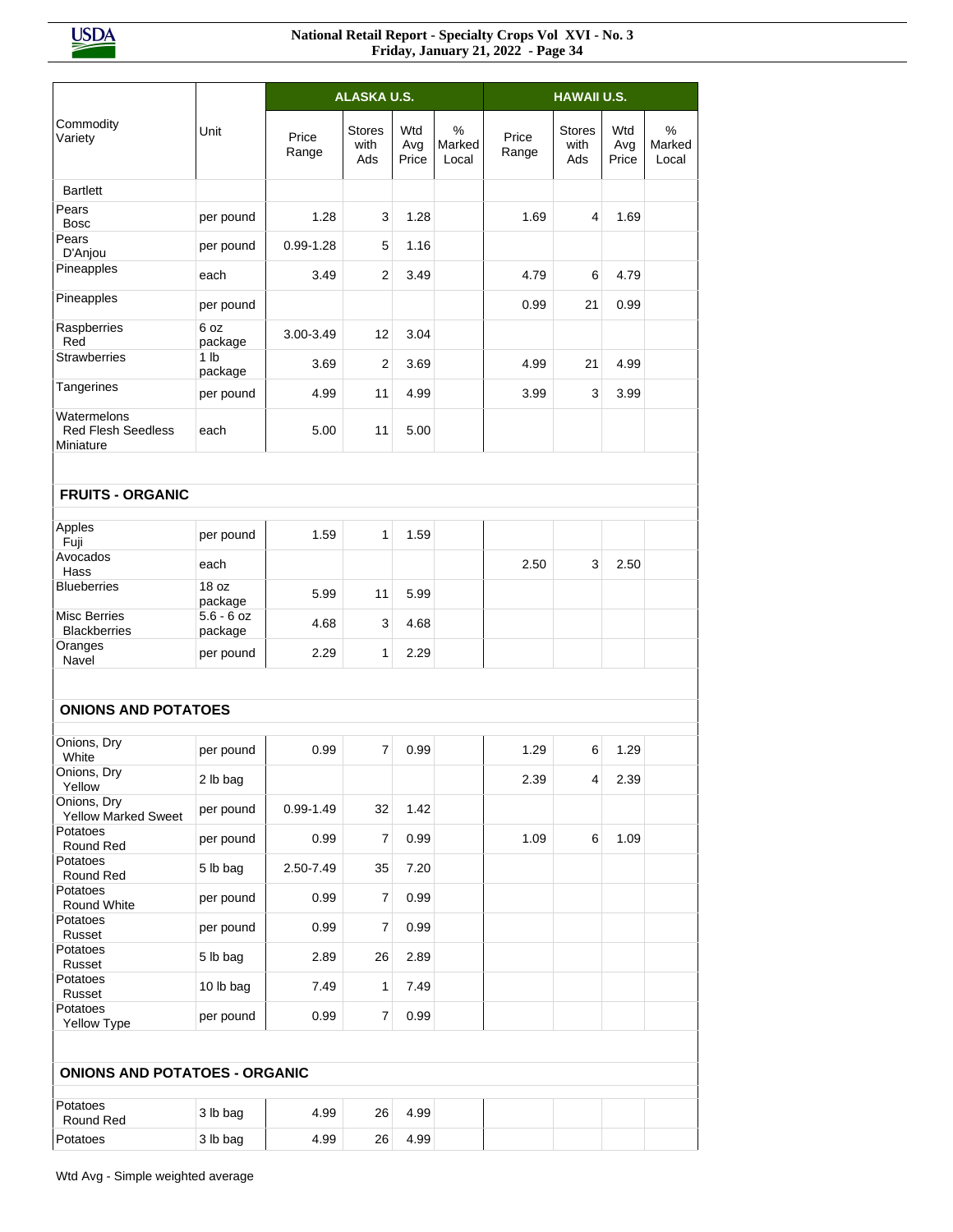**USDA** 

|                                                    |                            |                | <b>ALASKA U.S.</b>           |                     |                      |                | <b>HAWAII U.S.</b>           |                     |                      |
|----------------------------------------------------|----------------------------|----------------|------------------------------|---------------------|----------------------|----------------|------------------------------|---------------------|----------------------|
| Commodity<br>Variety                               | Unit                       | Price<br>Range | <b>Stores</b><br>with<br>Ads | Wtd<br>Avg<br>Price | %<br>Marked<br>Local | Price<br>Range | <b>Stores</b><br>with<br>Ads | Wtd<br>Avg<br>Price | %<br>Marked<br>Local |
| Russet                                             |                            |                |                              |                     |                      |                |                              |                     |                      |
| Potatoes<br>Yellow Type                            | 3 lb bag                   | 4.99           | 26                           | 4.99                |                      |                |                              |                     |                      |
|                                                    |                            |                |                              |                     |                      |                |                              |                     |                      |
| <b>VEGETABLES</b>                                  |                            |                |                              |                     |                      |                |                              |                     |                      |
| Asparagus<br>Green                                 | per pound                  | 4.99           | 11                           | 4.99                |                      |                |                              |                     |                      |
| <b>Broccoli</b><br>Crown Cut                       | per pound                  | 2.19           | 1                            | 2.19                |                      | 2.49           | 30                           | 2.49                |                      |
| Cabbage<br>Round Green Type                        | per pound                  | 1.99           | 33                           | 1.99                |                      |                |                              |                     |                      |
| Carrots                                            | per pound                  | 0.98           | 3                            | 0.98                |                      | 1.29           | 6                            | 1.29                |                      |
| Carrots                                            | 1 lb bag                   |                |                              |                     |                      | 0.99           | 4                            | 0.99                |                      |
| Carrots<br><b>Baby Peeled</b>                      | 1 lb bag                   | 1.29-1.69      | 13                           | 1.63                |                      | 2.59           | 35                           | 2.59                |                      |
| Cauliflower                                        | per pound                  | 1.79           | 26                           | 1.79                |                      | 2.49           | 26                           | 2.49                |                      |
| Celery                                             | per pound                  | $0.98 - 1.19$  | 14                           | 1.15                |                      | 1.29-2.59      | 41                           | 2.40                |                      |
| Cucumbers                                          | each                       | $0.89 - 1.00$  | 34                           | 0.91                |                      |                |                              |                     |                      |
| Lettuce, Romaine                                   | each                       | 2.00           | 3                            | 2.00                |                      |                |                              |                     |                      |
| Lettuce, Romaine                                   | per pound                  |                |                              |                     |                      | 2.49           | 26                           | 2.49                |                      |
| <b>Mushrooms</b><br>White                          | 8 oz<br>package            | 2.50           | 1                            | 2.50                |                      |                |                              |                     |                      |
| Onions Green                                       | per bunch                  | 0.89           | 26                           | 0.89                |                      |                |                              |                     |                      |
| Peppers, Bell Type<br>Green                        | per pound                  |                |                              |                     |                      | 2.39           | 6                            | 2.39                |                      |
| Peppers, Bell Type<br>Green                        | each                       | 0.89           | 26                           | 0.89                |                      |                |                              |                     |                      |
| Peppers, Bell Type<br>Orange                       | per pound                  | 3.79           | 1                            | 3.79                |                      | 2.49           | 3                            | 2.49                |                      |
| Peppers, Bell Type<br>Orange                       | each                       | 1.69-2.00      | 18                           | 1.88                |                      |                |                              |                     |                      |
| Peppers, Bell Type<br>Orange-Greenhouse            | each                       | 1.67           | $\overline{2}$               | 1.67                |                      |                |                              |                     |                      |
| Peppers, Bell Type<br>Red                          | per pound                  | 3.79           | 1                            | 3.79                |                      | 2.49           | 3                            | 2.49                |                      |
| Peppers, Bell Type<br>Red                          | each                       | 1.69-2.00      | 18                           | 1.88                |                      |                |                              |                     |                      |
| Peppers, Bell Type<br>Red-Greenhouse               | each                       | 1.67           | $\overline{2}$               | 1.67                |                      |                |                              |                     |                      |
| Peppers, Bell Type<br>Yellow                       | per pound                  | 3.79           | 1                            | 3.79                |                      | 2.49           | 3                            | 2.49                |                      |
| Peppers, Bell Type<br>Yellow                       | each                       | 1.69-2.00      | 18                           | 1.88                |                      |                |                              |                     |                      |
| Peppers, Bell Type<br>Yellow-Greenhouse            | each                       | 1.67           | $\overline{\mathbf{c}}$      | 1.67                |                      |                |                              |                     |                      |
| Peppers, Other<br>Jalapeno                         | per pound                  | 1.59           | $\overline{7}$               | 1.59                |                      |                |                              |                     |                      |
| Peppers, Other<br>Mixed Mini Sweet<br><b>Types</b> | 1 <sub>lb</sub><br>package |                |                              |                     |                      | 2.99           | 6                            | 2.99                |                      |
| Salad<br>Mixed Types                               | 10 - 12 oz<br>package      | 2.00           | 11                           | 2.00                |                      |                |                              |                     |                      |
| Squash<br>Zucchini                                 | per pound                  | 1.79           | 26                           | 1.79                |                      |                |                              |                     |                      |